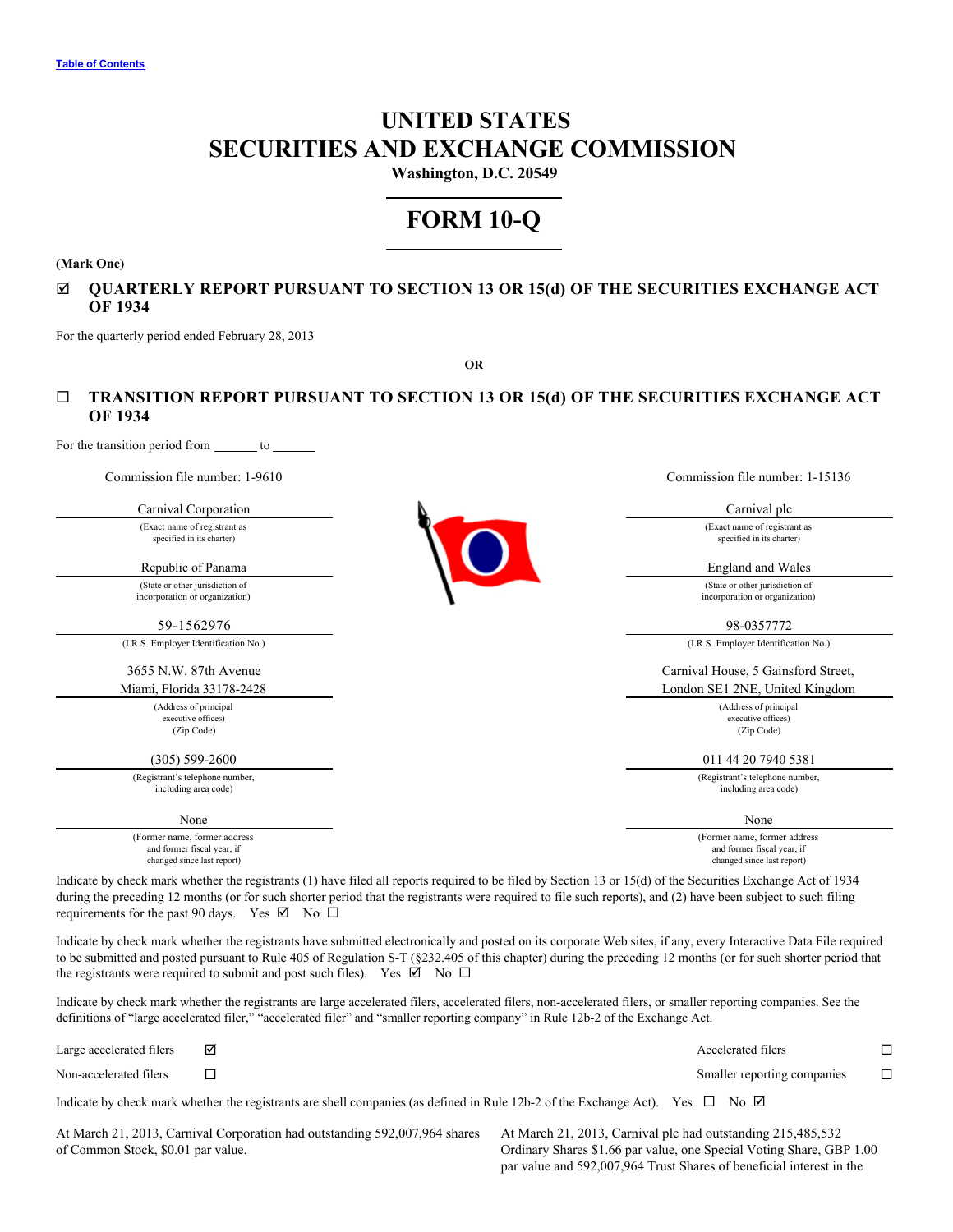P&O Princess Special Voting Trust.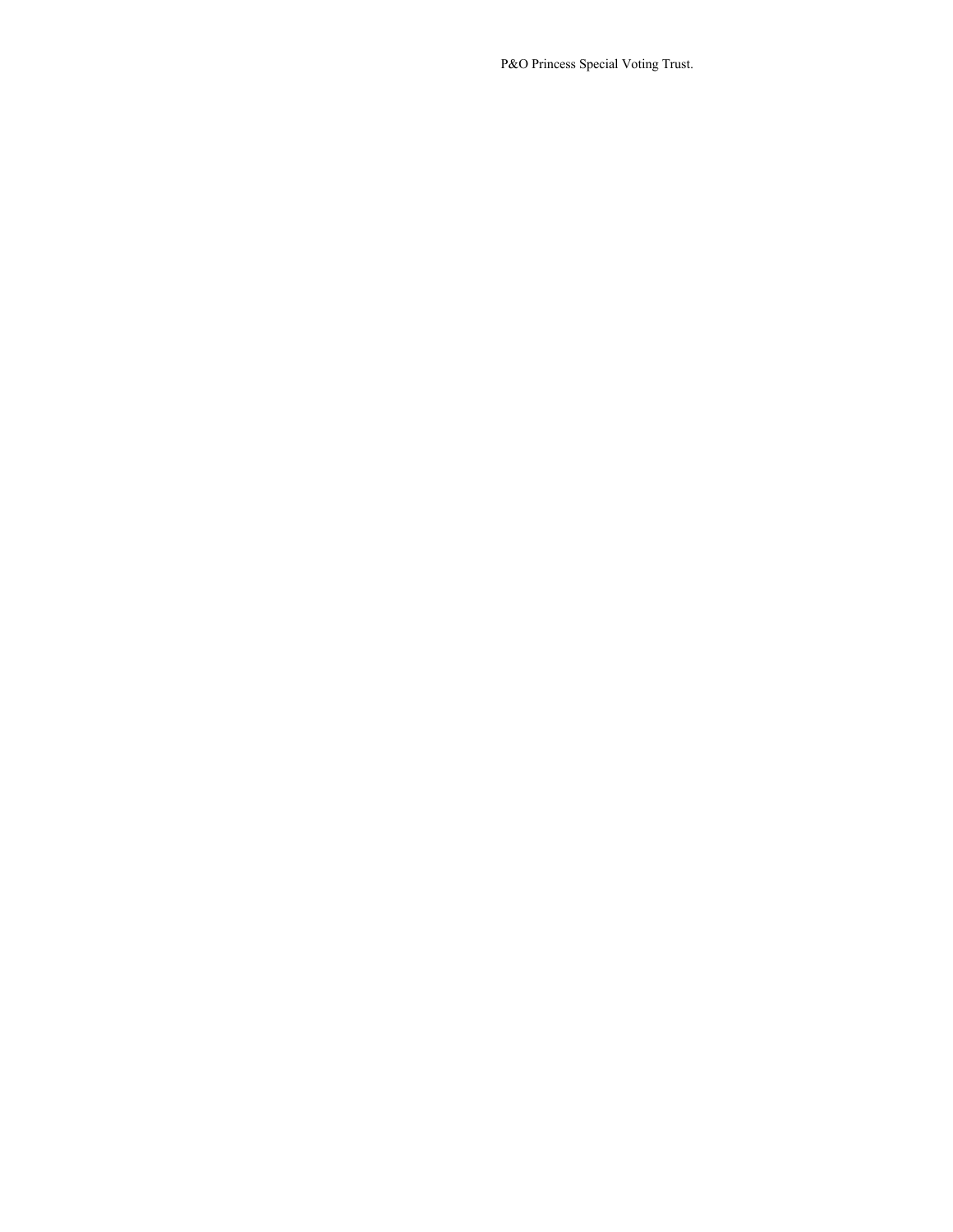### **CARNIVAL CORPORATION & PLC**

### **TABLE OF CONTENTS**

<span id="page-2-0"></span>

|                   |                                                                                        | Page |
|-------------------|----------------------------------------------------------------------------------------|------|
|                   | <b>PART I - FINANCIAL INFORMATION</b>                                                  |      |
| Item 1.           | <b>Financial Statements.</b>                                                           | 3    |
| Item 2.           | Management's Discussion and Analysis of Financial Condition and Results of Operations. | 18   |
| Item 3.           | <b>Ouantitative and Qualitative Disclosures About Market Risk.</b>                     | 26   |
| Item 4.           | <b>Controls and Procedures.</b>                                                        | 26   |
|                   | <b>PART II - OTHER INFORMATION</b>                                                     |      |
| Item 1.           | Legal Proceedings.                                                                     | 26   |
| Item 1A.          | <b>Risk Factors.</b>                                                                   | 28   |
| Item 2.           | Unregistered Sales of Equity Securities and Use of Proceeds.                           | 28   |
| Item 6.           | Exhibits.                                                                              | 30   |
| <b>SIGNATURES</b> |                                                                                        | 32   |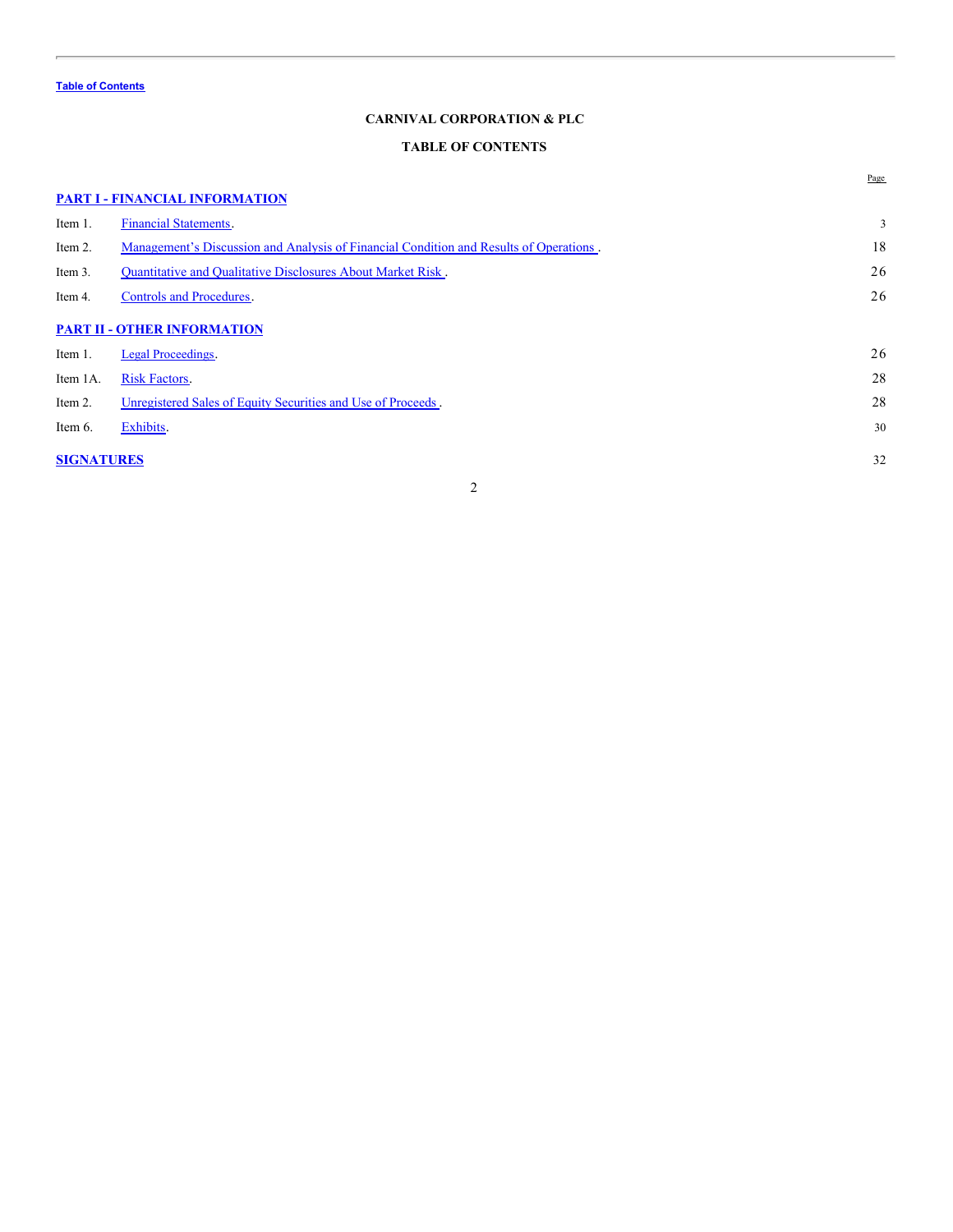### **PART I – FINANCIAL INFORMATION**

### <span id="page-3-0"></span>**Item 1**. **Financial Statements.**

### **CARNIVAL CORPORATION & PLC CONSOLIDATED STATEMENTS OF OPERATIONS (UNAUDITED)**

(in millions, except per share data)

|                                                    |                | <b>Three Months Ended</b><br>February 28/29. |
|----------------------------------------------------|----------------|----------------------------------------------|
|                                                    | 2013           | 2012                                         |
| <b>Revenues</b>                                    |                |                                              |
| Cruise                                             |                |                                              |
| Passenger tickets                                  | \$2,740        | \$2,764                                      |
| Onboard and other                                  | 844            | 809                                          |
| Tour and other                                     | 9              | 9                                            |
|                                                    | 3,593          | 3,582                                        |
| <b>Operating Costs and Expenses</b>                |                |                                              |
| Cruise                                             |                |                                              |
| Commissions, transportation and other              | 617            | 661                                          |
| Onboard and other                                  | 127            | 126                                          |
| Fuel                                               | 559            | 592                                          |
| Payroll and related                                | 460            | 442                                          |
| Food                                               | 243            | 240                                          |
| Other ship operating                               | 579            | 619                                          |
| Tour and other                                     | 14             | 14                                           |
|                                                    | 2,599          | 2,694                                        |
| Selling and administrative                         | 460            | 421                                          |
| Depreciation and amortization                      | 389            | 376                                          |
| Ibero goodwill and trademark impairment charges    |                | 173                                          |
|                                                    | 3,448          | 3,664                                        |
| <b>Operating Income (Loss)</b>                     | 145            | (82)                                         |
| <b>Nonoperating (Expense) Income</b>               |                |                                              |
| Interest income                                    | $\overline{2}$ | $\overline{\mathbf{3}}$                      |
| Interest expense, net of capitalized interest      | (83)           | (88)                                         |
| Unrealized (losses) gains on fuel derivatives, net | (28)           | 21                                           |
| Other income, net                                  | 3              | 5                                            |
|                                                    | (106)          | (59)                                         |
| <b>Income (Loss) Before Income Taxes</b>           | 39             | (141)                                        |
| <b>Income Tax (Expense) Benefit, Net</b>           | (2)            | $\overline{2}$                               |
|                                                    | \$<br>$37\,$   | \$(139)                                      |
| <b>Net Income (Loss)</b>                           |                |                                              |
| <b>Earnings (Loss) Per Share</b>                   |                |                                              |
| Basic                                              | \$<br>0.05     | \$<br>(0.18)                                 |
| <b>Diluted</b>                                     | \$<br>0.05     | \$ (0.18)                                    |
| <b>Dividends Declared Per Share</b>                | \$<br>0.25     | \$<br>0.25                                   |

The accompanying notes are an integral part of these consolidated financial statements.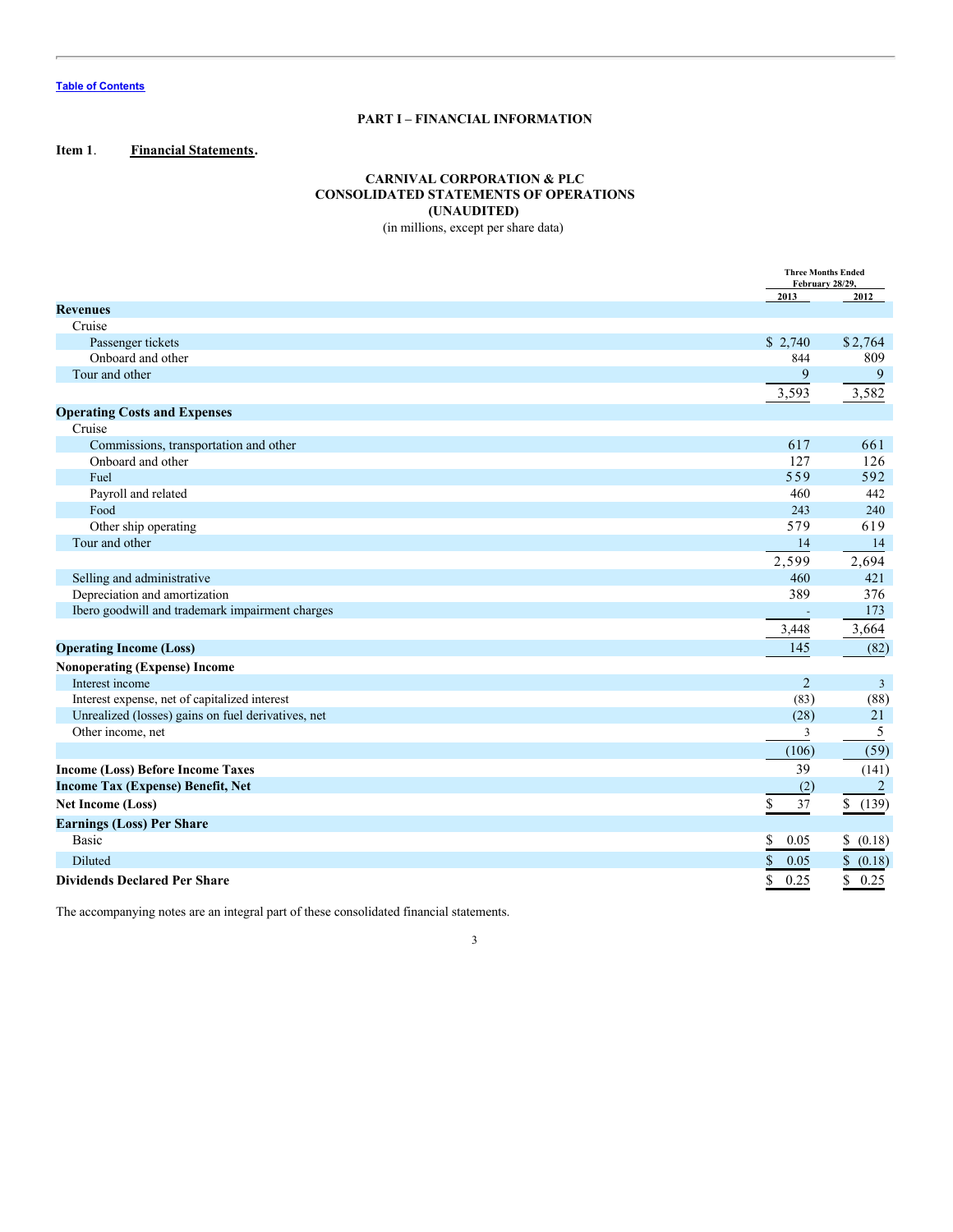### **CARNIVAL CORPORATION & PLC CONSOLIDATED STATEMENTS OF COMPREHENSIVE (LOSS) INCOME (UNAUDITED)** (in millions)

|                                                            | <b>Three Months Ended</b> |         |  |
|------------------------------------------------------------|---------------------------|---------|--|
|                                                            | February 28/29,           |         |  |
|                                                            | 2013                      | 2012    |  |
| <b>Net Income (Loss)</b>                                   | $\mathbb{S}^-$<br>37      | \$(139) |  |
| <b>Items Included in Other Comprehensive (Loss) Income</b> |                           |         |  |
| Change in foreign currency translation adjustment          | (208)                     | 147     |  |
| Other                                                      | $\frac{16}{1}$            | (5)     |  |
| <b>Other Comprehensive (Loss) Income</b>                   | (192)                     | 142     |  |
| <b>Total Comprehensive (Loss) Income</b>                   | \$(155)                   |         |  |

4

The accompanying notes are an integral part of these consolidated financial statements.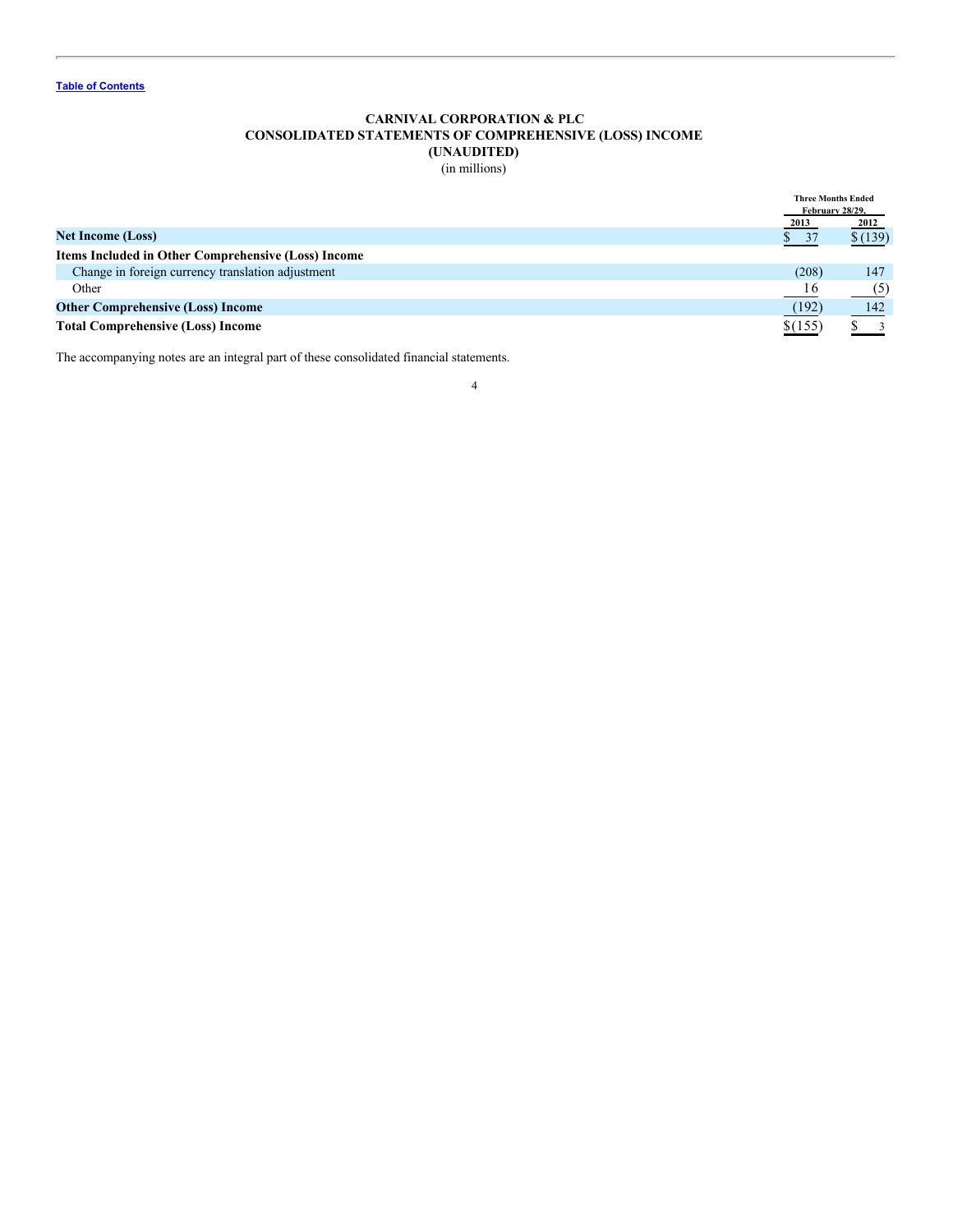## **CARNIVAL CORPORATION & PLC CONSOLIDATED BALANCE SHEETS (UNAUDITED)**

|                                                                                                              | February 28,<br>2013 | November 30,<br>2012 |
|--------------------------------------------------------------------------------------------------------------|----------------------|----------------------|
| <b>ASSETS</b>                                                                                                |                      |                      |
| <b>Current Assets</b>                                                                                        |                      |                      |
| Cash and cash equivalents                                                                                    | $\mathbf S$<br>476   | $\mathbf S$<br>465   |
| Trade and other receivables, net                                                                             | 400                  | 270                  |
| Insurance recoverables                                                                                       | 337                  | 460                  |
| Inventories                                                                                                  | 383                  | 390                  |
| Prepaid expenses and other                                                                                   | 196                  | 236                  |
| Total current assets                                                                                         | 1,792                | 1,821                |
| <b>Property and Equipment, Net</b>                                                                           | 31,726               | 32,137               |
| Goodwill                                                                                                     | 3,143                | 3,174                |
| <b>Other Intangibles</b>                                                                                     | 1,303                | 1,314                |
| <b>Other Assets</b>                                                                                          | 711                  | 715                  |
|                                                                                                              | \$38,675             | \$39,161             |
| <b>LIABILITIES AND SHAREHOLDERS' EQUITY</b>                                                                  |                      |                      |
| <b>Current Liabilities</b>                                                                                   |                      |                      |
| Short-term borrowings                                                                                        | \$<br>122            | \$<br>56             |
| Current portion of long-term debt                                                                            | 1.643                | 1.678                |
| Accounts payable                                                                                             | 570                  | 549                  |
| Dividends payable                                                                                            | 194                  | 583                  |
| Claims reserve                                                                                               | 440                  | 553                  |
| Accrued liabilities and other                                                                                | 798                  | 845                  |
| Customer deposits                                                                                            | 3,015                | 3,076                |
| Total current liabilities                                                                                    | 6,782                | 7.340                |
| <b>Long-Term Debt</b>                                                                                        | 7,622                | 7,168                |
| <b>Other Long-Term Liabilities</b>                                                                           | 748                  | 724                  |
| Contingencies                                                                                                |                      |                      |
| <b>Shareholders' Equity</b>                                                                                  |                      |                      |
| Common stock of Carnival Corporation, \$0.01 par value; 1,960 shares authorized; 650 shares at 2013 and 649  |                      |                      |
| shares at 2012 issued                                                                                        | 7                    | 6                    |
| Ordinary shares of Carnival plc, \$1.66 par value; 215 shares at 2013 and 2012 issued                        | 357                  | 357                  |
| Additional paid-in capital                                                                                   | 8,277                | 8,252                |
| Retained earnings                                                                                            | 18,322               | 18,479               |
| Accumulated other comprehensive loss                                                                         | (399)                | (207)                |
| Treasury stock, 58 shares at 2013 and 55 shares at 2012 of Carnival Corporation and 32 shares at 2013 and 33 |                      |                      |
| shares at 2012 of Carnival plc, at cost                                                                      | (3,041)              | (2,958)              |
| Total shareholders' equity                                                                                   | 23,523               | 23,929               |
|                                                                                                              | \$38,675             | \$39.161             |

The accompanying notes are an integral part of these consolidated financial statements.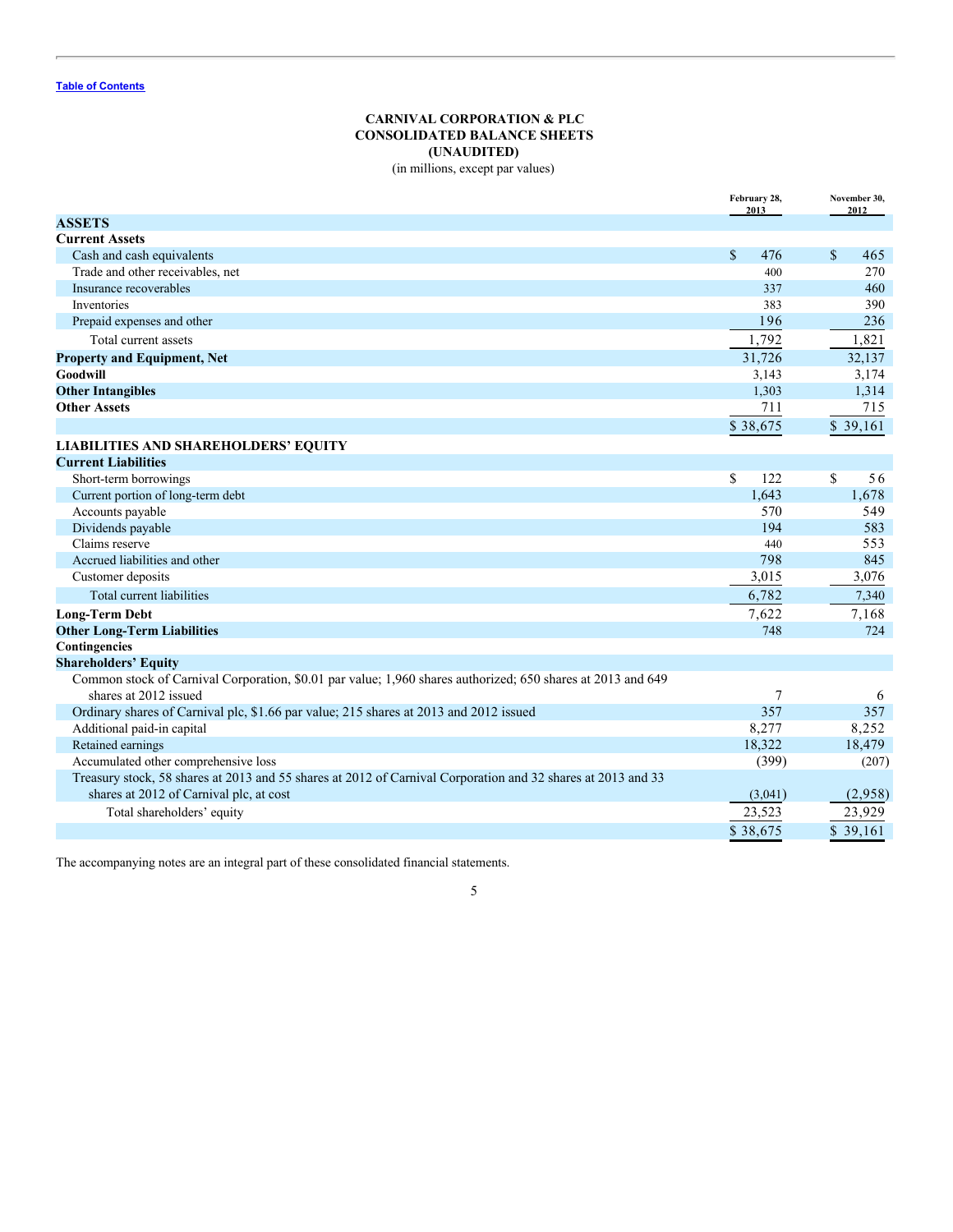### **CARNIVAL CORPORATION & PLC CONSOLIDATED STATEMENTS OF CASH FLOWS (UNAUDITED)** (in millions)

|                                                                                         |                | <b>Three Months Ended</b><br>February 28/29. |
|-----------------------------------------------------------------------------------------|----------------|----------------------------------------------|
|                                                                                         | 2013           | 2012                                         |
| <b>OPERATING ACTIVITIES</b>                                                             |                |                                              |
| Net income (loss)                                                                       | \$<br>37       | S.<br>(139)                                  |
| Adjustments to reconcile net income (loss) to net cash provided by operating activities |                |                                              |
| Depreciation and amortization                                                           | 389            | 376                                          |
| Ibero goodwill and trademark impairment charges                                         |                | 173                                          |
| Losses (gains) on fuel derivatives, net                                                 | 28             | (21)                                         |
| Share-based compensation                                                                | 18             | 14                                           |
| Other, net                                                                              | 19             | 41                                           |
| Changes in operating assets and liabilities                                             |                |                                              |
| Receivables                                                                             | (134)          | (22)                                         |
| Inventories                                                                             | 5<br>76        | (4)                                          |
| Insurance recoverables, prepaid expenses and other                                      |                | 6                                            |
| Accounts payable                                                                        | 23             | (62)                                         |
| Claims reserves, accrued and other liabilities                                          | (23)           | 10                                           |
| Customer deposits                                                                       | (39)           | (50)                                         |
| Net cash provided by operating activities                                               | 399            | 322                                          |
| <b>INVESTING ACTIVITIES</b>                                                             |                |                                              |
| Additions to property and equipment                                                     | (241)          | (267)                                        |
| Proceeds from sale of ships                                                             | 70             | 46                                           |
| Other, net                                                                              | $\overline{4}$ | (27)                                         |
| Net cash used in investing activities                                                   | (167)          | (248)                                        |
| <b>FINANCING ACTIVITIES</b>                                                             |                |                                              |
| Proceeds from short-term borrowings, net                                                | 67             | 257                                          |
| Principal repayments of long-term debt                                                  | (612)          | (112)                                        |
| Proceeds from issuance of long-term debt                                                | 1,000          |                                              |
| Dividends paid                                                                          | (582)          | (194)                                        |
| Purchases of treasury stock                                                             | (113)          |                                              |
| Sales of treasury stock                                                                 | 35             |                                              |
| Other, net                                                                              | $\overline{2}$ | (1)                                          |
| Net cash used in financing activities                                                   | (203)          | (50)                                         |
| Effect of exchange rate changes on cash and cash equivalents                            | (18)           | (3)                                          |
| Net increase in cash and cash equivalents                                               | 11             | 21                                           |
| Cash and cash equivalents at beginning of period                                        | 465            | 450                                          |
| Cash and cash equivalents at end of period                                              | \$<br>476      | \$<br>471                                    |

The accompanying notes are an integral part of these consolidated financial statements.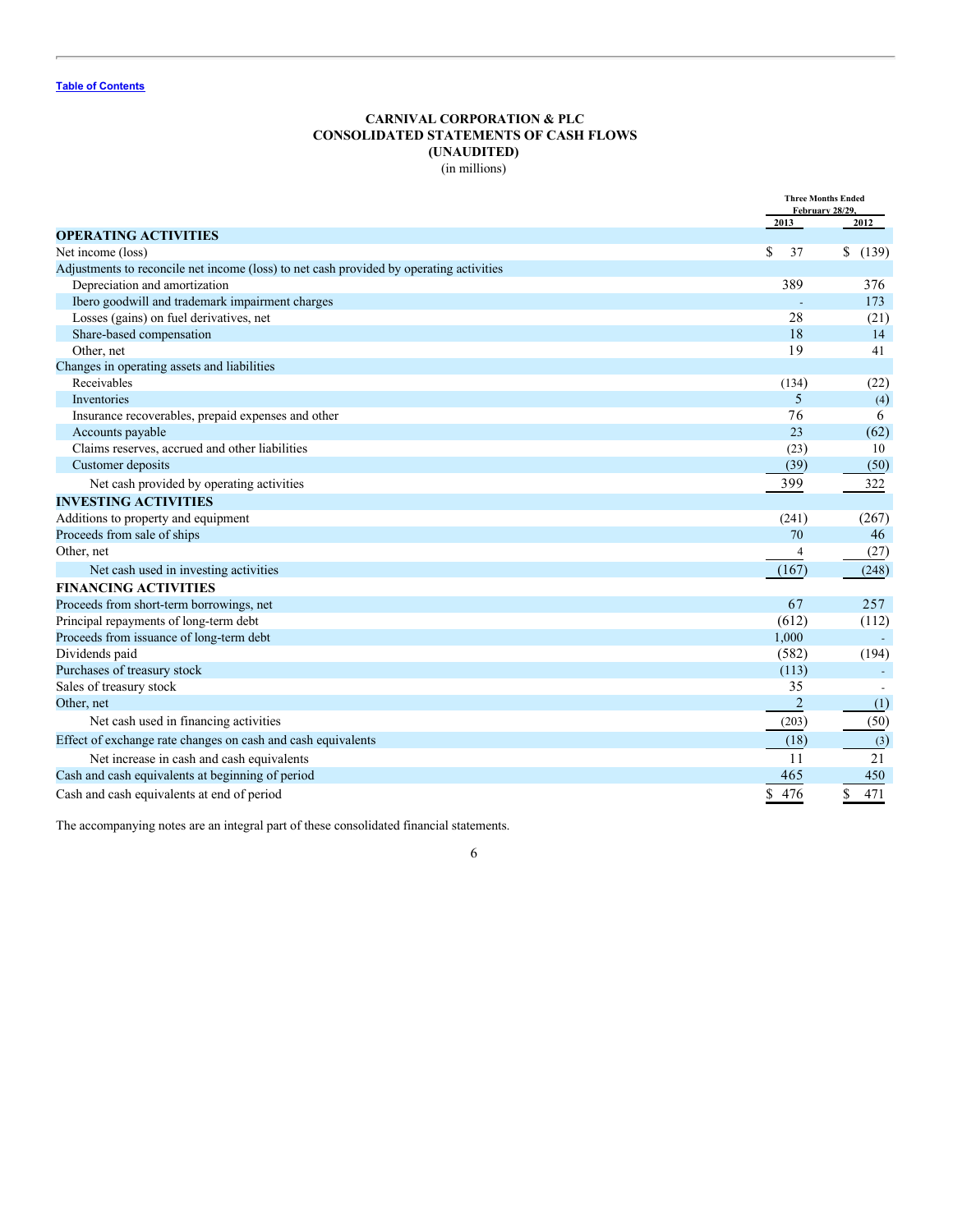### **CARNIVAL CORPORATION & PLC NOTES TO CONSOLIDATED FINANCIAL STATEMENTS (UNAUDITED)**

#### **NOTE 1 – General**

The consolidated financial statements include the accounts of Carnival Corporation and Carnival plc and their respective subsidiaries. Together with their consolidated subsidiaries, they are referred to collectively in these consolidated financial statements and elsewhere in this joint Quarterly Report on Form 10-Q as "Carnival Corporation & plc," "our," "us" and "we."

The Consolidated Balance Sheet at February 28, 2013, the Consolidated Statements of Operations, the Consolidated Statements of Comprehensive Income and the Consolidated Statements of Cash Flows for the three months ended February 28/29, 2013 and 2012 are unaudited and, in the opinion of our management, contain all adjustments, consisting of only normal recurring adjustments, necessary for a fair presentation. Our interim consolidated financial statements should be read in conjunction with the audited consolidated financial statements and the related notes included in the Carnival Corporation  $\&$  plc 2012 joint Annual Report on Form 10-K. Our operations are seasonal and results for interim periods are not necessarily indicative of the results for the entire year.

Cruise passenger ticket revenues include fees and taxes levied by governmental authorities and collected by us from our guests. The portion of these fees and taxes included in passenger ticket revenues and commissions, transportation and other costs were \$139 million and \$127 million for the three months ended February 28/29, 2013 and 2012, respectively.

During the three months ended February 28/29, 2013 and 2012, repairs and maintenance expenses, including minor improvement costs and dry-dock expenses, were \$225 million and \$236 million, respectively, and are substantially all included in other ship operating expenses.

#### **NOTE 2 – Debt**

At February 28, 2013, our unsecured short-term borrowings consisted of euro-denominated commercial paper of \$76 million and euro bank loans of \$46 million, with an aggregate weighted-average interest rate of 0.2%.

In December 2012, we issued \$500 million of unsecured publicly-traded notes, which bear interest at 1.9% and are due in December 2017. We used the net proceeds of these notes for general corporate purposes.

In February 2013, we issued \$500 million of unsecured publicly-traded notes, which bear interest at 1.2% and are due in February 2016. The proceeds were used to repay a like amount of unsecured floating rate export credit facilities prior to their maturity dates through 2022.

#### **NOTE 3 – Contingencies**

#### **Litigation**

As a result of the January 2012 *Costa Concordia* incident ("2012 Ship Incident"), litigation claims, enforcement actions, regulatory actions and investigations, including, but not limited to, those arising from personal injury, loss of life, loss of or damage to personal property, business interruption losses or environmental damage to any affected coastal waters and the surrounding areas, have been and may be asserted or brought against various parties, including us. The existing assertions are in their initial stages and there are significant jurisdictional uncertainties. The ultimate outcome of these matters cannot be determined at this time. However, we do not expect these matters to have a significant impact on our results of operations because we have insurance coverage for these types of third-party claims.

Additionally, in the normal course of our business, various claims and lawsuits have been filed or are pending against us. Most of these claims and lawsuits are covered by insurance and, accordingly, the maximum amount of our liability, net of any insurance recoverables, is typically limited to our self-insurance retention levels. Management believes the ultimate outcome of these claims and lawsuits will not have a material adverse impact on our consolidated financial statements.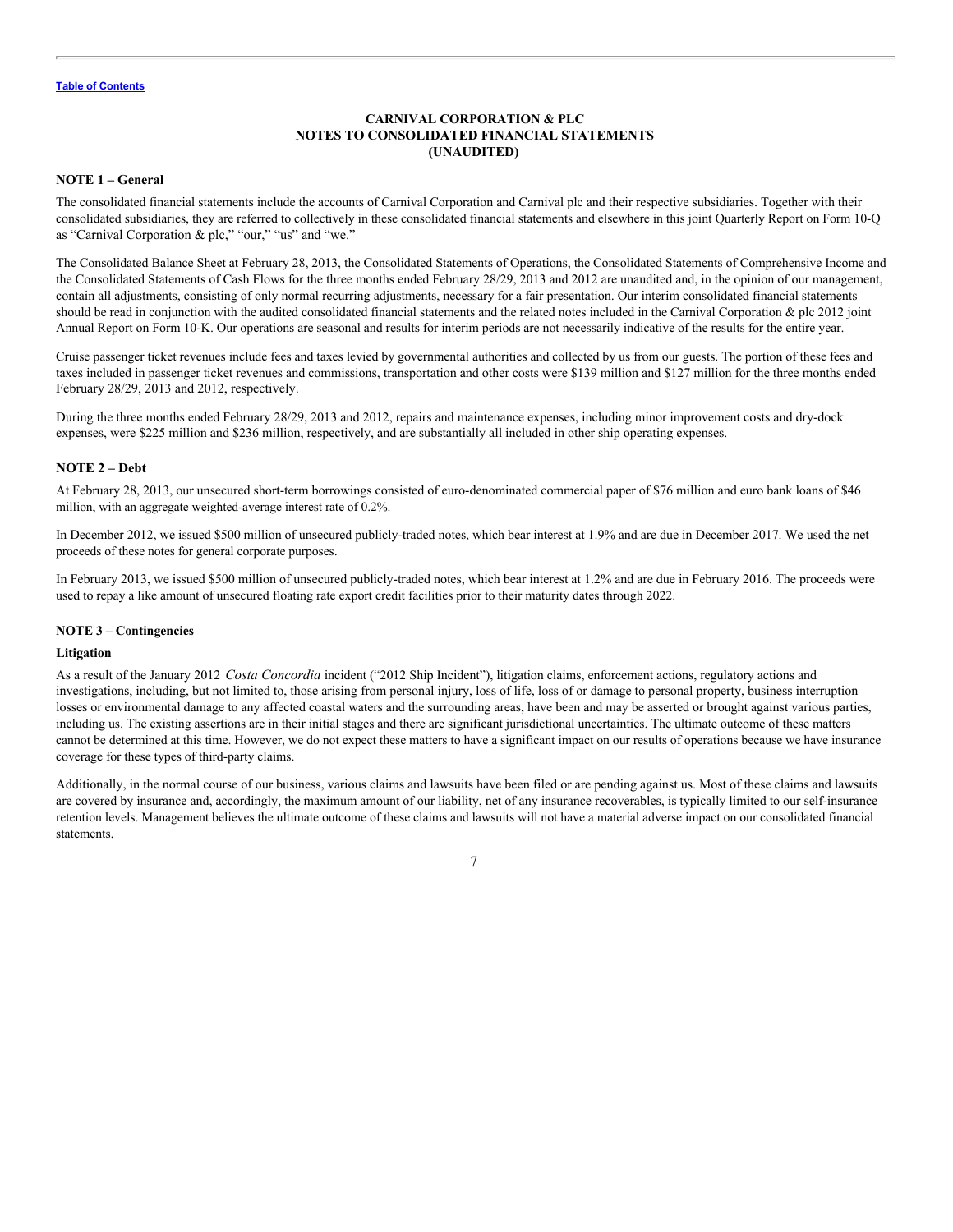### **Contingent Obligations – Lease Out and Lease Back Type ("LILO") Transactions**

At February 28, 2013, Carnival Corporation had estimated contingent obligations totaling \$407 million, excluding termination payments as discussed below, to participants in LILO transactions for two of its ships. At the inception of these leases, the aggregate of the net present value of these obligations was paid by Carnival Corporation to a group of major financial institutions, who agreed to act as payment undertakers and directly pay these obligations. As a result, these contingent obligations are considered extinguished and neither the funds nor the contingent obligations have been included in our Consolidated Balance Sheets.

In the event that Carnival Corporation were to default on its contingent obligations and assuming performance by all other participants, we estimate that we would, as of February 28, 2013, be responsible for a termination payment of \$33 million. In 2017, we have the right to exercise options that would terminate these LILO transactions at no cost to us.

In certain cases, if the credit ratings of the financial institutions who are directly paying the contingent obligations fall below AA-, then Carnival Corporation will be required to replace these financial institutions with other financial institutions whose credit ratings are at least AA or meet other specified credit requirements. In such circumstances, we would incur additional costs, although we estimate that they would not be material to our consolidated financial statements. For the two financial institution payment undertakers subject to this AA- credit rating threshold, one has a credit rating of AA and the other has a credit rating of AA-. If Carnival Corporation's credit rating, which is BBB+, falls below BBB, it will be required to provide a standby letter of credit for \$38 million, or, alternatively, provide mortgages for this aggregate amount on these two ships.

#### **Contingent Obligations – Indemnifications**

Some of the debt contracts that we enter into include indemnification provisions that obligate us to make payments to the counterparty if certain events occur. These contingencies generally relate to changes in taxes and changes in laws that increase lender capital costs and other similar costs. The indemnification clauses are often standard contractual terms and were entered into in the normal course of business. There are no stated or notional amounts included in the indemnification clauses, and we are not able to estimate the maximum potential amount of future payments, if any, under these indemnification clauses. We have not been required to make any material payments under such indemnification clauses in the past and, under current circumstances, we do not believe a request for material future indemnification payments is probable.

#### **NOTE 4 – Fair Value Measurements, Derivative Instruments and Hedging Activities**

#### **Fair Value Measurements**

U.S. accounting standards establish a fair value hierarchy that prioritizes the inputs used to measure fair value. The hierarchy gives the highest priority to unadjusted quoted prices in active markets for identical assets or liabilities (Level 1 measurement) and the lowest priority to unobservable inputs (Level 3 measurement). This hierarchy requires entities to maximize the use of observable inputs and minimize the use of unobservable inputs. The three levels of inputs used to measure fair value are as follows:

- Level 1 measurements are based on unadjusted quoted prices in active markets for identical assets or liabilities that we have the ability to access. Valuation of these items does not entail a significant amount of judgment.
- Level 2 measurements are based on quoted prices for similar assets or liabilities in active markets, quoted prices for identical or similar assets or liabilities in markets that are not active or market data other than quoted prices that are observable for the assets or liabilities.
- Level 3 measurements are based on unobservable data that are supported by little or no market activity and are significant to the fair value of the assets or liabilities.

Fair value is the price that would be received to sell an asset or paid to transfer a liability in an orderly transaction between independent and knowledgeable market participants at the measurement date. Therefore, even when market assumptions are not readily available, our own assumptions are set to reflect those that we believe market participants would use in pricing the asset or liability at the measurement date.

The fair value measurement of a financial asset or financial liability must reflect the nonperformance risk of the counterparty and us. Therefore, the impact of our counterparty's creditworthiness was considered when in an asset position, and our creditworthiness was considered when in a liability position in the fair value measurement of our financial instruments. Creditworthiness did not have a significant impact on the fair values of our financial instruments at February 28, 2013 and November 30, 2012. Both the counterparties and we are expected to continue to perform under the contractual terms of the instruments. Considerable judgment may be required in interpreting market data used to develop the estimates of fair value. Accordingly, certain estimates of fair values presented herein are not necessarily indicative of the amounts that could be realized in a current or future market exchange.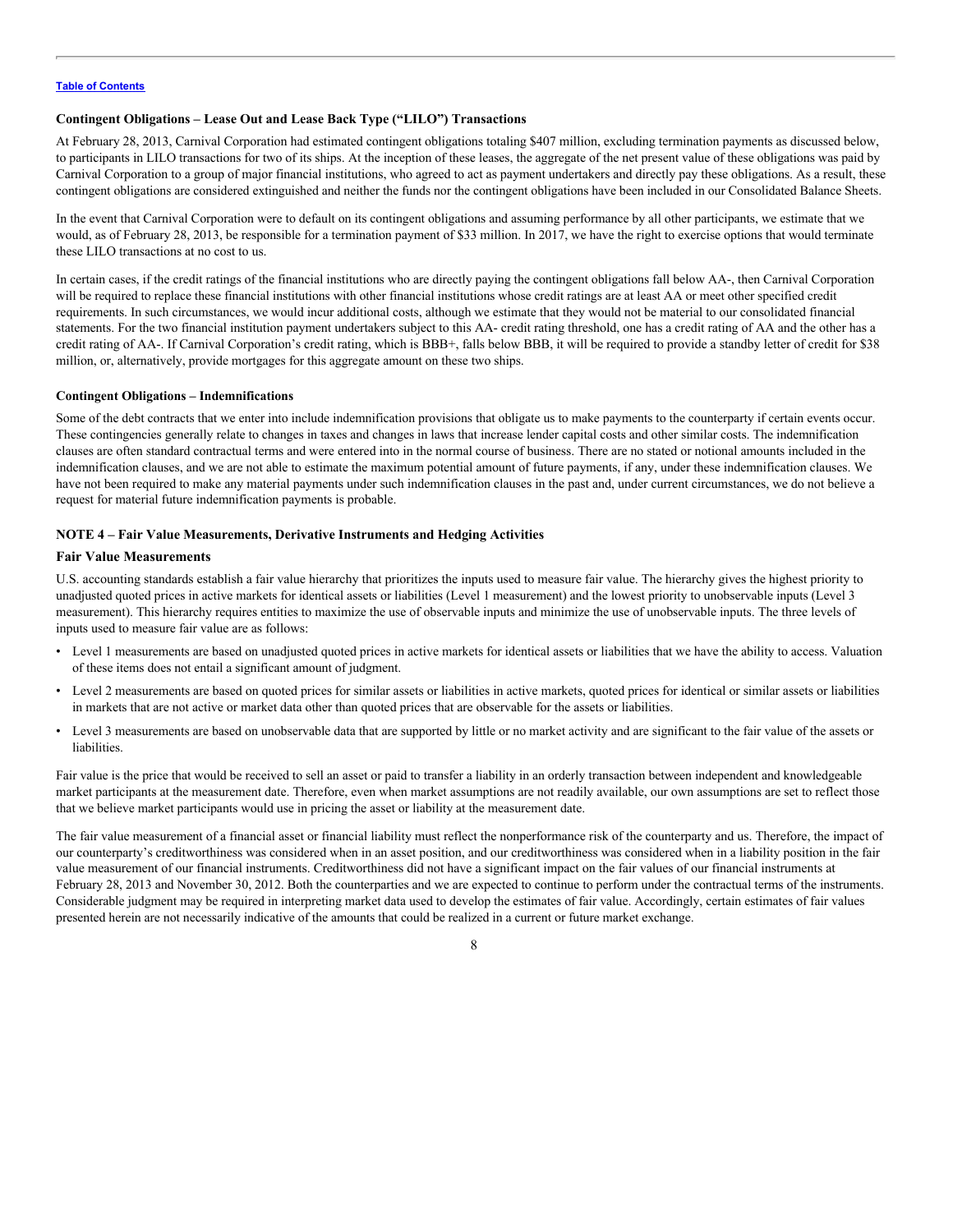### *Financial Instruments that are not Measured at Fair Value on a Recurring Basis*

The estimated carrying and fair values and basis of valuation of our financial instrument assets and liabilities that are not measured at fair value on a recurring basis were as follows (in millions):

|                               | <b>February 28, 2013</b> |       |   |                   |  | <b>November 30, 2012</b> |          |       |                   |                          |    |         |
|-------------------------------|--------------------------|-------|---|-------------------|--|--------------------------|----------|-------|-------------------|--------------------------|----|---------|
|                               | Carrying                 |       |   | <b>Fair Value</b> |  |                          | Carrying |       | <b>Fair Value</b> |                          |    |         |
|                               |                          | Value |   | Level 1           |  | Level 2                  |          | Value |                   | Level 1                  |    | Level 2 |
| Assets                        |                          |       |   |                   |  |                          |          |       |                   |                          |    |         |
| Cash and cash equivalents (a) |                          | 274   | S | 274               |  | $\sim$                   | ¢        | 269   | S                 | 269                      |    |         |
| Long-term other assets (b)    |                          | 44    |   |                   |  | 40                       |          | 39    |                   |                          |    | 36      |
| Total                         |                          | 318   |   | 275               |  | 40                       |          | 308   |                   | 270                      |    | 36      |
| Liabilities                   |                          |       |   |                   |  |                          |          |       |                   |                          |    |         |
| Fixed rate debt (c)           |                          | 6,142 | S | $\sim$            |  | 6,703                    | S        | 5,195 | -S                | a.                       | J. | 5,825   |
| Floating rate debt (c)        |                          | 3,245 |   |                   |  | 3,237                    |          | 3,707 |                   |                          |    | 3,706   |
| Total                         |                          | 9,387 |   | ۰                 |  | 9,940                    |          | 8,902 |                   | $\overline{\phantom{a}}$ |    | 9,531   |

(a) Cash and cash equivalents are comprised of cash on hand and time deposits and, due to their short maturities, the carrying values approximate their fair values.

(b) At February 28, 2013 and November 30, 2012, substantially all of our long-term other assets were comprised of notes and other receivables. The fair values of notes and other receivables were based on estimated future cash flows discounted at appropriate market interest rates.

(c) The net difference between the fair value of our fixed rate debt and its carrying value was due to the market interest rates in existence at February 28, 2013 and November 30, 2012 being lower than the fixed interest rates on these debt obligations, including the impact of changes in our credit ratings, if any. The net difference between the fair value of our floating rate debt and its carrying value was due to the market interest rates in existence at February 28, 2013 and November 30, 2012 being slightly higher than the floating interest rates on these debt obligations, including the impact of changes in our credit ratings, if any. The fair values of our publicly-traded notes were based on their unadjusted quoted market prices in active markets. The fair values of our other debt were estimated based on appropriate market interest rates being applied to this debt.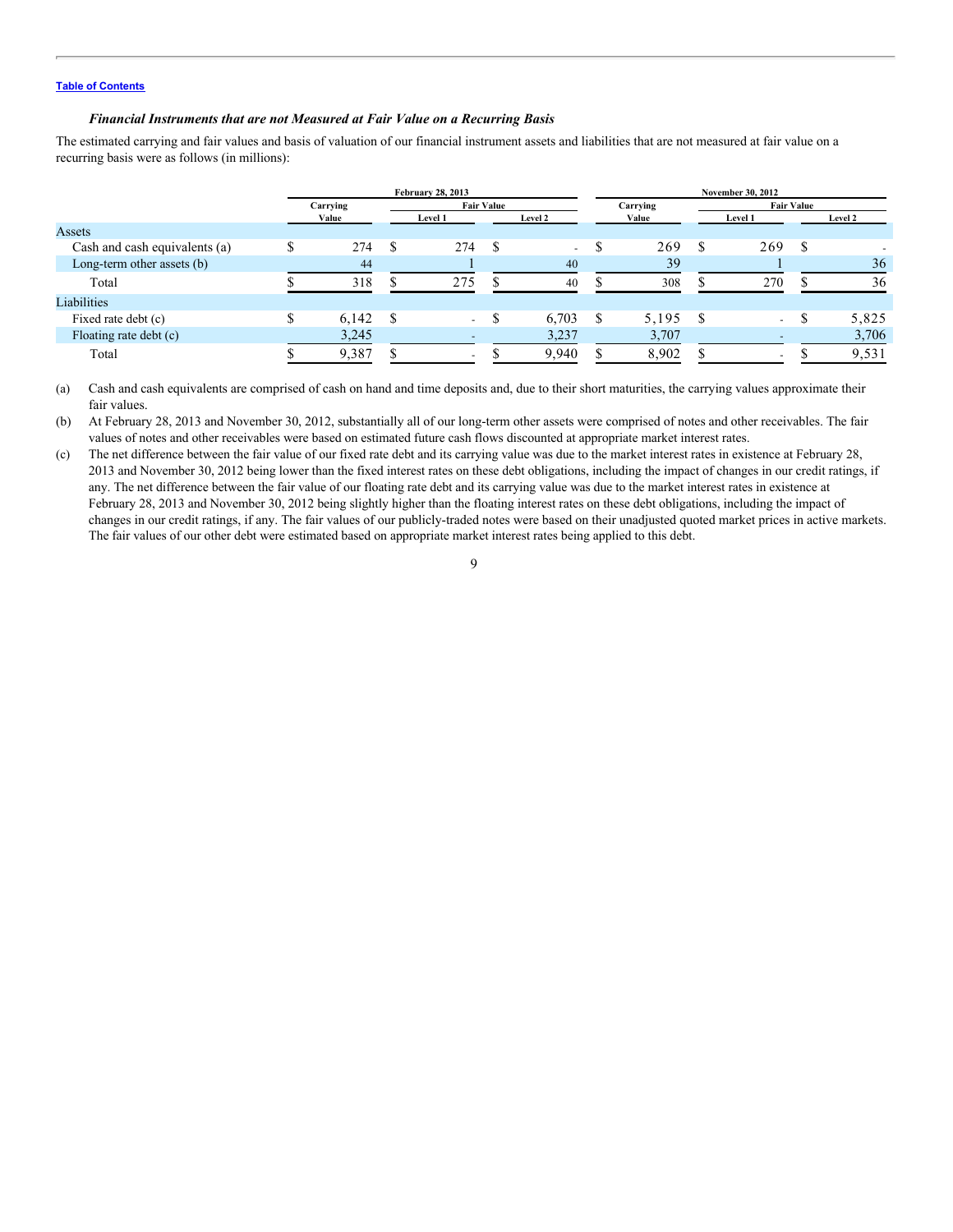### *Financial Instruments that are Measured at Fair Value on a Recurring Basis*

The estimated fair value and basis of valuation of our financial instrument assets and liabilities that are measured at fair value on a recurring basis were as follows (in millions):

|                                                | <b>February 28, 2013</b> |         |    |         | <b>November 30, 2012</b> |         |  |         |
|------------------------------------------------|--------------------------|---------|----|---------|--------------------------|---------|--|---------|
|                                                |                          | Level 1 |    | Level 2 |                          | Level 1 |  | Level 2 |
| Assets                                         |                          |         |    |         |                          |         |  |         |
| Cash equivalents (a)                           |                          | 202     | \$ |         |                          | 196     |  |         |
| Restricted cash (b)                            |                          | 25      |    |         |                          | 28      |  |         |
| Marketable securities held in rabbi trusts (c) |                          | 11 I    |    | 10      |                          | 104     |  | 16      |
| Derivative financial instruments (d)           |                          |         |    | 39      |                          |         |  | 48      |
| Total                                          |                          | 338     |    | 49      |                          | 328     |  | 64      |
| Liabilities                                    |                          |         |    |         |                          |         |  |         |
| Derivative financial instruments (d)           |                          |         |    | 49      | ጦ                        |         |  | 43      |
| Total                                          |                          |         |    | 49      |                          |         |  | 43      |

(a) Cash equivalents are comprised of money market funds.

(b) Restricted cash is comprised of money market funds.

(c) Level 1 and 2 marketable securities are held in rabbi trusts and are primarily comprised of frequently-priced mutual funds invested in common stocks and other investments, respectively. Their use is restricted to funding certain deferred compensation and non-qualified U.S. pension plans.

(d) See "Derivative Instruments and Hedging Activities" section below for detailed information regarding our derivative financial instruments.

We measure our derivatives using valuations that are calibrated to the initial trade prices. Subsequent valuations are based on observable inputs and other variables included in the valuation models such as interest rate, yield and commodity price curves, forward currency exchange rates, credit spreads, maturity dates, volatilities and netting arrangements. We use the income approach to value derivatives for foreign currency options and forwards, interest rate swaps and fuel derivatives using observable market data for all significant inputs and standard valuation techniques to convert future amounts to a single present value amount, assuming that participants are motivated, but not compelled to transact. We also corroborate our fair value estimates using valuations provided by our counterparties.

#### *Nonfinancial Instruments that are Measured at Fair Value on a Nonrecurring Basis*

The reconciliation of the changes in the carrying amounts of our goodwill, which goodwill has been allocated to our North America and Europe, Australia and Asia ("EAA") cruise brands, was as follows (in millions):

|                                         | <b>North America</b><br><b>Cruise Brands</b> | EAA<br><b>Cruise Brands</b> | Total |
|-----------------------------------------|----------------------------------------------|-----------------------------|-------|
| Balance at November 30, 2012            | .898                                         |                             | 3.174 |
| Foreign currency translation adjustment |                                              | (31)                        | (31)  |
| Balance at February 28, 2013            | .898                                         | .245                        | 3.143 |

At July 31, 2012, all of our cruise brands carried goodwill, except for Ibero Cruises ("Ibero") and Seabourn. As of that date, we performed our annual goodwill impairment reviews and no goodwill was impaired. At February 28, 2013, accumulated goodwill impairment charges were \$153 million.

The reconciliation of the changes in the carrying amounts of our intangible assets not subject to amortization, which represent trademarks that have been allocated to our North America and EAA cruise brands, was as follows (in millions):

|                                         | <b>North America</b><br><b>Cruise Brands</b> | EAA<br><b>Cruise Brands</b> |  | Total |  |
|-----------------------------------------|----------------------------------------------|-----------------------------|--|-------|--|
| Balance at November 30, 2012            |                                              |                             |  | . 299 |  |
| Foreign currency translation adjustment |                                              |                             |  |       |  |
| Balance at February 28, 2013            | 921                                          | 361                         |  | 1.288 |  |

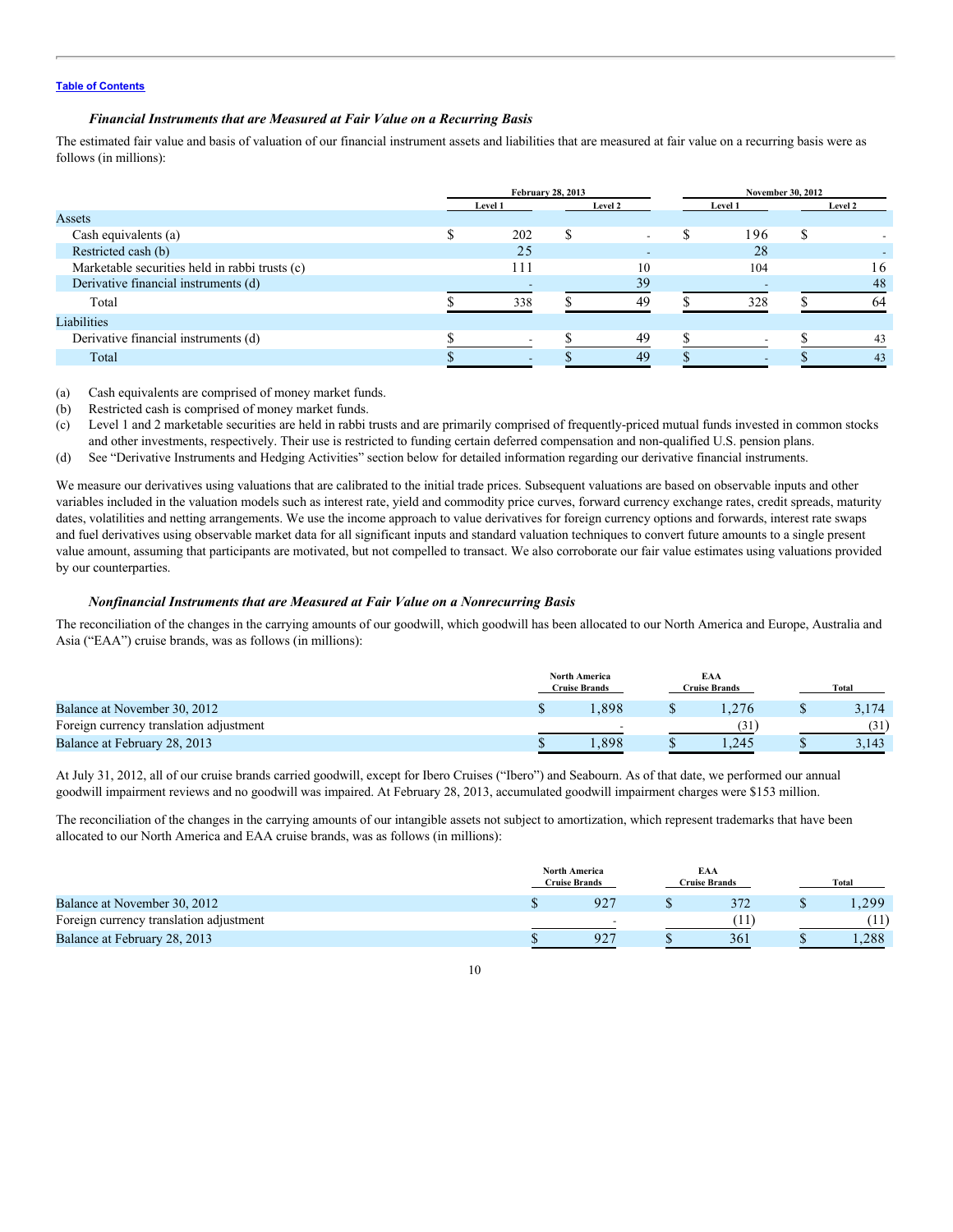As of July 31, 2012, we also performed our annual trademark impairment review for our cruise brands that have significant trademarks recorded, which are AIDA Cruises ("AIDA"), P&O Cruises (Australia), P&O Cruises (UK) and Princess Cruises ("Princess"). No trademarks were considered to be impaired at that time.

The determination of our cruise brand and trademark fair values includes numerous assumptions that are subject to various risks and uncertainties. We believe that we have made reasonable estimates and judgments in determining whether our goodwill and trademarks have been impaired. However, if there is a material change in assumptions used or if there is a material change in the conditions or circumstances influencing fair values, then we may need to recognize a material impairment charge.

At February 28, 2013 and November 30, 2012, our intangible assets subject to amortization are not significant to our consolidated financial statements.

#### **Derivative Instruments and Hedging Activities**

We utilize derivative and nonderivative financial instruments, such as foreign currency forwards, options and swaps, foreign currency debt obligations and foreign currency cash balances, to manage our exposure to fluctuations in certain foreign currency exchange rates, and interest rate swaps to manage our interest rate exposure in order to achieve a desired proportion of fixed and floating rate debt. In addition, we utilize our fuel derivatives program to mitigate a portion of the risk to our future cash flows attributable to potential fuel price increases, which we define as our "economic risk." Our policy is to not use any financial instruments for trading or other speculative purposes.

All derivatives are recorded at fair value. The changes in fair value are recognized currently in earnings if the derivatives do not qualify as effective hedges, or if we do not seek to qualify for hedge accounting treatment, such as for our fuel derivatives. If a derivative is designated as a fair value hedge, then changes in the fair value of the derivative are offset against the changes in the fair value of the underlying hedged item. If a derivative is designated as a cash flow hedge, then the effective portion of the changes in the fair value of the derivative is recognized as a component of accumulated other comprehensive income ("AOCI") until the underlying hedged item is recognized in earnings or the forecasted transaction is no longer probable. If a derivative or a nonderivative financial instrument is designated as a hedge of our net investment in a foreign operation, then changes in the fair value of the financial instrument are recognized as a component of AOCI to offset a portion of the change in the translated value of the net investment being hedged, until the investment is sold or liquidated. We formally document hedging relationships for all derivative and nonderivative hedges and the underlying hedged items, as well as our risk management objectives and strategies for undertaking the hedge transactions.

We classify the fair values of all our derivative contracts as either current or long-term, depending on whether the maturity date of the derivative contract is within or beyond one year from the balance sheet date. The cash flows from derivatives treated as hedges are classified in our Consolidated Statements of Cash Flows in the same category as the item being hedged. Our cash flows related to fuel derivatives are classified within investing activities.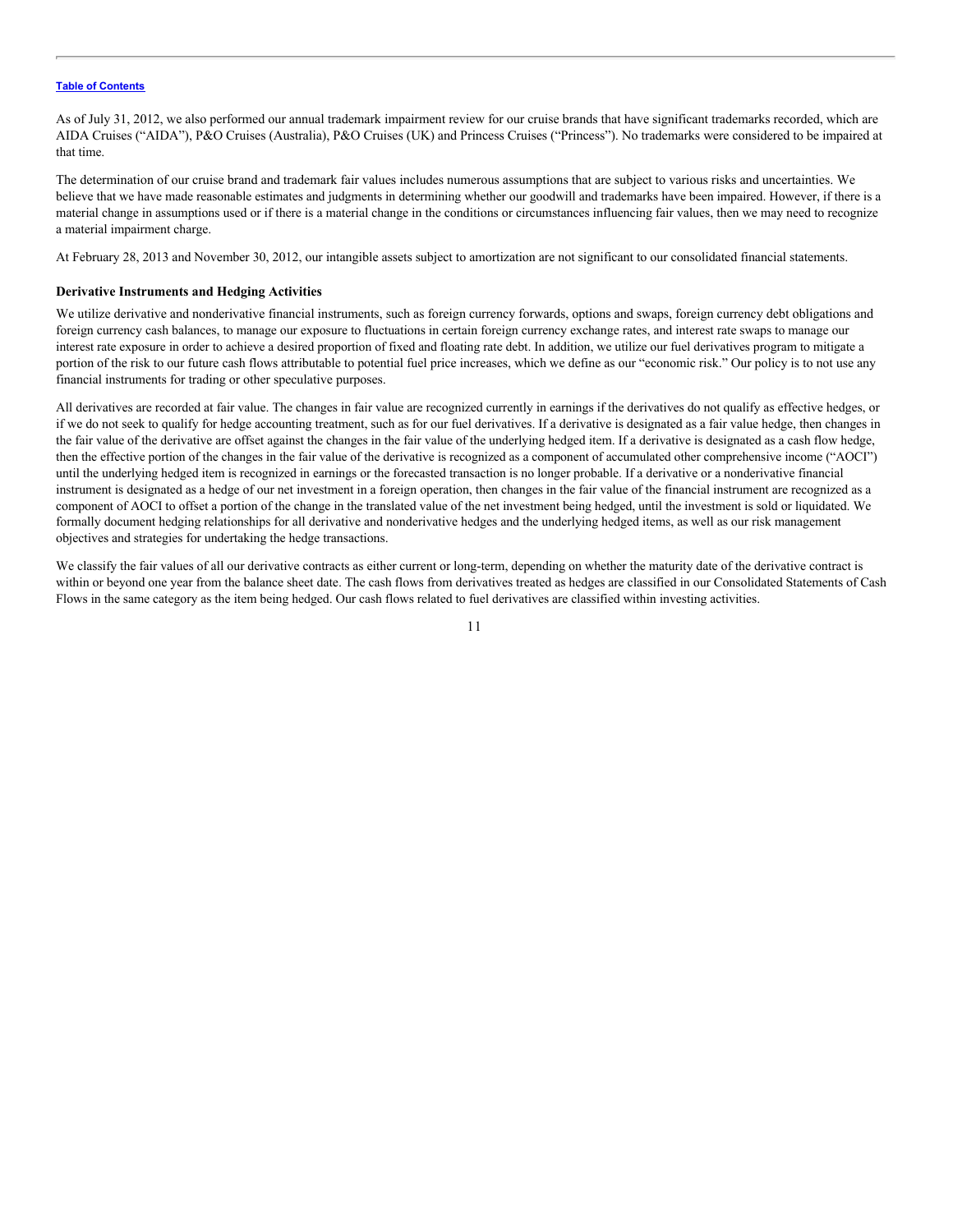The estimated fair values of our derivative financial instruments and their location on the Consolidated Balance Sheets were as follows (in millions):

|                                                   | <b>Balance Sheet Location</b> |              | February 28,<br>2013 |    | November 30,<br>2012 |
|---------------------------------------------------|-------------------------------|--------------|----------------------|----|----------------------|
| <b>Derivative assets</b>                          |                               |              |                      |    |                      |
| Derivatives designated as hedging instruments     |                               |              |                      |    |                      |
| Net investment hedges (a)                         | Prepaid expenses and other    | $\mathbb{S}$ |                      | \$ |                      |
|                                                   | Other assets $-$ long-term    |              | 5                    |    | 6                    |
| Foreign currency zero cost collars (b)            | Prepaid expenses and other    |              | 10                   |    | 11                   |
|                                                   | Other assets $-$ long-term    |              |                      |    | 5                    |
| Interest rate swaps (c)                           | Prepaid expenses and other    |              |                      |    |                      |
|                                                   |                               |              | 34                   |    | 23                   |
| Derivatives not designated as hedging instruments |                               |              |                      |    |                      |
| Fuel $(d)$                                        | Other assets $-$ long-term    |              | 5                    |    | 25                   |
| Total derivative assets                           |                               |              | 39                   |    | 48                   |
| <b>Derivative liabilities</b>                     |                               |              |                      |    |                      |
| Derivatives designated as hedging instruments     |                               |              |                      |    |                      |
| Interest rate swaps (c)                           | Accrued liabilities and other | \$           |                      | S  |                      |
|                                                   | Other long-term liabilities   |              | 16                   |    | 17                   |
|                                                   |                               |              | 23                   |    | 24                   |
| Derivatives not designated as hedging instruments |                               |              |                      |    |                      |
| Fuel $(d)$                                        | Accrued liabilities and other |              | 11                   |    | 16                   |
|                                                   | Other long-term liabilities   |              | 15                   |    | 3                    |
|                                                   |                               |              | 26                   |    | 19                   |
| Total derivative liabilities                      |                               |              | 49                   |    | 43                   |

(a) At February 28, 2013 and November 30, 2012, we had foreign currency forwards totaling \$129 million and \$235 million, respectively, that are designated as hedges of our net investments in foreign operations, which have a euro-denominated functional currency. At February 28, 2013, the \$129 million of outstanding foreign currency forwards mature through July 2017.

(b) At February 28, 2013 and November 30, 2012, we had foreign currency derivatives consisting of foreign currency zero cost collars that are designated as foreign currency cash flow hedges for a portion of our euro-denominated shipbuilding payments. See "Newbuild Currency Risks" below for additional information regarding these derivatives.

- (c) We have euro interest rate swaps designated as cash flow hedges whereby we receive floating interest rate payments in exchange for making fixed interest rate payments. At February 28, 2013 and November 30, 2012, these interest rate swap agreements effectively changed \$257 million and \$269 million, respectively, of EURIBOR-based floating rate euro debt to fixed rate debt. These interest rate swaps settle through February 2022. In addition, at February 28, 2013, we had U.S. dollar interest rate swaps designated as fair value hedges whereby we receive fixed interest rate payments in exchange for making floating interest rate payments. These interest rate swap agreements effectively changed \$500 million of fixed rate debt to U.S. dollar LIBORbased floating rate debt. These interest rate swaps settle through February 2016.
- (d) At February 28, 2013, we had fuel derivatives consisting of zero cost collars on Brent crude oil ("Brent") to cover a portion of our estimated fuel consumption through 2017. See "Fuel Price Risks" below for additional information regarding these fuel derivatives. At November 30, 2012, we had fuel derivatives consisting of zero cost collars on Brent to cover a portion of our estimated fuel consumption through 2016. There were no realized gains or losses recognized in the three months ended February 28/29, 2013 and 2012 on our fuel derivatives.

The effective portions of our derivatives qualifying and designated as hedging instruments recognized in other comprehensive income (loss) were as follows (in millions):

|                                                       |      | <b>Three Months Ended</b><br>February 28/29. |      |     |
|-------------------------------------------------------|------|----------------------------------------------|------|-----|
|                                                       | 2013 |                                              | 2012 |     |
| Net investment hedges                                 |      |                                              |      |     |
| Foreign currency zero cost collars – cash flow hedges |      | L 3                                          |      |     |
| Interest rate swaps $-\cosh f$ flow hedges            |      |                                              |      | (7) |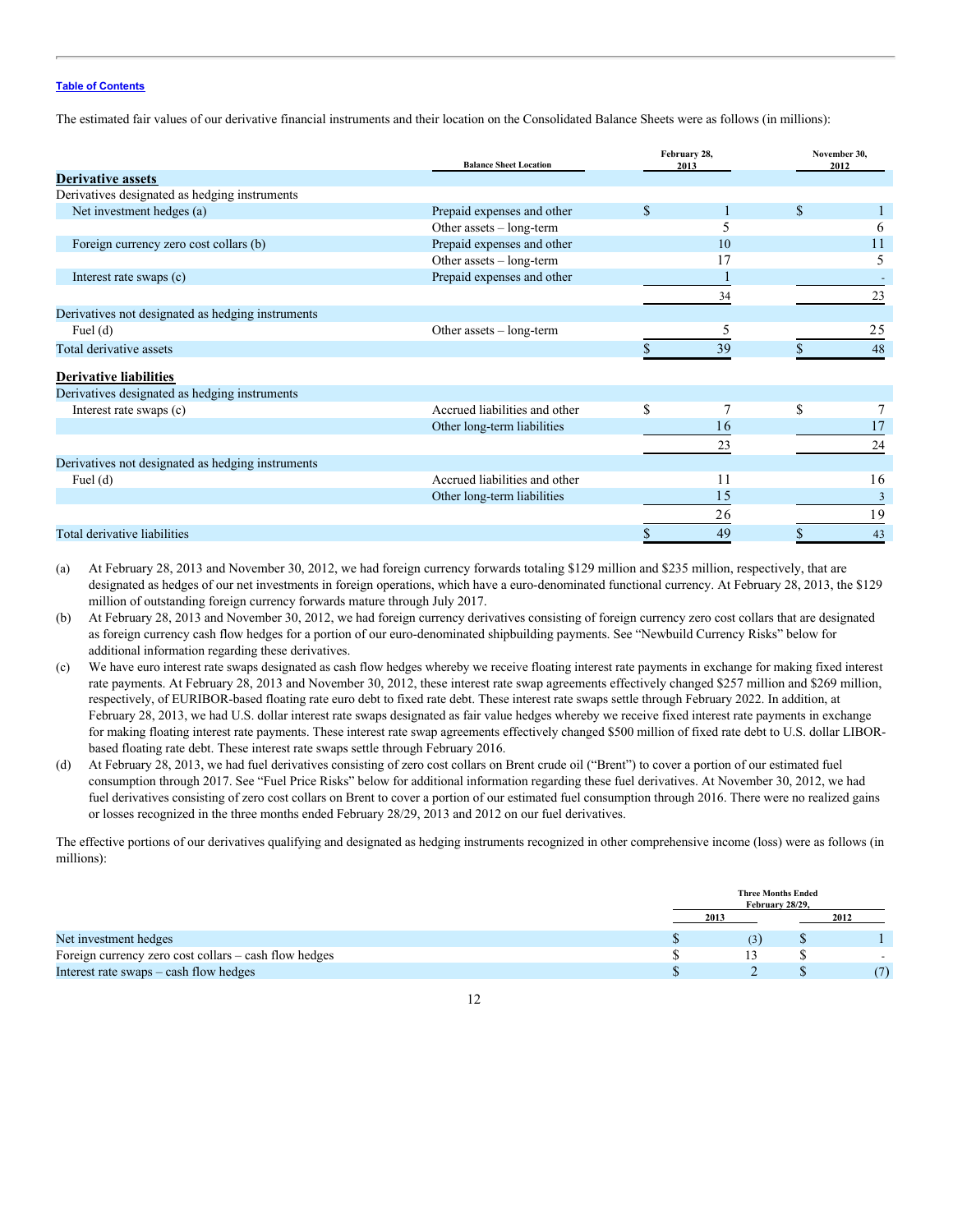There are no credit risk related contingent features in our derivative agreements, except for bilateral credit provisions within our fuel derivative counterparty agreements. These provisions require interest-bearing, non-restricted cash to be posted or received as collateral to the extent the fuel derivative fair value payable to or receivable from an individual counterparty, respectively, exceeds \$100 million. At February 28, 2013 and November 30, 2012, no collateral was required to be posted to or received from our fuel derivative counterparties.

The amount of estimated cash flow hedges' unrealized gains and losses that are expected to be reclassified to earnings in the next twelve months is not significant. We have not provided additional disclosures of the impact that derivative instruments and hedging activities have on our consolidated financial statements as of February 28, 2013 and November 30, 2012 and for the three months ended February 28/29, 2013 and 2012 where such impacts were not significant.

#### **Foreign Currency Exchange Rate Risks**

#### **Overall Strategy**

We manage our exposure to fluctuations in foreign currency exchange rates through our normal operating and financing activities, including netting certain exposures to take advantage of any natural offsets and, when considered appropriate, through the use of derivative and nonderivative financial instruments. Our primary focus is to manage the economic foreign currency exchange risks faced by our operations, which are the ultimate foreign currency exchange risks that would be realized by us if we exchanged one currency for another, and not accounting risks. Accordingly, we do not currently hedge foreign currency exchange accounting risks with derivative financial instruments. The financial impacts of the hedging instruments we do employ generally offset the changes in the underlying exposures being hedged.

#### **Operational and Investment Currency Risks**

Our European and Australian cruise brands subject us to foreign currency translation risk related to the euro, sterling and Australian dollar because these brands generate significant revenues and incur significant expenses in euro, sterling or the Australian dollar. Accordingly, exchange rate fluctuations of the euro, sterling and Australian dollar against the U.S. dollar will affect our reported financial results since the reporting currency for our consolidated financial statements is the U.S. dollar. Any weakening of the U.S. dollar against these foreign currencies has the financial statement effect of increasing the U.S. dollar values reported for cruise revenues and expenses. Any strengthening of the U.S. dollar has the opposite effect.

Most of our brands also have non-functional currency risk related to their international sales operations, which has become an increasingly larger part of most of their businesses over time, and primarily includes the euro, sterling and Australian, Canadian and U.S. dollars. In addition, all of our brands have nonfunctional currency expenses for a portion of their operating expenses. Accordingly, these brands' revenues and expenses in non-functional currencies create some degree of natural offset for recognized transactional currency gains and losses due to currency exchange movements.

We consider our investments in foreign operations to be denominated in relatively stable currencies and of a long-term nature. We partially mitigate our net investment currency exposures by denominating a portion of our foreign currency intercompany payables in our foreign operations' functional currencies, principally sterling. As of February 28, 2013 and November 30, 2012, we have designated \$1.7 billion and \$1.8 billion of our foreign currency intercompany payables, respectively, as nonderivative hedges of our net investments in foreign operations. Accordingly, we have included \$332 million and \$243 million of cumulative foreign currency transaction nonderivative gains in the cumulative translation adjustment component of AOCI at February 28, 2013 and November 30, 2012, respectively, which offsets a portion of the losses recorded in AOCI upon translating our foreign operations' net assets into U.S. dollars. During the three months ended February 28/29, 2013 and 2012, we recognized foreign currency nonderivative transaction gains (losses) of \$89 million and \$(60) million, respectively, in the cumulative translation adjustment component of AOCI.

#### **Newbuild Currency Risks**

Our shipbuilding contracts are typically denominated in euros. Our decisions regarding whether or not to hedge a non-functional currency ship commitment for our cruise brands are made on a case-by-case basis, taking into consideration the amount and duration of the exposure, market volatility, currency exchange rate correlation, economic trends, our overall expected net cash flows by currency and other offsetting risks. We use foreign currency derivative contracts and have used nonderivative financial instruments to manage foreign currency exchange rate risk for some of our ship construction payments.

In June 2012, we entered into foreign currency zero cost collars that are designated as cash flow hedges for a portion of *Royal Princess*' euro-denominated shipyard payments. These collars mature in May 2013 at a weighted-average ceiling rate of \$1.30 to the euro, or \$560 million, and a weighted-average floor rate of \$1.19 to the euro, or \$512 million. If the spot rate is between these two rates on the date of maturity, then we would not owe or receive any payments under these collars.

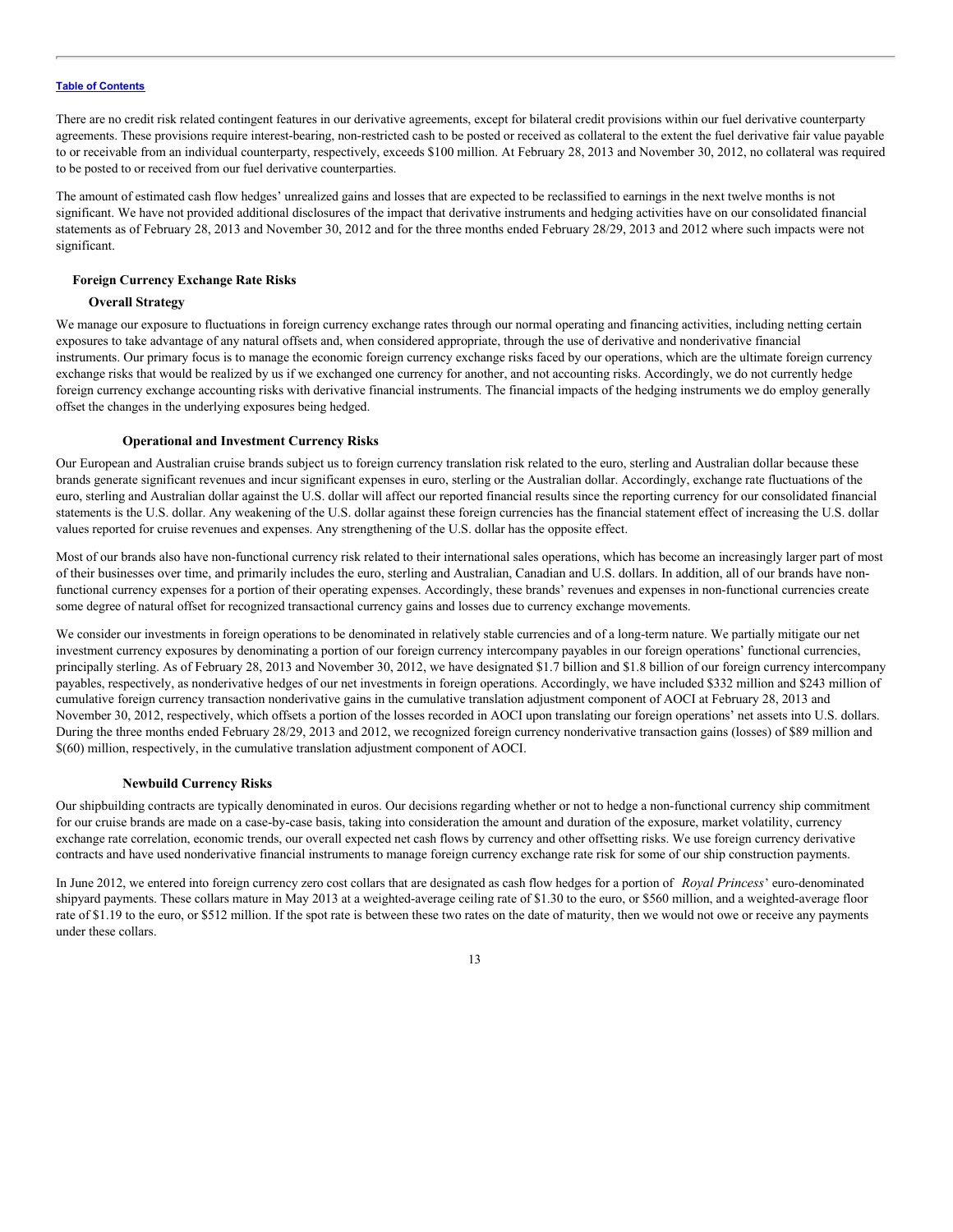In July 2012, we entered into foreign currency zero cost collars that are designated as cash flow hedges for a portion of P&O Cruises (UK) newbuild's eurodenominated shipyard payments. These collars mature in February 2015 at a weighted-average ceiling rate of £0.83 to the euro, or \$277 million, and a weighted-average floor rate of £0.77 to the euro, or \$257 million. If the spot rate is between these two rates on the date of maturity, then we would not owe or receive any payments under these collars.

At February 28, 2013, substantially all of our remaining newbuild currency exchange rate risk relates to euro-denominated newbuild construction payments for *Regal Princess* and a portion of P&O Cruises (UK)'s newbuild, which represent a total commitment of \$1.1 billion.

The cost of shipbuilding orders that we may place in the future that is denominated in a different currency than our cruise brands' or the shipyards' functional currency is expected to be affected by foreign currency exchange rate fluctuations. These foreign currency exchange rate fluctuations may affect our desire to order new cruise ships.

#### **Interest Rate Risks**

We manage our exposure to fluctuations in interest rates through our investment and debt portfolio management strategies. These strategies include purchasing high quality short-term investments with floating interest rates, and evaluating our debt portfolio as to whether to make periodic adjustments to the mix of fixed and floating rate debt through the use of interest rate swaps, the issuance of new debt or the early retirement of existing debt. At February 28, 2013, 63% and 37% (61% and 39% at November 30, 2012) of our debt bore fixed and floating interest rates, respectively, including the effect of interest rate swaps.

#### **Fuel Price Risks**

Our exposure to market risk for changes in fuel prices substantially all relate to the consumption of fuel on our ships. We use our fuel derivatives program to mitigate a portion of our economic risk attributable to potential fuel price increases. We designed our fuel derivatives program to maximize operational flexibility by utilizing derivative markets with significant trading liquidity and our program currently consists of zero cost collars on Brent.

All of our derivatives are based on Brent prices whereas the actual fuel used on our ships is marine fuel. Changes in the Brent prices may not show a high degree of correlation with changes in our underlying marine fuel prices. We will not realize any economic gain or loss upon the monthly maturities of our zero cost collars unless the average monthly price of Brent is above the ceiling price or below the floor price. We believe that these derivatives will act as economic hedges, however hedge accounting is not applied. As part of our fuel derivatives program, we will continue to evaluate various derivative products and strategies.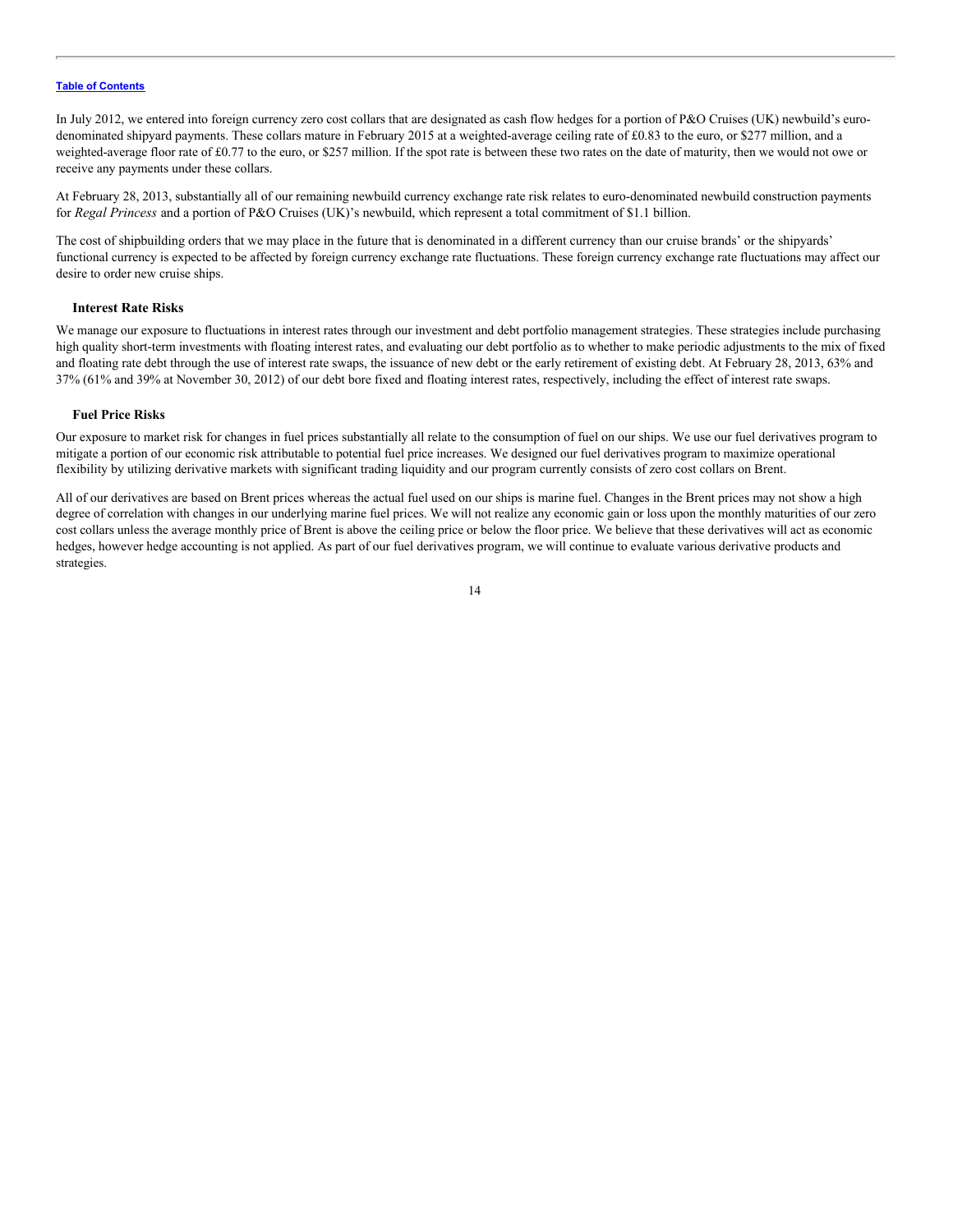At February 28, 2013, our outstanding fuel derivatives consisted of zero cost collars on Brent to cover a portion of our estimated fuel consumption as follows:

| Maturities (a)      | Transaction<br><b>Dates</b> | <b>Barrels</b><br>(in thousands) |                           | Weighted-Average<br><b>Floor Prices</b> |      | Weighted-Average<br><b>Ceiling Prices</b> | <b>Percent of Estimated</b><br><b>Fuel Consumption</b><br>Covered |
|---------------------|-----------------------------|----------------------------------|---------------------------|-----------------------------------------|------|-------------------------------------------|-------------------------------------------------------------------|
| Fiscal 2013 (Q2-Q4) |                             |                                  |                           |                                         |      |                                           |                                                                   |
|                     | November 2011               | 1,584                            | \$                        | 74                                      | \$   | 132                                       |                                                                   |
|                     | February 2012               | 1,584                            | $\mathbb S$               | 98                                      | $\$$ | 127                                       |                                                                   |
|                     | March 2012                  | 3,168                            | \$                        | 100                                     | \$   | 130                                       |                                                                   |
|                     |                             | 6,336                            |                           |                                         |      |                                           | 40%                                                               |
| Fiscal 2014         |                             |                                  |                           |                                         |      |                                           |                                                                   |
|                     |                             |                                  |                           |                                         |      |                                           |                                                                   |
|                     | November 2011               | 2,112                            | \$                        | 71                                      | \$   | 128                                       |                                                                   |
|                     | February 2012               | 2,112                            | $\mathbb S$               | 88                                      | \$   | 125                                       |                                                                   |
|                     | June 2012                   | 2,376                            | \$                        | 71                                      | \$   | 116                                       |                                                                   |
|                     |                             | 6,600                            |                           |                                         |      |                                           | 32%                                                               |
| Fiscal 2015         |                             |                                  |                           |                                         |      |                                           |                                                                   |
|                     |                             |                                  |                           |                                         |      |                                           |                                                                   |
|                     | November 2011               | 2,160                            | \$                        | 71                                      | \$   | 125                                       |                                                                   |
|                     | February 2012               | 2,160                            | $\mathbb S$               | 80                                      | \$   | 125                                       |                                                                   |
|                     | June 2012                   | 1,236                            | \$                        | 74                                      | \$   | 110                                       |                                                                   |
|                     |                             | 5,556                            |                           |                                         |      |                                           | 27%                                                               |
| Fiscal 2016         |                             |                                  |                           |                                         |      |                                           |                                                                   |
|                     | June 2012                   | 3,564                            | \$                        | 75                                      | \$   | 108                                       |                                                                   |
|                     | February 2013               | 2,160                            | $\boldsymbol{\mathsf{S}}$ | 80                                      | \$   | 120                                       |                                                                   |
|                     |                             | 5,724                            |                           |                                         |      |                                           | 27%                                                               |
| Fiscal 2017         |                             |                                  |                           |                                         |      |                                           |                                                                   |
|                     | February 2013               | 3,276                            | $\mathbb{S}$              | 80                                      | \$   | 115                                       | 16%                                                               |

(a) Fuel derivatives mature evenly over each month within the above fiscal periods.

#### **Concentrations of Credit Risk**

As part of our ongoing control procedures, we monitor concentrations of credit risk associated with financial and other institutions with which we conduct significant business. Our maximum exposure under foreign currency and fuel derivative contracts and interest rate swap agreements that are in-the-money, which were not significant at February 28, 2013, is the replacement cost, net of any collateral received, in the event of nonperformance by the counterparties to the contracts, all of which are currently our lending banks. We seek to minimize credit risk exposure, including counterparty nonperformance primarily associated with our cash equivalents, investments, committed financing facilities, contingent obligations, derivative instruments, insurance contracts and new ship progress payment guarantees, by normally conducting business with large, well-established financial institutions, insurance companies and export credit agencies, and by diversifying our counterparties. In addition, we have guidelines regarding credit ratings and investment maturities that we follow to help safeguard liquidity and minimize risk. We normally do require collateral and/or guarantees to support notes receivable on significant asset sales, long-term ship charters and new ship progress payments to shipyards. We currently believe the risk of nonperformance by any of our significant counterparties is remote.

We also monitor the creditworthiness of travel agencies and tour operators in Europe and credit card providers to which we extend credit in the normal course of our business. Our credit exposure includes contingent obligations related to cash payments received directly by travel agents and tour operators for cash collected by them on cruise sales in most of Europe where we are obligated to extend credit in a like amount to these guests even if we do not receive payment from the travel agents or tour operators. Concentrations of credit risk associated with these receivables and contingent obligations are not considered to be material, primarily due to the large number of unrelated accounts within our customer base, the amount of these contingent obligations and their short maturities. We have experienced only minimal credit losses on our trade receivables and related contingent obligations. We do not normally require collateral or other security to support normal credit sales.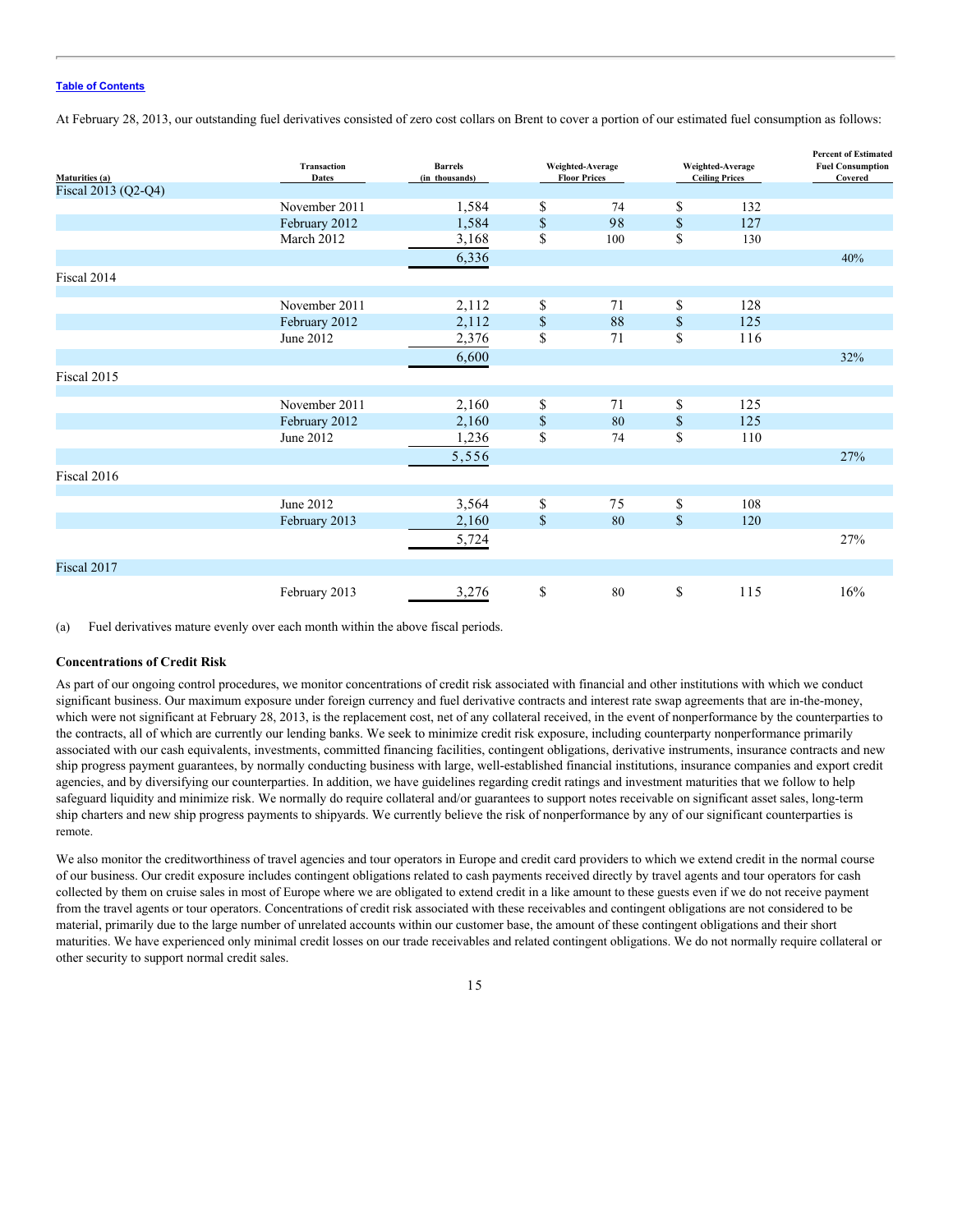#### **NOTE 5 – Segment Information**

We have three reportable cruise segments that are comprised of our (1) North America cruise brands, (2) EAA cruise brands and (3) Cruise Support. In addition, we have a Tour and Other segment. Our segments are reported on the same basis as the internally reported information that is provided to our chief operating decision maker ("CODM"), who is the Chairman of the Boards of Directors and Chief Executive Officer of Carnival Corporation and Carnival plc. Decisions to allocate resources and assess performance for Carnival Corporation  $\&$  plc are made by the CODM upon review of the segment results across all of our cruise brands and other segments.

Our North America cruise segment includes Carnival Cruise Lines, Holland America Line, Princess and Seabourn. Our EAA cruise segment includes AIDA, Costa Cruises ("Costa"), Cunard, Ibero, P&O Cruises (Australia) and P&O Cruises (UK). These individual cruise brand operating segments have been aggregated into two reportable segments based on the similarity of their economic and other characteristics, including types of customers, regulatory environment, maintenance requirements, supporting systems and processes and products and services they provide. Our Cruise Support segment represents certain of our port and related facilities and other corporate-wide services that are provided for the benefit of our cruise brands. Our Tour and Other segment represents the hotel and transportation operations of Holland America Princess Alaska Tours and two of our ships that we charter to an unaffiliated entity.

Selected information for our Cruise and Tour and Other segments was as follows (in millions):

|                             |                 |                       |    | Three Months Ended February 28/29. |     |                                     |   |                                       |   |                                        |
|-----------------------------|-----------------|-----------------------|----|------------------------------------|-----|-------------------------------------|---|---------------------------------------|---|----------------------------------------|
|                             | <b>Revenues</b> | Operating<br>expenses |    | Selling and<br>administrative      |     | Depreciation<br>and<br>amortization |   | <b>Ibero</b><br>impairment<br>charges |   | Operating<br>income<br>$(\text{loss})$ |
| 2013                        |                 |                       |    |                                    |     |                                     |   |                                       |   |                                        |
| North America Cruise Brands | \$<br>2,124     | \$<br>1,530           | \$ | 261                                | \$  | 228                                 | S | ٠.                                    | ς | 105                                    |
| <b>EAA Cruise Brands</b>    | 1,434           | 1,052                 |    | 164                                |     | 146                                 |   |                                       |   | 72                                     |
| Cruise Support              | 26              |                       |    | 33                                 |     |                                     |   |                                       |   | (15)                                   |
| Tour and Other              | 9               | 14                    |    |                                    |     | 10                                  |   |                                       |   | (17)                                   |
|                             | 3,593           | 2,599                 |    | 460                                |     | 389                                 |   |                                       |   | 145                                    |
| 2012                        |                 |                       |    |                                    |     |                                     |   |                                       |   |                                        |
| North America Cruise Brands | \$<br>2,082     | \$<br>1,510           | S  | 237                                | \$. | 221                                 | S |                                       | S | 114                                    |
| <b>EAA Cruise Brands</b>    | 1,466           | 1,153                 |    | 154                                |     | 138                                 |   | 173                                   |   | (152)                                  |
| Cruise Support              | 25              |                       |    | 28                                 |     |                                     |   |                                       |   | (27)                                   |
| Tour and Other              | $\mathbf Q$     | 14                    |    |                                    |     | 10                                  |   |                                       |   | (17)                                   |
|                             | 3,582           | 2,694                 |    | 421                                |     | 376                                 |   | 173                                   |   | (82)                                   |

#### **NOTE 6 – Earnings (Loss) Per Share**

Our basic and diluted earnings (loss) per share were computed as follows (in millions, except per share data):

|                                                                                          | <b>Three Months Ended</b><br>February 28/29. |  |        |  |  |
|------------------------------------------------------------------------------------------|----------------------------------------------|--|--------|--|--|
|                                                                                          | 2013                                         |  | 2012   |  |  |
| Net income (loss) for basic and diluted earnings (loss) per share                        | 37                                           |  | (139)  |  |  |
| Weighted-average common and ordinary shares outstanding                                  | 776                                          |  | 778    |  |  |
| Dilutive effect of equity plans                                                          |                                              |  |        |  |  |
| Diluted weighted-average shares outstanding                                              | 778                                          |  | 778    |  |  |
| Basic and diluted earnings (loss) per share                                              | 0.05                                         |  | (0.18) |  |  |
| Anti-dilutive equity awards excluded from diluted earnings (loss) per share computations |                                              |  |        |  |  |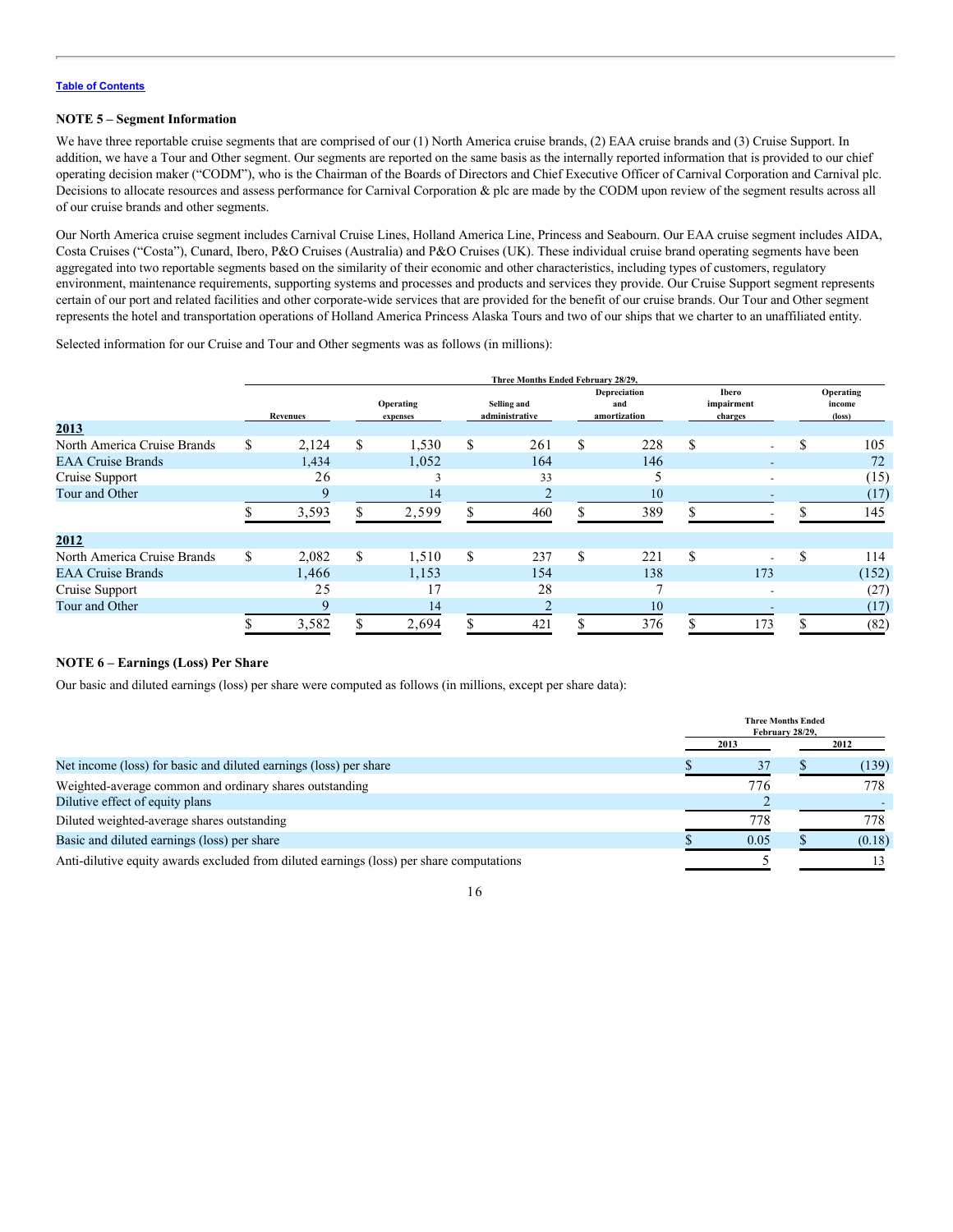#### **NOTE 7 – Shareholders' Equity**

During the three months ended February 28, 2013, we repurchased 2.1 million shares of Carnival Corporation common stock for \$78 million under our general repurchase authorization program ("Repurchase Program"). There were 225 thousand shares of Carnival Corporation common stock repurchased for \$8.1 million under the Repurchase Program from March 1, 2013 through March 21, 2013. At March 21, 2013, the remaining availability under the Repurchase Program was \$991 million.

During the three months ended February 28, 2013, Carnival Investments Limited, a subsidiary of Carnival Corporation, sold 0.9 million shares of Carnival plc ordinary shares for net proceeds of \$35 million. Substantially all of the net proceeds from these sales were used to purchase 0.9 million shares of Carnival Corporation common stock. Pursuant to a general stock swap authorization ("Stock Swap") program, we sold these Carnival plc ordinary shares owned by Carnival Investments Limited, only to the extent we were able to purchase shares of Carnival Corporation in the U.S. on at least an equivalent basis under our Stock Swap program.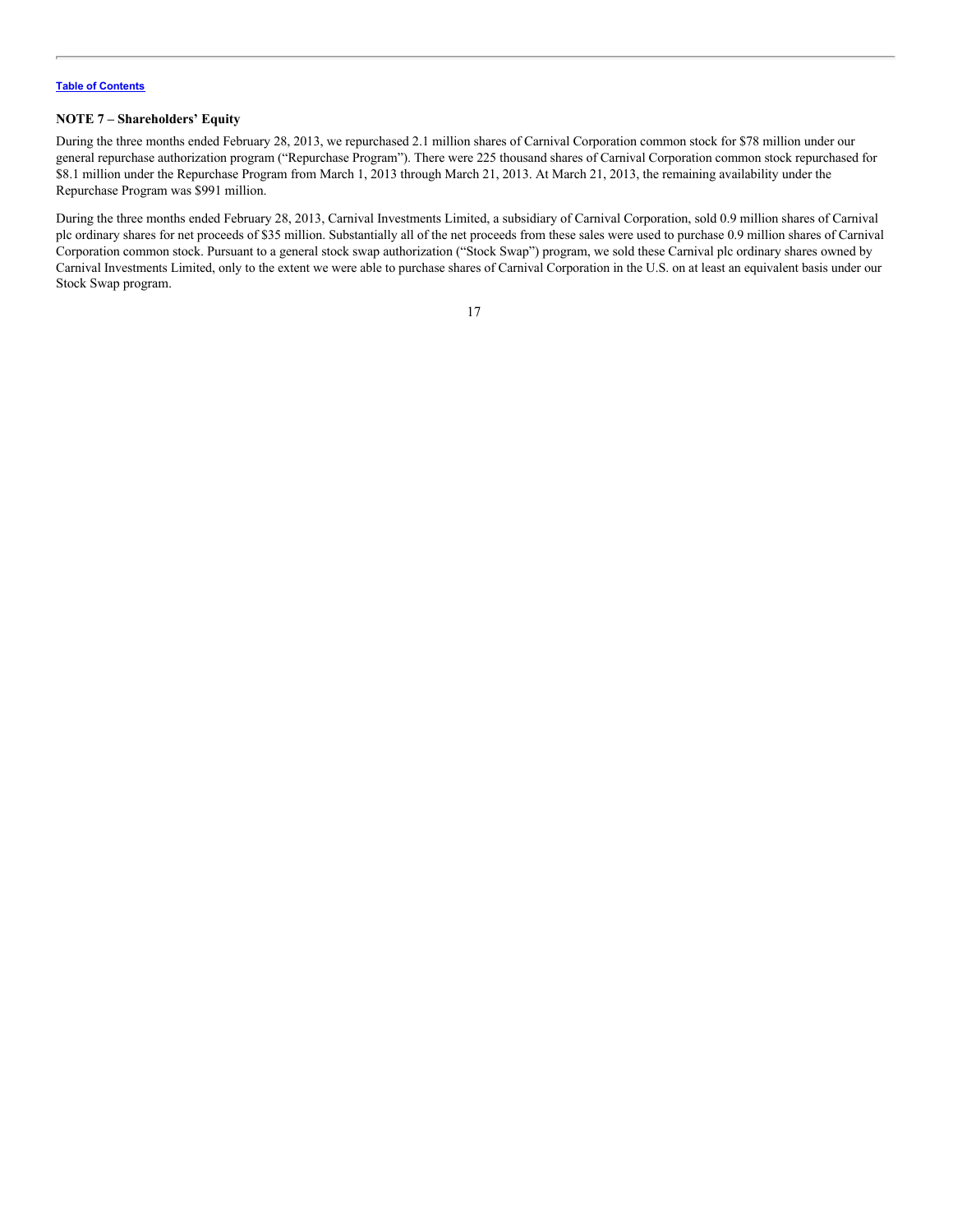#### <span id="page-18-0"></span>**Item 2. Management's Discussion and Analysis of Financial Condition and Results of Operations .**

#### **Cautionary Note Concerning Factors That May Affect Future Results**

Some of the statements, estimates or projections contained in this joint Quarterly Report on Form 10-Q are "forward-looking statements" that involve risks, uncertainties and assumptions with respect to us, including some statements concerning future results, outlooks, plans, goals and other events which have not yet occurred. These statements are intended to qualify for the safe harbors from liability provided by Section 27A of the Securities Act of 1933 and Section 21E of the Securities Exchange Act of 1934. We have tried, whenever possible, to identify these statements by using words like "will," "may," "could," "should," "would," "believe," "depends," "expect," "goal," "anticipate," "forecast," "future," "intend," "plan," "estimate," "target," "indicate" and similar expressions of future intent or the negative of such terms.

Forward-looking statements include those statements that may impact, among other things, the forecasting of our non-GAAP earnings per share ("EPS"); net revenue yields; booking levels; pricing; occupancy; operating, financing and tax costs, including fuel expenses; costs per available lower berth day ("ALBD"); estimates of ship depreciable lives and residual values; liquidity; goodwill and trademark fair values; and outlook. Because forward-looking statements involve risks and uncertainties, there are many factors that could cause our actual results, performance or achievements to differ materially from those expressed or implied in this joint Quarterly Report on Form 10-Q. These factors include, but are not limited to, the following:

- general economic and business conditions;
- increases in fuel prices;
- incidents, the spread of contagious diseases and threats thereof, adverse weather conditions or other natural disasters and other incidents affecting the health, safety, security and satisfaction of guests and crew;
- the international political climate, armed conflicts, terrorist and pirate attacks, vessel seizures, and threats thereof, and other world events affecting the safety and security of travel;
- negative publicity concerning the cruise business in general or us in particular, including any adverse environmental impacts of cruising;
- litigation, enforcement actions, fines or penalties;
- economic, market and political factors that are beyond our control, which could increase our operating, financing and other costs;
- changes in and compliance with laws and regulations relating to the protection of persons with disabilities, employment, environment, health, safety, security, tax and other regulations under which we operate;
- our ability to implement our shipbuilding programs and ship repairs, maintenance and refurbishments on terms that are favorable or consistent with our expectations;
- increases to our repairs and maintenance expenses and refurbishment costs as our fleet ages;
- lack of continuing availability of attractive, convenient and safe port destinations;
- continuing financial viability of our travel agent distribution system, air service providers and other key vendors in our supply chain and reductions in the availability of, and increases in the pricing for, the services and products provided by these vendors;
- disruptions and other damages to our information technology and other networks and operations, and breaches in data security;
- failure to keep pace with developments in technology;
- competition from and overcapacity in the cruise ship or land-based vacation industry;
- loss of key personnel or our ability to recruit or retain qualified personnel;
- union disputes and other employee relation issues;
- disruptions in the global financial markets or other events that may negatively affect the ability of our counterparties and others to perform their obligations to us;
- the continued strength of our cruise brands and our ability to implement our brand strategies;
- our international operations are subject to additional risks not generally applicable to our U.S. operations;
- geographic regions in which we try to expand our business may be slow to develop and ultimately not develop how we expect;
- our decisions to self-insure against various risks or our inability to obtain insurance for certain risks at reasonable rates;
- fluctuations in foreign currency exchange rates;
- whether our future operating cash flow will be sufficient to fund future obligations and whether we will be able to obtain financing, if necessary, in sufficient amounts and on terms that are favorable or consistent with our expectations;
- risks associated with the dual listed company arrangement; and
- uncertainties of foreign legal systems as Carnival Corporation and Carnival plc are not U.S. corporations.

Forward-looking statements should not be relied upon as a prediction of actual results. Subject to any continuing obligations under applicable law or any relevant stock exchange rules, we expressly disclaim any obligation to disseminate, after the date of this joint Quarterly Report on Form 10-Q, any updates or revisions to any such forward-looking statements to reflect any change in expectations or events, conditions or circumstances on which any such statements are based.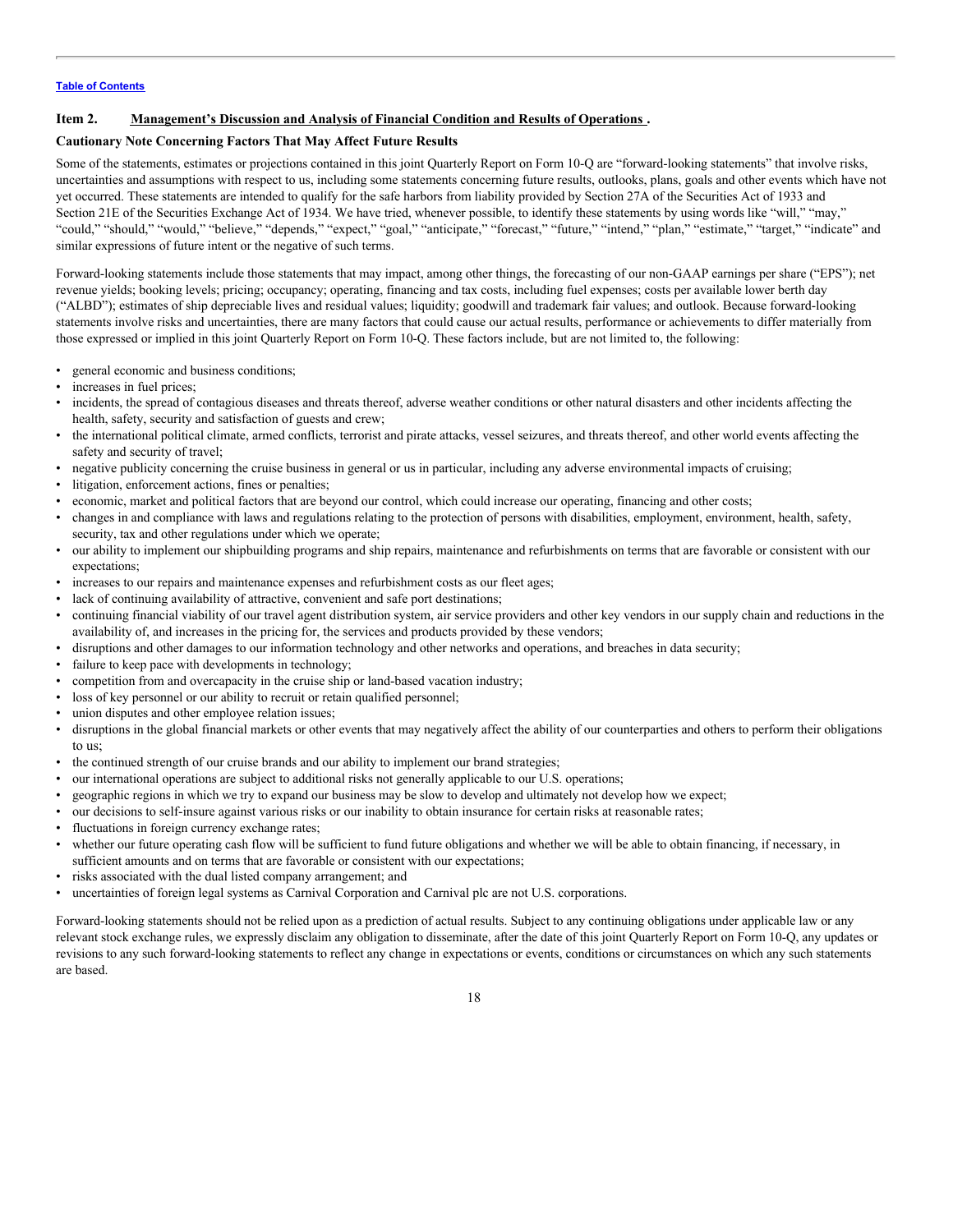#### **Outlook**

On March 15, 2013, we said that we expected our non-GAAP diluted EPS for the 2013 second quarter and full year would be in the ranges of \$0.04 to \$0.08 and \$1.80 to \$2.10, respectively (see "Key Performance Non-GAAP Financial Indicators"). Our 2013 second quarter and full year guidance was based on fuel prices of \$688 per metric ton and \$691 per metric ton, respectively. In addition, this 2013 second quarter and full year guidance was based on currency rates of \$1.31 to the euro, \$1.50 and \$1.52 to the sterling and \$1.03 to the Australian dollar. The fuel and currency assumptions used in our guidance change daily and, accordingly, our forecasts change daily based on the changes in these assumptions.

As previously announced, due to the recent voyage disruptions we are conducting a fleetwide comprehensive operational review to assess our needs to further enhance the level of onboard operating redundancies, as well as the scope of hotel services that can operate on emergency power. In addition, we are applying lessons learned to better enhance our fire prevention, detection and suppression systems. The first implementations stemming from this review are currently underway on *Carnival Triumph* and *Carnival Sunshine* because these ships are in dry-dock now. We are in the early stages of our review and, accordingly, we have not yet fully quantified the amounts and timing of the capital expenditures and operational expenses that we expect to incur over the next several years for these vessel enhancements. However, we have included a preliminary estimate for operational expenses of \$0.05 per share in our 2013 full year guidance.

We believe it is more meaningful to evaluate our earnings performance by excluding the impact of unrealized gains and losses on fuel derivatives from non-GAAP diluted EPS. Therefore, we do not include any year-to-date impact or future estimates of unrealized gains and losses on fuel derivatives in our non-GAAP EPS guidance. However, we do forecast realized gains and losses on fuel derivatives by applying current Brent prices to the derivatives that settle in the forecast period. Based on this approach and current prices, we are not forecasting any realized gains or losses for 2013 under our current fuel derivatives portfolio.

The above forward-looking statements involve risks, uncertainties and assumptions with respect to us. There are many factors that could cause our actual results to differ materially from those expressed above including, but not limited to, general economic and business conditions, increases in fuel prices, incidents, spread of contagious diseases, adverse weather conditions, geo-political events, negative publicity and other factors that could adversely impact our revenues, costs and expenses. You should read the above forward-looking statement together with the discussion of these and other risks under "Cautionary Note Concerning Factors That May Affect Future Results."

#### **Critical Accounting Estimates**

For a discussion of our critical accounting estimates, see "Management's Discussion and Analysis of Financial Condition and Results of Operations" that is included in Carnival Corporation & plc's 2012 joint Annual Report on Form 10-K ("2012 Form 10-K").

#### **Seasonality**

Our revenues from the sale of passenger tickets are seasonal. Historically, demand for cruises has been greatest during our third quarter, which includes the Northern Hemisphere summer months. This higher demand during the third quarter results in higher ticket prices and occupancy levels and, accordingly, the largest share of our operating income is earned during this period. The seasonality of our results also increases due to ships being taken out-of-service for maintenance, which we schedule during non-peak demand periods. In addition, substantially all of Holland America Princess Alaska Tours' revenue and net income is generated from May through September in conjunction with the Alaska cruise season.

#### **Statistical Information**

|                                                | <b>Three Months Ended</b><br>February 28/29. |              |        |
|------------------------------------------------|----------------------------------------------|--------------|--------|
|                                                | 2013                                         |              | 2012   |
| Passengers carried (in thousands)              | 2,305                                        |              | 2,262  |
| Occupancy percentage (a)                       | $104.0\%$                                    |              | 105.3% |
| Fuel consumption in metric tons (in thousands) | 827                                          |              | 837    |
| Fuel consumption in metric tons per ALBD       | 0.046                                        |              | 0.048  |
| Fuel cost per metric ton consumed              | 677                                          | S            | 707    |
| Currencies                                     |                                              |              |        |
| U.S. dollar to $\epsilon_1$                    | 1.33                                         | S            | 1.31   |
| U.S. dollar to $£1$                            | 1.58                                         |              | 1.56   |
| U.S. dollar to Australian dollar               | 1.04                                         | <sup>S</sup> | 1.04   |

(a) In accordance with cruise business practice, occupancy is calculated using a denominator of two passengers per cabin even though some cabins can accommodate three or more passengers. Percentages in excess of 100% indicate that on average more than two passengers occupied some cabins.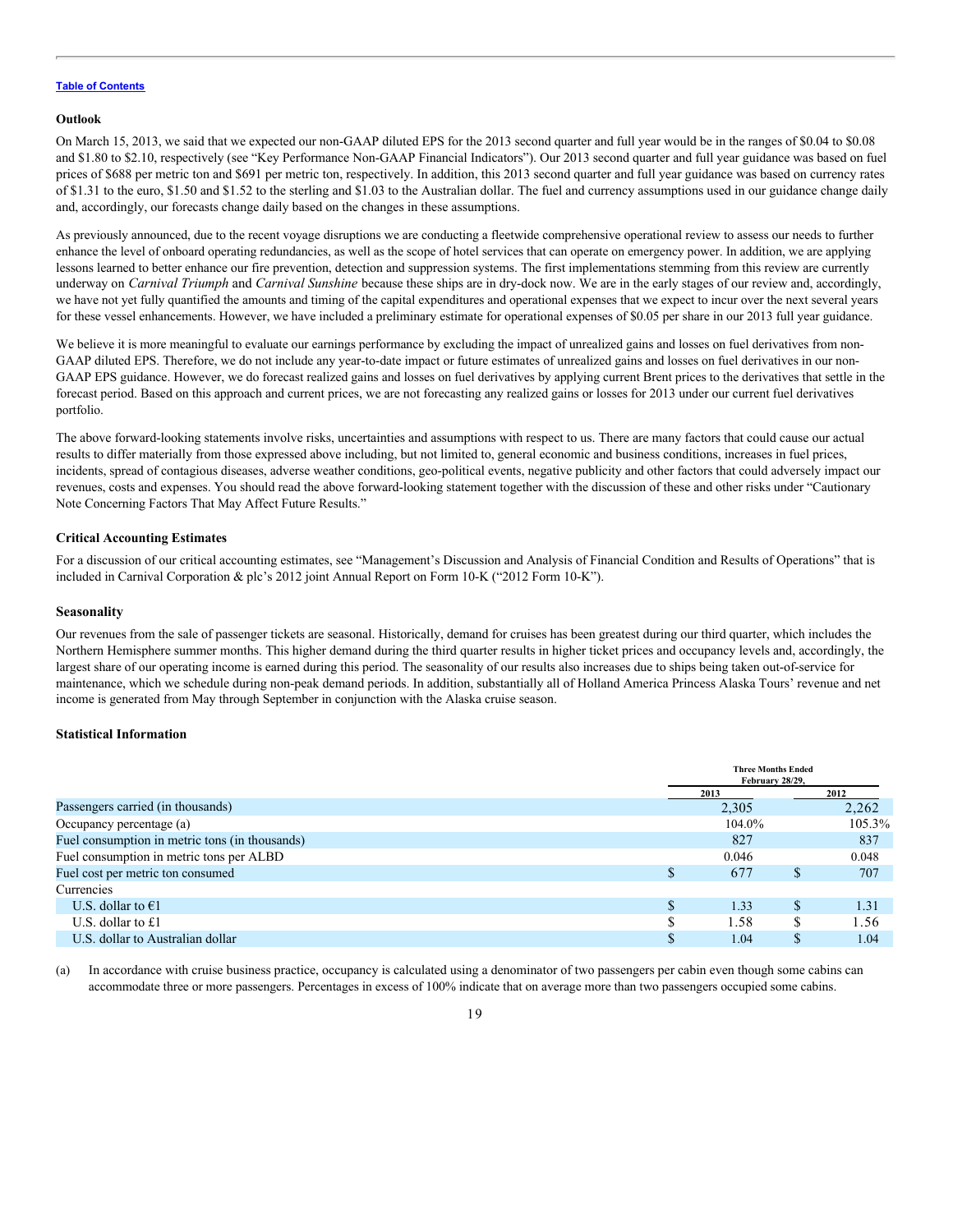#### **Three Months Ended February 28, 2013 ("2013") Compared to the Three Months Ended February 29, 2012 ("2012")**

#### **Revenues**

#### **Consolidated**

Cruise passenger ticket revenues made up 76% of our 2013 total revenues. Cruise passenger ticket revenues decreased by \$24 million to \$2.7 billion in 2013 from \$2.8 billion in 2012. This decrease was caused by a decrease in cruise ticket pricing, which accounted for \$77 million, a 1.2 percentage point decrease in occupancy, which accounted for \$32 million, and a decrease in air transportation revenues from guests who purchased their tickets from us. These decreases were partially offset by our 3.9% capacity increase in ALBDs, which accounted for \$107 million (see "Key Performance Non-GAAP Financial Indicators").

The remaining 24% of 2013 total revenues were substantially all comprised of onboard and other cruise revenues, which increased by \$35 million, or 4.4%, to \$844 million in 2013 from \$809 million in 2012. This increase was substantially all due to our 3.9% capacity increase in ALBDs, which accounted for \$31 million. Onboard and other revenues included concession revenues of \$249 million in 2013 and \$238 million in 2012.

#### **North America Brands**

Cruise passenger ticket revenues made up 74% of our 2013 total revenues. Cruise passenger ticket revenues increased slightly to \$1.6 billion in 2013 from \$1.5 billion in 2012. This increase was caused by our 3.1% capacity increase in ALBDs, which accounted for \$48 million, partially offset by a decrease in cruise ticket pricing, which accounted for \$20 million.

The remaining 26% of 2013 total revenues were comprised of onboard and other cruise revenues, which increased by \$25 million, or 4.8%, to \$561 million in 2013 from \$536 million in 2012. This increase was caused by our 3.1% capacity increase in ALBDs, which accounted for \$17 million, and higher onboard spending by our guests, which accounted for \$12 million. Onboard and other revenues included concession revenues of \$163 million in 2013 and \$156 million in 2012.

#### **EAA Brands**

Cruise passenger ticket revenues made up 82% of our 2013 total revenues. Cruise passenger ticket revenues decreased 3.3% and remained at \$1.2 billion in both 2013 and 2012. This decrease was caused by a decrease in cruise ticket pricing, which accounted for \$57 million, a 2.4 percentage point decrease in occupancy, which accounted for \$29 million, and a decrease in air transportation revenues from guests who purchase their tickets from us, which also accounted for \$29 million. These decreases were partially offset by our 5.1% capacity increase in ALBDs, which accounted for \$62 million, and the weaker U.S. dollar against the euro and sterling (referred to as "Currency Impact"), which accounted for \$14 million. Our cruise ticket pricing and occupancy was affected this year by the direct and indirect consequences of the 2012 Ship Incident and the challenging economic environment in Europe.

The remaining 18% of 2013 total revenues were comprised of onboard and other cruise revenues, which increased by \$8 million, or 3.1%, to \$255 million in 2013 from \$247 million in 2012. This increase was caused by our 5.1% capacity increase in ALBDs, which accounted for \$13 million. Onboard and other revenues included concession revenues of \$86 million in 2013 and \$82 million in 2012.

#### **Costs and Expenses**

#### **Consolidated**

Operating costs and expenses decreased \$95 million, or 3.5%, to \$2.6 billion in 2013 from \$2.7 billion in 2012. This decrease was caused by decreases in commissions, transportation and other related expenses caused by lower cruise ticket pricing, the change in our UK brands' commission structure, and a decrease in air transportation costs related to guests who purchase their tickets from us, which together accounted for \$66 million, the nonrecurrence in 2013 of both the 2012 *Costa Allegra* impairment charge and the 2012 Ship Incident related expenses not covered by insurance, which together accounted for \$63 million, lower dry-dock costs, which accounted for \$33 million, lower fuel consumption per ALBD, which accounted for \$30 million, and lower fuel prices, which accounted for \$25 million. These decreases were partially offset by our 3.9% capacity increase in ALBDs, which accounted for \$104 million.

Selling and administrative expenses increased \$39 million, or 9.1%, to \$460 million in 2013 from \$421 million in 2012.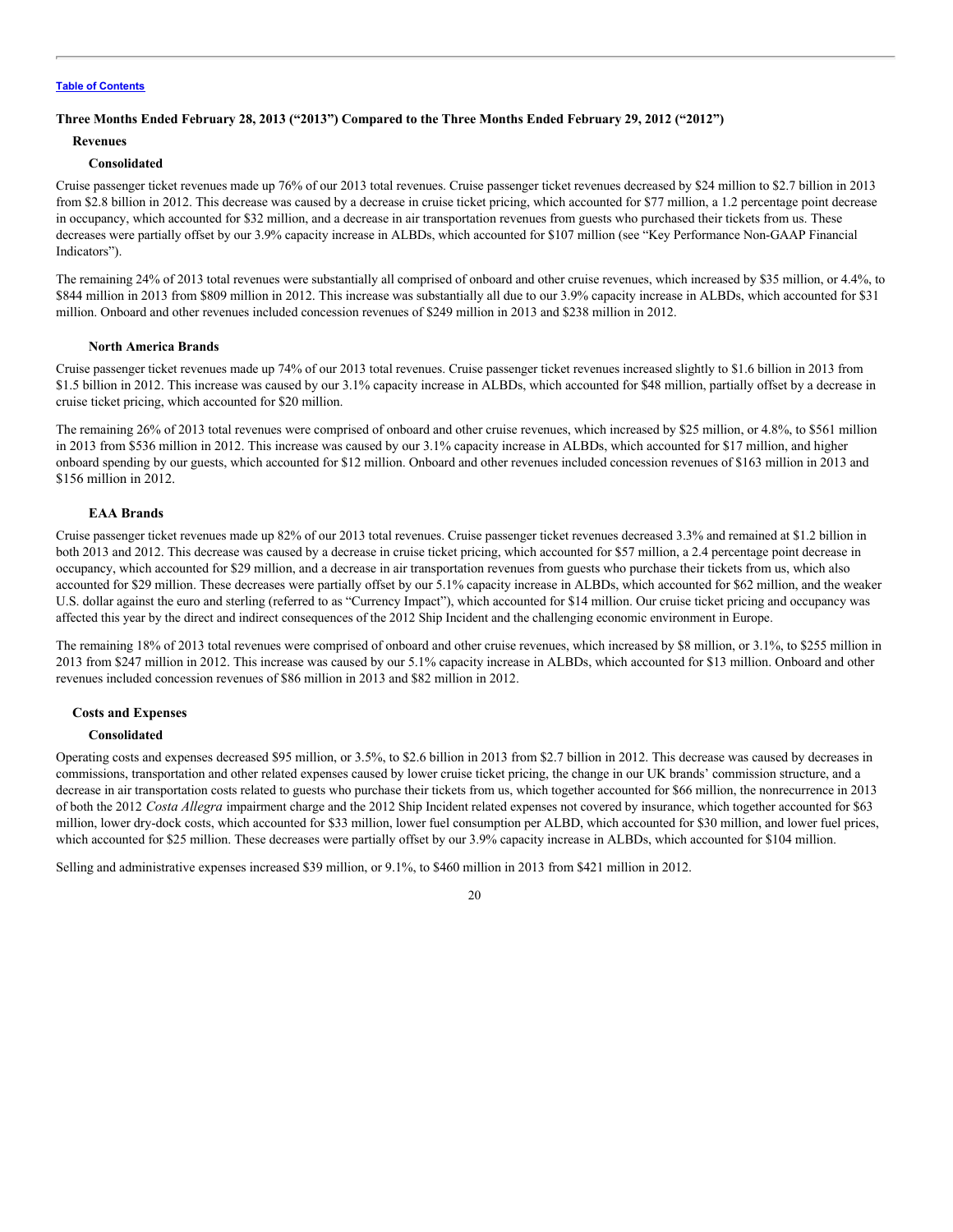Depreciation and amortization expenses increased \$13 million, or 3.7%, to \$389 million in 2013 from \$376 million in 2012.

During 2012, Ibero's goodwill and trademark were impaired and we recorded charges of \$173 million.

Our total costs and expenses as a percentage of revenues decreased to 96% in 2013 from 102% in 2012. Our total costs and expenses as a percentage of revenues, excluding the nonrecurring 2012 Ibero goodwill and trademark impairment charges, decreased to 96% in 2013 from 98% in 2012.

#### **North America Brands**

Operating costs and expenses increased slightly and remained at \$1.5 billion in both 2013 and 2012. This increase was caused by our 3.1% capacity increase in ALBDs, which accounted for \$47 million, and additional costs for voyage disruptions and related expenses, which accounted for \$13 million. These increases were partially offset by lower fuel consumption per ALBD, which accounted for \$16 million, and a decrease in commissions, transportation and other related expenses caused by lower cruise ticket pricing and a decrease in air transportation costs related to guests who purchase their tickets from us.

Selling and administrative expenses increased \$24 million, or 9.9%, to \$261 million in 2013 from \$237 million in 2012.

Our total costs and expenses as a percentage of revenues increased to 95% in 2013 from 94% in 2012.

#### **EAA Brands**

Operating costs and expenses decreased \$101 million, or 8.8%, to \$1.1 billion in 2013 from \$1.2 billion in 2012. These decreases were principally due to a decrease in commissions, transportation and other related expenses caused by lower cruise ticket pricing, the change in our UK brands' commission structure, and a decrease in air transportation costs related to guests who purchase their tickets from us, which together accounted for \$57 million, the nonrecurrence in 2013 of both the 2012 *Costa Allegra* impairment charge and the 2012 Ship Incident related expenses, which together accounted for \$48 million, lower dry-dock expenses of \$24 million, lower fuel prices, which accounted for \$17 million, and lower fuel consumption per ALBD, which accounted for \$14 million. These decreases were partially offset by our 5.1% capacity increase in ALBDs, which accounted for \$58 million.

Selling and administrative expenses increased \$10 million, or 6.3%, to \$164 million in 2013 from \$154 million in 2012.

In 2012, we recorded the Ibero goodwill and trademark impairment charges of \$173 million.

Our total costs and expenses as a percentage of revenues decreased to 95% in 2013 from 110% in 2012. Our total costs and expenses as a percentage of revenues, excluding the nonrecurring 2012 Ibero goodwill and trademark impairment charges, decreased to 95% in 2013 from 98% in 2012.

#### **Operating Income (Loss)**

Our consolidated operating income increased \$227 million to \$145 million in 2013 from a consolidated operating loss of \$82 million in 2012. Our North America brands' operating income decreased \$9 million to \$105 million in 2013 from \$114 million in 2012, and our EAA brands' operating income increased \$224 million to \$72 million in 2013 from an operating loss of \$152 million in 2012. These changes were primarily due to the reasons discussed above.

#### **Nonoperating Expense**

Net unrealized losses on fuel derivatives were \$28 million in 2013 compared to \$21 million of net unrealized gains in 2012. There were no realized gains or losses recognized in 2013 and 2012.

#### **Key Performance Non-GAAP Financial Indicators**

ALBDs is a standard measure of passenger capacity for the period, which we use to perform rate and capacity variance analyses to determine the main noncapacity driven factors that cause our cruise revenues and expenses to vary. ALBDs assume that each cabin we offer for sale accommodates two passengers and is computed by multiplying passenger capacity by revenue-producing ship operating days in the period.

We use net cruise revenues per ALBD ("net revenue yields"), net cruise costs per ALBD and net cruise costs excluding fuel per ALBD as significant non-GAAP financial measures of our cruise segment financial performance. These measures enable us to separate the impact of predictable capacity changes from the more unpredictable rate changes that affect our business. We believe these non-GAAP measures provide useful information to investors and expanded insight to measure our revenue and cost performance as a supplement to our U.S. generally accepted accounting principles ("U.S. GAAP") consolidated financial statements.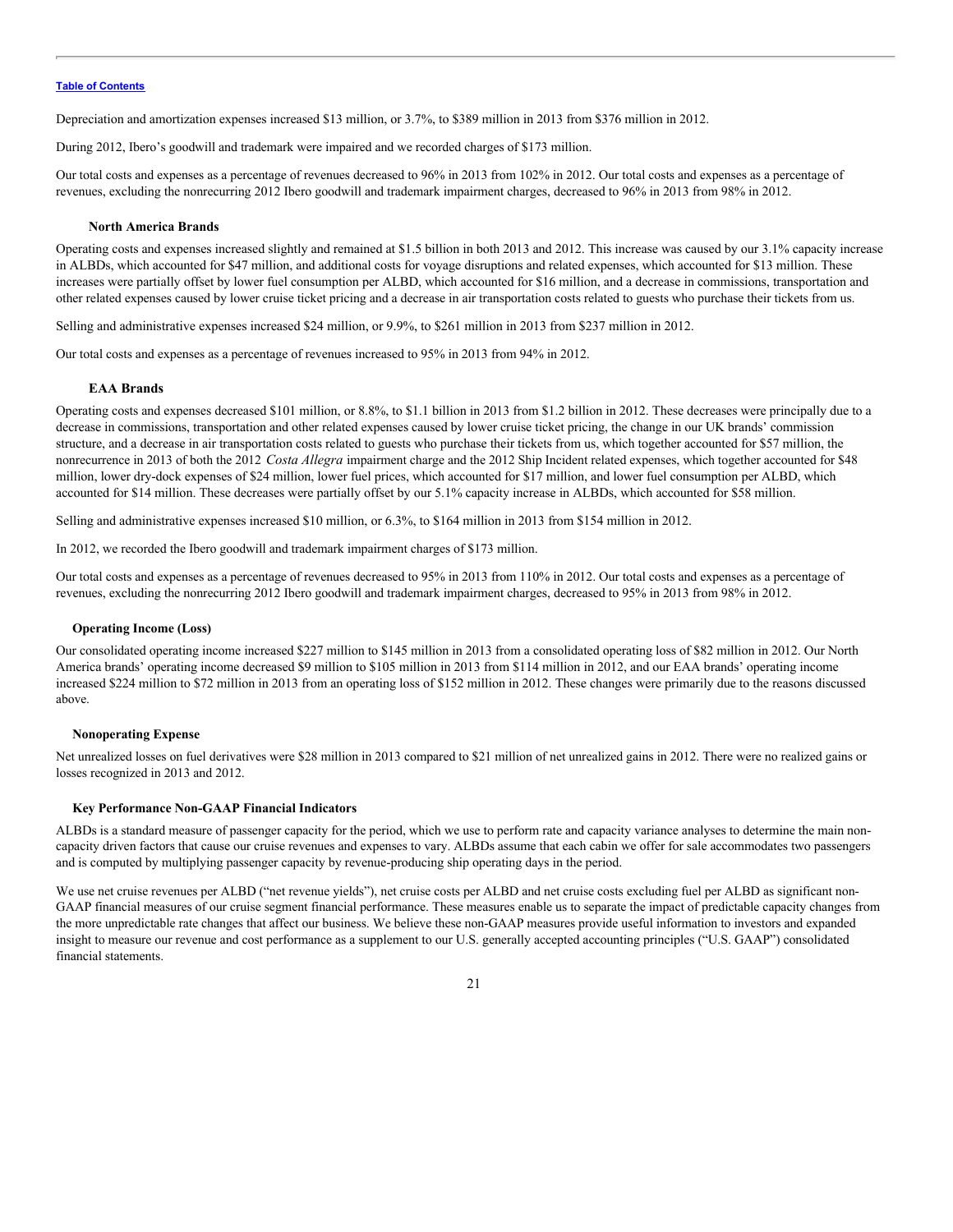Net revenue yields are commonly used in the cruise business to measure a company's cruise segment revenue performance and for revenue management purposes. We use "net cruise revenues" rather than "gross cruise revenues" to calculate net revenue yields. We believe that net cruise revenues is a more meaningful measure in determining revenue yield than gross cruise revenues because it reflects the cruise revenues earned net of our most significant variable costs, which are travel agent commissions, cost of air and other transportation, certain other costs that are directly associated with onboard and other revenues and credit card fees. Substantially all of our remaining cruise costs are largely fixed, except for the impact of changing prices and food expenses, once our ship capacity levels have been determined.

Net passenger ticket revenues reflect gross cruise revenues, net of (1) onboard and other revenues, (2) commissions, transportation and other costs and (3) onboard and other cruise costs. Net onboard and other revenues reflect gross cruise revenues, net of (1) passenger ticket revenues, (2) commissions, transportation and other costs and (3) onboard and other cruise costs. Net passenger ticket revenue yields and net onboard and other revenue yields are computed by dividing net passenger ticket revenues and net onboard and other revenues by ALBDs.

Net cruise costs per ALBD and net cruise costs excluding fuel per ALBD are the most significant measures we use to monitor our ability to control our cruise segment costs rather than gross cruise costs per ALBD. We exclude the same variable costs that are included in the calculation of net cruise revenues to calculate net cruise costs with and without fuel to avoid duplicating these variable costs in our non-GAAP financial measures.

In addition, because our EAA cruise brands utilize the euro, sterling and Australian dollar to measure their results and financial condition, the translation of those operations to our U.S. dollar reporting currency results in decreases in reported U.S. dollar revenues and expenses if the U.S. dollar strengthens against these foreign currencies and increases in reported U.S. dollar revenues and expenses if the U.S. dollar weakens against these foreign currencies. Accordingly, we also monitor and report these non-GAAP financial measures assuming the 2013 period currency exchange rates have remained constant with the 2012 period rates, or on a "constant dollar basis," in order to remove the impact of changes in exchange rates on our non-U.S. dollar cruise operations. We believe that this is a useful measure since it facilitates a comparative view of the growth of our business in a fluctuating currency exchange rate environment.

We believe that the impairment charges recognized in 2012 related to Ibero's goodwill and trademarks are nonrecurring and, therefore, are not an indication of our future earnings performance. As such, we believe it is more meaningful for the impairment charges to be excluded from our net loss and loss per share and, accordingly, we present 2012 non-GAAP net income and non-GAAP EPS excluding these impairment charges.

Under U.S. GAAP, the realized and unrealized gains and losses on fuel derivatives not qualifying as fuel hedges are recognized currently in earnings. We believe that unrealized gains and losses on fuel derivatives are not an indication of our earnings performance since they relate to future periods and may not ultimately be realized in our future earnings. Therefore, we believe it is more meaningful for the unrealized gains and losses on fuel derivatives to be excluded from our net income and EPS and, accordingly, we present non-GAAP net income and non-GAAP EPS excluding these unrealized gains and losses. For the three months ended February 29, 2012, non-GAAP diluted weighted-average shares outstanding were 779 million, which includes the dilutive effect of equity plans.

We have not included in our earnings guidance the impact of unrealized gains and losses on fuel derivatives because these unrealized amounts involve a significant amount of uncertainty, and we do not believe they are an indication of our future earnings performance. Accordingly, our earnings guidance is presented on a non-GAAP basis only. As a result, we did not present a reconciliation between forecasted non-GAAP diluted EPS guidance and forecasted U.S. GAAP diluted EPS guidance, since we do not believe that the reconciliation information would be meaningful.

Our consolidated financial statements are prepared in accordance with U.S. GAAP. The presentation of our non-GAAP financial information is not intended to be considered in isolation or as substitute for, or superior to, the financial information prepared in accordance with U.S. GAAP. There are no specific rules for determining our non-GAAP current and constant dollar financial measures and, accordingly, they are susceptible to varying calculations, and it is possible that they may not be exactly comparable to the like-kind information presented by other companies, which is a potential risk associated with using these measures to compare us to other companies.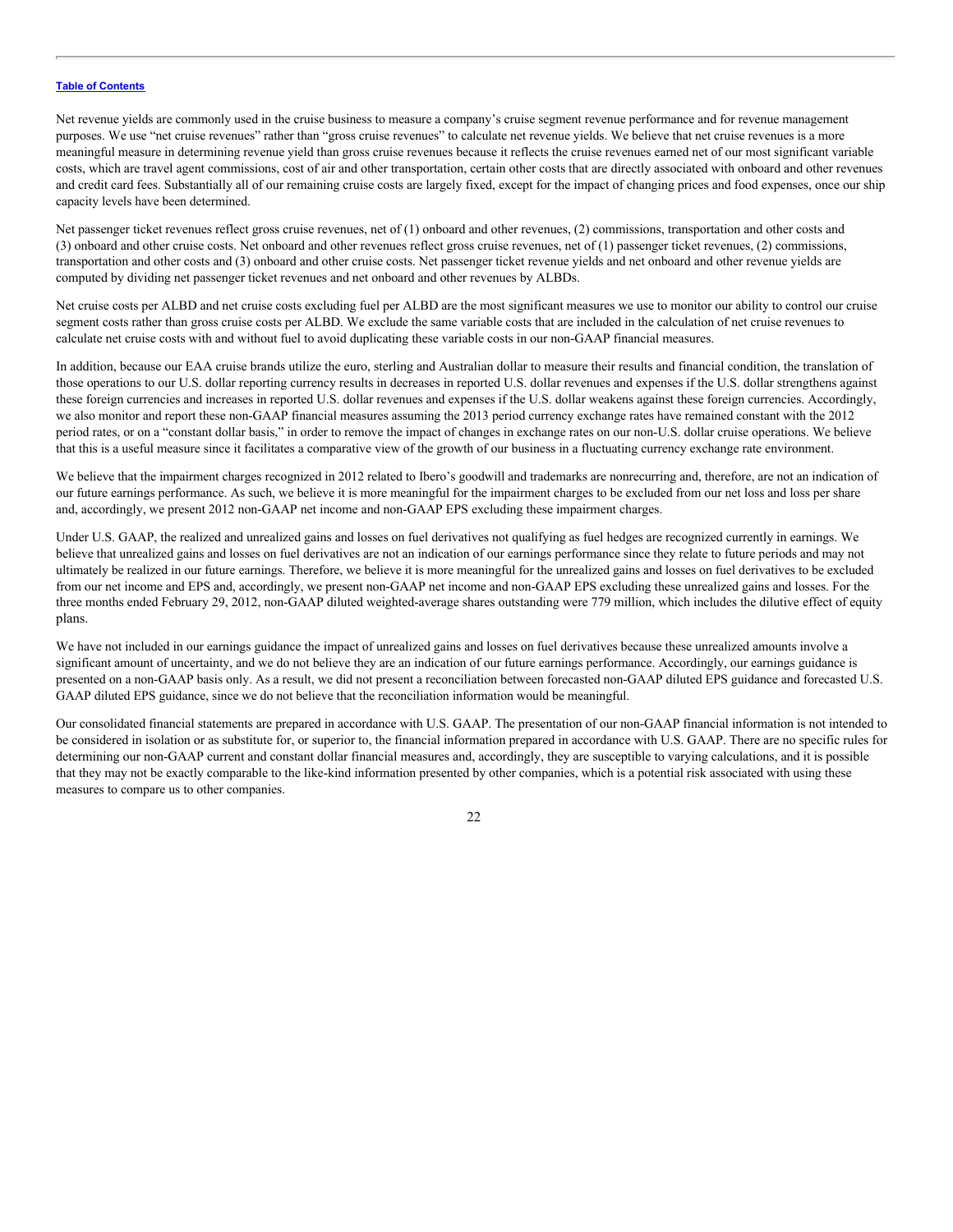Consolidated gross and net revenue yields were computed by dividing the gross and net cruise revenues, without rounding, by ALBDs as follows (dollars in millions, except yields):

|                                       |    | Three Months Ended February 28/29,<br>2013 |     |                 |    |               |  |
|---------------------------------------|----|--------------------------------------------|-----|-----------------|----|---------------|--|
|                                       |    | Constant                                   |     |                 |    |               |  |
| Passenger ticket revenues             |    | 2013<br>2,740                              | \$  | Dollar<br>2,725 | \$ | 2012<br>2,764 |  |
| Onboard and other revenues            |    | 844                                        |     | 841             |    | 809           |  |
| <b>Gross cruise revenues</b>          |    | 3,584                                      |     | 3,566           |    | 3,573         |  |
| Less cruise costs                     |    |                                            |     |                 |    |               |  |
| Commissions, transportation and other |    | (617)                                      |     | (613)           |    | (661)         |  |
| Onboard and other                     |    | (127)                                      |     | (126)           |    | (126)         |  |
|                                       |    | (744)                                      |     | (739)           |    | (787)         |  |
| Net passenger ticket revenues         |    | 2,123                                      |     | 2,112           |    | 2,103         |  |
| Net onboard and other revenues        |    | 717                                        |     | 715             |    | 683           |  |
| Net cruise revenues                   |    | 2,840                                      |     | 2,827           |    | 2,786         |  |
| <b>ALBDs</b>                          |    | 17,979,235                                 |     | 17,979,235      |    | 17,308,535    |  |
| Gross revenue yields                  | S  | 199.34                                     | \$  | 198.38          | \$ | 206.40        |  |
| % decrease vs. 2012                   |    | $(3.4)\%$                                  |     | $(3.9)\%$       |    |               |  |
| Net revenue yields                    | \$ | 157.95                                     | S   | 157.24          | \$ | 160.93        |  |
| % decrease vs. 2012                   |    | (1.9)%                                     |     | $(2.3)\%$       |    |               |  |
| Net passenger ticket revenue yields   | \$ | 118.07                                     | S   | 117.50          | \$ | 121.47        |  |
| % decrease vs. 2012                   |    | $(2.8)\%$                                  |     | $(3.3)\%$       |    |               |  |
| Net onboard and other revenue yields  | \$ | 39.88                                      | \$. | 39.75           | \$ | 39.46         |  |
| $%$ increase vs. 2012                 |    | $1.1\%$                                    |     | 0.7%            |    |               |  |

Consolidated gross and net cruise costs and net cruise costs excluding fuel per ALBD were computed by dividing the gross and net cruise costs and net cruise costs excluding fuel, without rounding, by ALBDs as follows (dollars in millions, except costs per ALBD):

|                                                   | Three Months Ended February 28/29, |                                   |     |            |    |            |  |
|---------------------------------------------------|------------------------------------|-----------------------------------|-----|------------|----|------------|--|
|                                                   | 2013                               |                                   |     |            |    |            |  |
|                                                   |                                    | Constant<br>2013<br><b>Dollar</b> |     |            |    | 2012       |  |
| Cruise operating expenses                         |                                    | 2,585                             | \$  | 2,575      | \$ | 2,680      |  |
| Cruise selling and administrative expenses        |                                    | 458                               |     | 455        |    | 419        |  |
| <b>Gross cruise costs</b>                         |                                    | 3,043                             |     | 3,030      |    | 3,099      |  |
| Less cruise costs included in net cruise revenues |                                    |                                   |     |            |    |            |  |
| Commissions, transportation and other             |                                    | (617)                             |     | (613)      |    | (661)      |  |
| Onboard and other                                 |                                    | (127)                             |     | (126)      |    | (126)      |  |
| <b>Net cruise costs</b>                           |                                    | 2,299                             |     | 2,291      |    | 2,312      |  |
| Less fuel                                         |                                    | (559)                             |     | (559)      |    | (592)      |  |
| Net cruise costs excluding fuel                   |                                    | 1,740                             |     | 1,732      |    | 1,720      |  |
| <b>ALBDs</b>                                      |                                    | 17,979,235                        |     | 17,979,235 |    | 17,308,535 |  |
| Gross cruise costs per ALBD                       |                                    | 169.24                            | \$. | 168.55     | S  | 179.04     |  |
| $%$ decrease vs. 2012                             |                                    | $(5.5)\%$                         |     | $(5.9)\%$  |    |            |  |
| Net cruise costs per ALBD                         | \$                                 | 127.85                            | \$  | 127.41     | \$ | 133.57     |  |
| $%$ decrease vs. 2012                             |                                    | $(4.3)\%$                         |     | $(4.6)\%$  |    |            |  |
| Net cruise costs excluding fuel per ALBD          | $\mathbb{S}$                       | 96.73                             | \$  | 96.30      | \$ | 99.38      |  |
| % decrease vs. 2012                               |                                    | (2.7)%                            |     | $(3.1)\%$  |    |            |  |

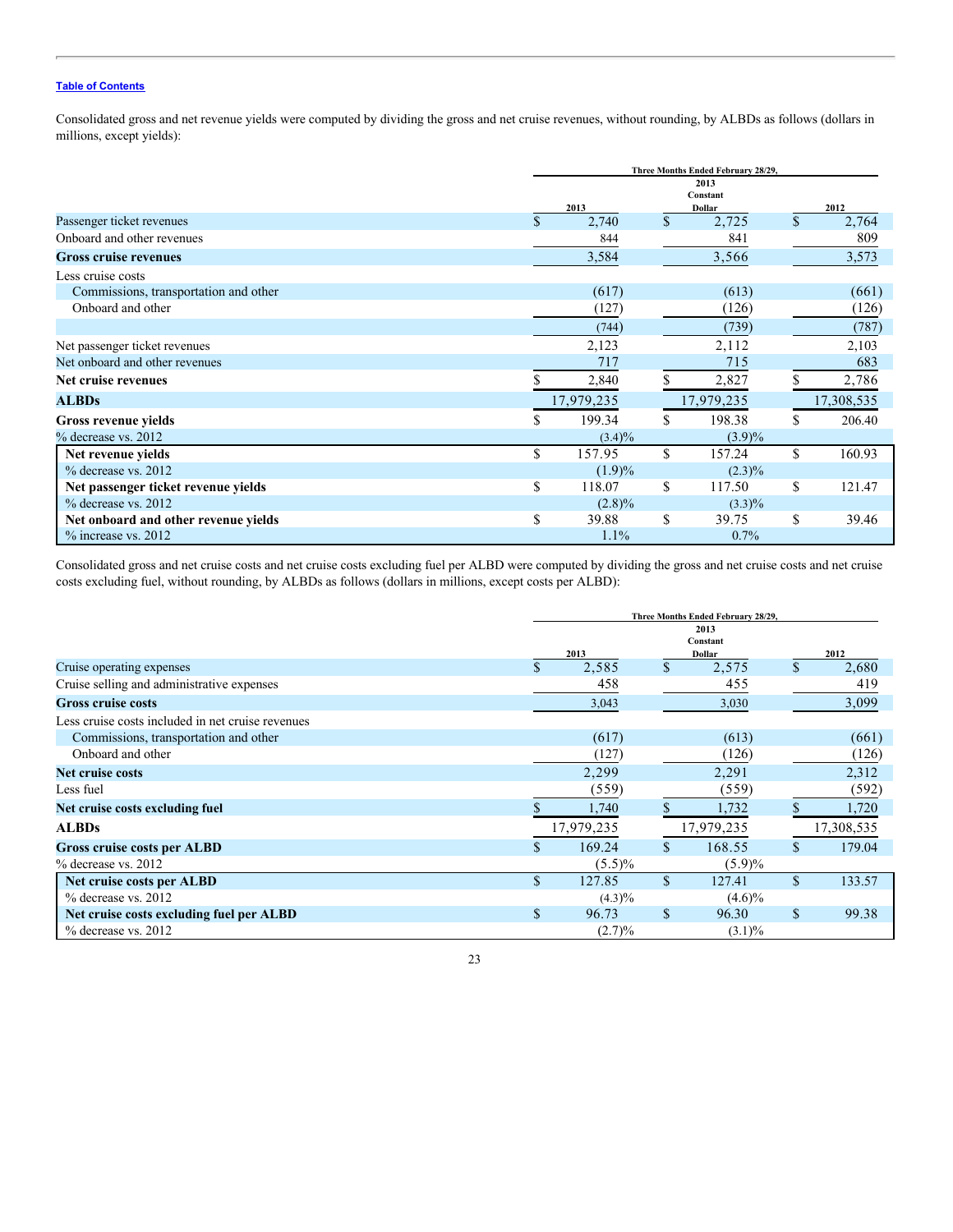Non-GAAP fully diluted earnings per share was computed as follows (in millions, except per share data):

|                                                    | <b>Three Months Ended</b><br>February 28/29. |      |   |        |
|----------------------------------------------------|----------------------------------------------|------|---|--------|
|                                                    |                                              | 2013 |   | 2012   |
| Net income (loss) - diluted                        |                                              |      |   |        |
| <b>U.S. GAAP net income (loss)</b>                 | Эħ.                                          | 37   | S | (139)  |
| Ibero goodwill and trademark impairment charges    |                                              |      |   | 173    |
| Unrealized losses (gains) on fuel derivatives, net |                                              | 28   |   | (21)   |
| <b>Non-GAAP</b> net income                         |                                              | 6.5  |   |        |
| Weighted-average shares outstanding – diluted      |                                              | 778  |   | 778    |
| Earnings (loss) per share - diluted                |                                              |      |   |        |
| U.S. GAAP earnings (loss) per share                |                                              | 0.05 | S | (0.18) |
| Ibero goodwill and trademark impairment charges    |                                              |      |   | 0.22   |
| Unrealized losses (gains) on fuel derivatives, net |                                              | 0.03 |   | (0.02) |
| Non-GAAP earnings per share                        |                                              | 0.08 |   | 0.02   |

Net cruise revenues were \$2.8 billion in 2013 and 2012. Our 3.9% capacity increase in ALBDs, which accounted for \$108 million, was offset by a 2.3% decrease in constant dollar net revenue yields, which accounted for \$67 million. The 2.3% decrease in net revenue yields on a constant dollar basis was comprised of a 3.3% decrease in net passenger ticket revenue yields, partially offset by a slight increase in net onboard and other revenue yields. The 3.3% decrease in net passenger ticket revenue yields was driven by our EAA brands' 5.8% yield decrease as a result of the direct and indirect consequences of the 2012 Ship Incident and the challenging economic environment in Europe. Our North America brands' net passenger ticket revenue yield decreased 1.5%, which was affected by the indirect consequences of the 2012 Ship Incident. Gross cruise revenues were \$3.6 billion in 2013 and 2012 for largely the same reasons as discussed above.

Net cruise costs excluding fuel increased slightly and remained at \$1.7 billion in both 2013 and 2012. The increase was caused by our 3.9% capacity increase in ALBDs, which accounted for \$67 million, partially offset by a 3.1% decrease in constant dollar net cruise costs excluding fuel per ALBD, which accounted for \$56 million. The 3.1% decrease in constant dollar net cruise costs excluding fuel per ALBD was caused by the nonrecurrence in 2013 of both the 2012 *Costa Allegra* impairment charge and the 2012 Ship Incident related expenses, and lower dry-dock costs.

Fuel costs decreased \$33 million, or 5.5%, to \$559 million in 2013 from \$592 million in 2012. This was caused by lower fuel consumption per ALBD, which accounted for \$30 million, and lower fuel prices, which accounted for \$25 million, partially offset by our 3.9% capacity increase in ALBDs, which accounted for \$23 million.

Gross cruise costs decreased \$56 million, or 1.8%, to \$3.0 billion in 2013 from \$3.1 billion in 2012 for principally the same reasons as discussed above.

#### **Liquidity, Financial Condition and Capital Resources**

Our primary financial goals are to profitably grow our cruise business, while maintaining a strong balance sheet. Our ability to generate significant operating cash flows allows us to internally fund all of our capital investment program and still have a substantial amount of free cash flow, which we intend to return to shareholders in the form of dividends and opportune share buybacks. Other objectives of our capital structure policy are to maintain an acceptable level of liquidity with our available cash and cash equivalents and committed financings for immediate and future liquidity needs, and a reasonable debt maturity profile that is spread out over a number of years.

Based on our historical results, projections and financial condition, we believe that our future operating cash flows and liquidity will be sufficient to fund all of our expected capital projects including shipbuilding commitments, debt service requirements, working capital needs and other firm commitments over the next several years. However, as we intend to continue to return all of our free cash flow to shareholders, we expect to issue debt in the future to supplement our committed ship financings in order to repay certain of our debt as it matures. We believe that our ability to generate significant operating cash flows and our strong balance sheet as evidenced by our investment grade credit ratings provide us with the ability in most financial credit market environments to obtain such debt financing. However, our future operating cash flows and our ability to issue debt can be adversely impacted by numerous factors outside our control including, but not limited to, those noted under "Cautionary Note Concerning Factors That May Affect Future Results." If our long-term senior unsecured credit ratings were to be downgraded, our access to, and cost of, debt financing may also be negatively impacted.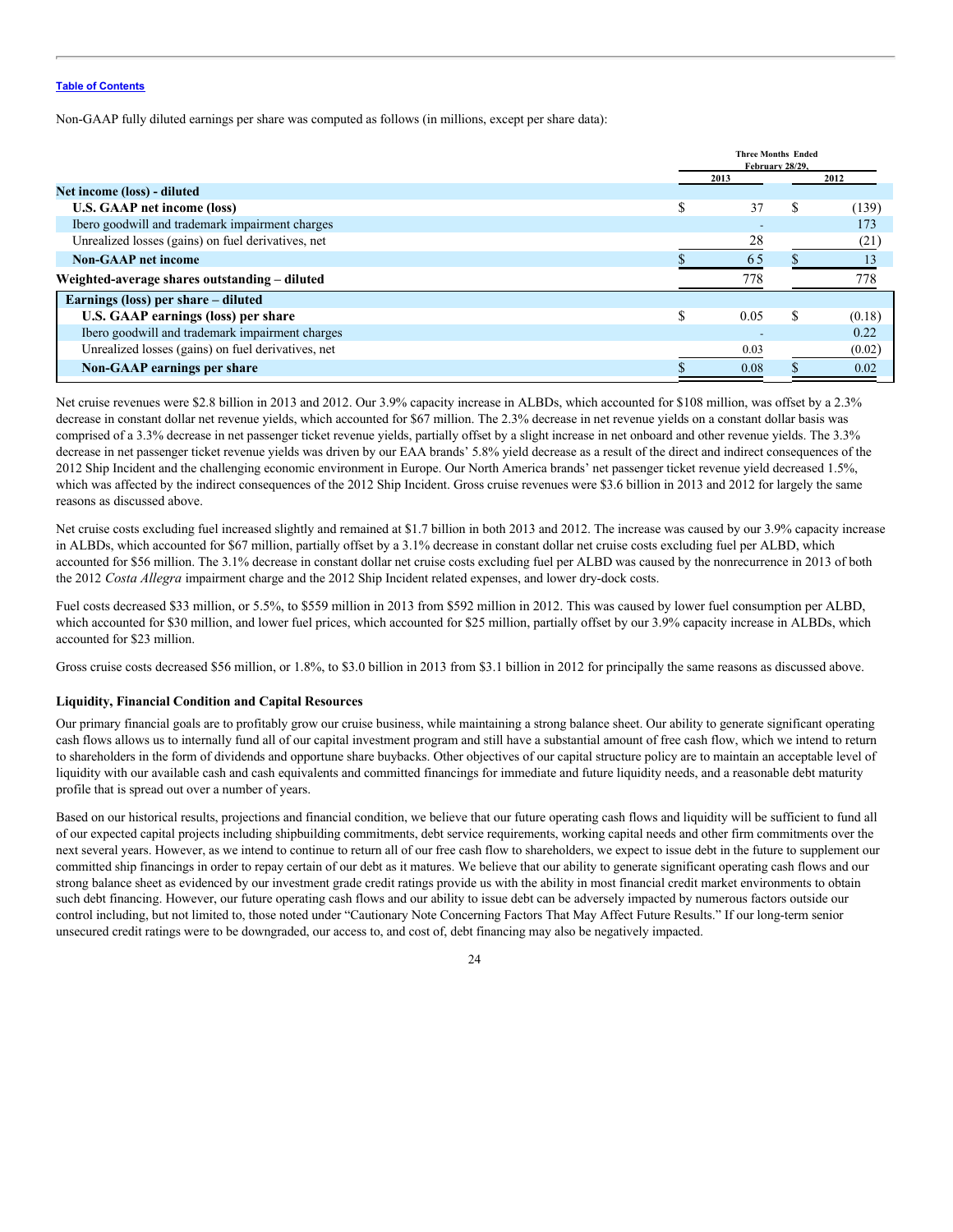At February 28, 2013, we had a working capital deficit of \$5.0 billion. This deficit included \$3.0 billion of customer deposits, which represent the passenger revenues we collect in advance of sailing dates and, accordingly, are substantially more like deferred revenue balances rather than actual current cash liabilities. Our February 28, 2013 working capital deficit also included \$1.8 billion of current debt obligations, which are substantially related to our export credit facilities, bank loans and other debt. We continue to generate substantial cash from operations and have a strong balance sheet. This strong balance sheet provides us with the ability to refinance our current debt obligations before, or as they become due in most financial credit market environments. We also have our revolving credit facility available to provide long-term rollover financing should the need arise, or if we choose to do so. After excluding customer deposits and current debt obligations from our February 28, 2013 working capital deficit balance, our non-GAAP adjusted working capital deficit was only \$210 million. Our business model, along with our unsecured revolving credit facilities, allows us to operate with a working capital deficit and still meet our operating, investing and financing needs. We believe we will continue to have working capital deficits for the foreseeable future.

At November 30, 2012, the U.S. dollar was \$1.60 to sterling, \$1.30 to the euro and \$1.05 to the Australian dollar. Had these November 30, 2012 currency exchange rates been used to translate our February 28, 2013 non-U.S. dollar functional currency operations' assets and liabilities instead of the February 28, 2013 U.S. dollar exchange rates of \$1.51 to sterling, \$1.31 to the euro and \$1.02 to the Australian dollar, our total assets and liabilities would have been higher by \$195 million and \$50 million, respectively.

#### **Sources and Uses of Cash**

Our business provided \$399 million of net cash from operations during the three months ended February 28, 2013, an increase of \$77 million, or 24%, compared to \$322 million for the same period in 2012. This increase was caused by more cash being provided from our operating results.

During the three months ended February 28, 2013, our expenditures for capital projects were \$241 million, of which \$60 million was spent on our ongoing new shipbuilding program. In addition to our new shipbuilding program, we had capital expenditures of \$150 million for ship improvements and replacements and \$31 million for information technology and other assets. Furthermore, in February 2013, we sold three of our Seabourn ships and received \$70 million in cash proceeds, which represented substantially all of the sales price.

During the first quarter of 2013, we borrowed a net \$67 million of short-term borrowings in connection with our availability of, and needs for, cash at various times throughout the period. In addition, during the three months ended February 28, 2013, we issued \$1.0 billion of unsecured publicly-traded notes, of which \$500 million was used to repay a like amount of unsecured floating rate export credit facilities. Furthermore, during the three months ended February 28, 2013 we repaid an additional \$112 million of long-term debt. Finally, during the three months ended February 28, 2013 we paid cash dividends of \$582 million and purchased \$78 million of shares of Carnival Corporation common stock in open market transactions, net of \$35 million of treasury stock sales under our Stock Swap program.

#### **Future Commitments and Funding Sources**

Our contractual cash obligations as of February 28, 2013 have changed compared to November 30, 2012 primarily as a result of our debt borrowings and repayments and ship progress payments as noted above under "Sources and Uses of Cash."

The year-over-year percentage increase in our capacity for the second, third and fourth quarters of 2013 are expected to be 2.4%, 3.8% and 3.3%, respectively. The year-over-year percentage increase in our annual capacity for 2013, 2014, 2015 and 2016 is currently expected to be 3.1%, 2.0%, 4.5% and 3.8%, respectively. These percentage increases result primarily from contracted new ships entering service and include *Seabourn Pride*, *Seabourn Spirit* and *Seabourn Legend* leaving the fleet in April 2014, April 2015 and May 2015, respectively, and exclude any unannounced future ship orders, acquisitions, retirements, charters or sales.

At February 28, 2013, we had liquidity of \$5.9 billion. Our liquidity consisted of \$202 million of cash and cash equivalents, which excludes \$274 million of cash used for current operations, \$2.4 billion available for borrowing under our revolving credit facilities, net of commercial paper borrowings, and \$3.3 billion under committed ship financings. Of this \$3.3 billion of committed ship financings, \$0.8 billion, \$1.0 billion, \$1.0 billion and \$0.4 billion are scheduled to be funded in 2013, 2014, 2015 and 2016, respectively. Substantially all of our revolving credit facilities are scheduled to mature in 2016. These commitments are from numerous large and well-established banks and export credit agencies, which we believe will honor their contractual agreements with us.

Substantially all of our debt agreements contain financial covenants as described in "Note 5 – Debt" in the annual consolidated financial statements, which is included within Exhibit 13 to our 2012 joint Annual Report on Form 10-K. At February 28, 2013, we believe we were in compliance with our debt covenants. In addition, based on, among other things, our forecasted operating results, financial condition and cash flows, we expect to be in compliance with our debt covenants for the foreseeable future. Generally, if an event of default under any debt agreement occurs, then pursuant to cross default acceleration clauses, substantially all of our outstanding debt and derivative contract payables could become due, and all debt and derivative contracts could be terminated.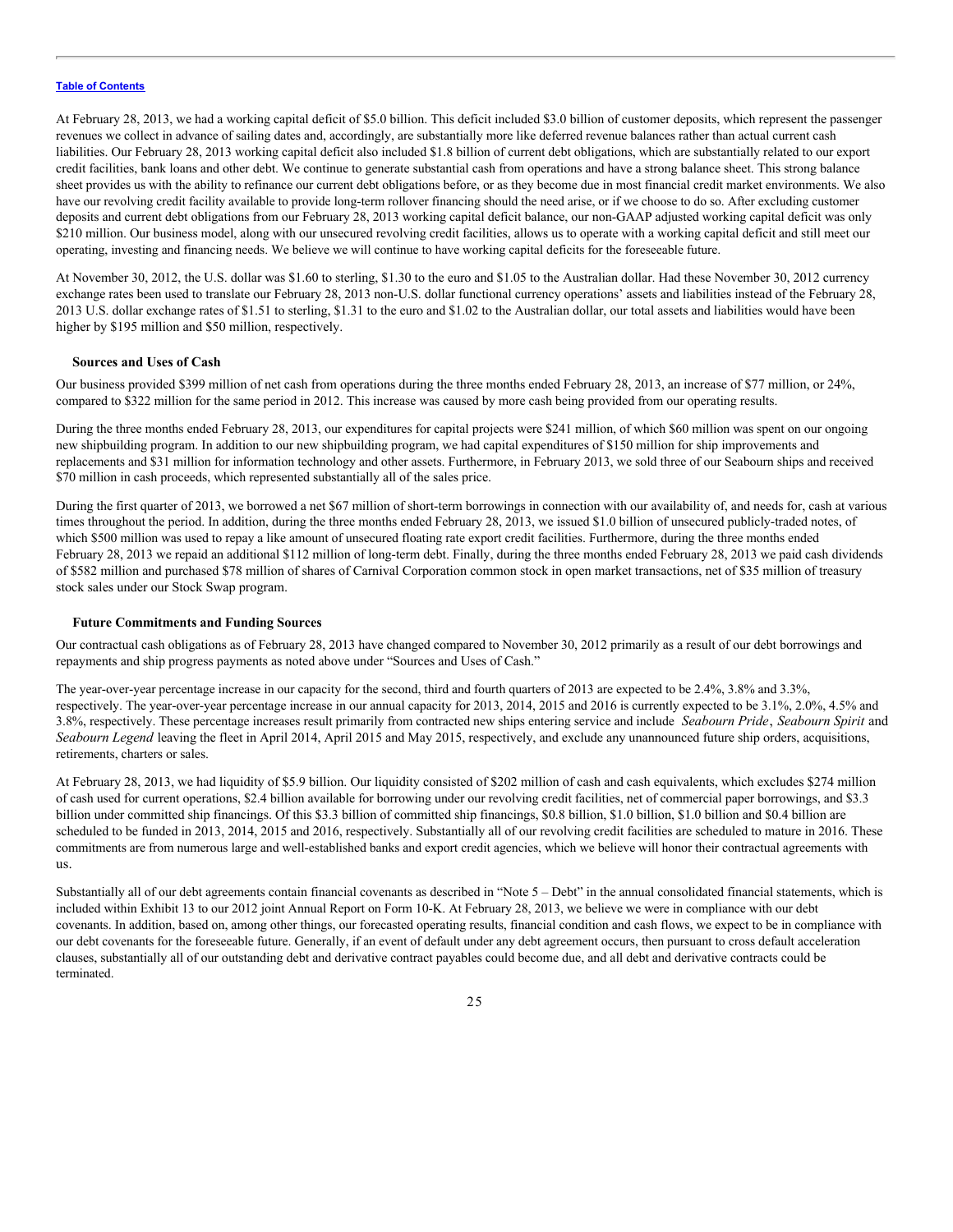#### <span id="page-26-0"></span>**Off-Balance Sheet Arrangements**

We are not a party to any off-balance sheet arrangements, including guarantee contracts, retained or contingent interests, certain derivative instruments and variable interest entities that either have, or are reasonably likely to have, a current or future material effect on our consolidated financial statements.

#### **Item 3. Quantitative and Qualitative Disclosures About Market Risk .**

At February 28, 2013, 60% and 40% (58% and 42% at November 30, 2012) of our debt was U.S. dollar and euro-denominated, respectively, including the effect of foreign currency swaps.

During the three months ended February 28, 2013, we entered into zero cost collar fuel derivatives for 5.4 million barrels of Brent to cover a portion of our estimated fuel consumption for 2016 and 2017. See "Note 4 - Fair Value Measurements, Derivative Instruments and Hedging Activities" in the accompanying consolidated financial statements for additional discussion of these fuel derivatives. At February 28, 2013, the estimated fair value of our outstanding fuel derivative contracts was a net liability of \$21 million.

During the three months ended February 28, 2013, we entered into interest rate swaps designated as fair value hedges whereby we receive fixed interest rate payments in exchange for making floating interest rate payments. At February 28, 2013, these fair value hedges effectively changed \$500 million of fixed rate debt to U.S. dollar LIBOR-based floating rate debt.

For a further discussion of our hedging strategies and market risks see "Note 4 – Fair Value Measurements, Derivative Instruments and Hedging Activities" in the accompanying consolidated financial statements, and Management's Discussion and Analysis of Financial Condition and Results of Operations within Exhibit 13 to our joint 2012 Annual Report on Form 10-K.

#### **Item 4. Controls and Procedures.**

#### **A. Evaluation of Disclosure Controls and Procedures**

Disclosure controls and procedures are designed to provide reasonable assurance that information required to be disclosed by us in the reports that we file or submit, is recorded, processed, summarized and reported, within the time periods specified in the U.S. Securities and Exchange Commission's rules and forms. Disclosure controls and procedures include, without limitation, controls and procedures designed to ensure that information required to be disclosed by us in our reports that we file or submit under the Securities Exchange Act of 1934 is accumulated and communicated to our management, including our principal executive and principal financial officers, or persons performing similar functions, as appropriate to allow timely decisions regarding required disclosure.

Our Chief Executive Officer, Chief Operating Officer and Chief Financial Officer have evaluated our disclosure controls and procedures and have concluded, as of February 28, 2013, that they are effective as described above.

#### **B. Changes in Internal Control over Financial Reporting**

There have been no changes in our internal control over financial reporting during the quarter ended February 28, 2013 that have materially affected or are reasonably likely to materially affect our internal control over financial reporting.

### **PART II – OTHER INFORMATION**

### **Item 1. Legal Proceedings.**

On January 26, 2012, a purported class action was filed in the United States District Court for the Northern District of Illinois (Eastern Division) naming as defendants Costa Crociere S.p.A., Carnival Corporation and Carnival plc (Gary Lobaton v. Carnival Corporation, Carnival plc and Costa Crociere S.p.A.). The plaintiff purports to represent an alleged class of the passengers and crew of *Costa Concordia* who were on board the ship during the 2012 Ship Incident. The plaintiffs allege claims for violation of the Athens Convention Relating to the Carriage of Passengers and their Luggage by Sea, breach of contract, unjust enrichment and negligence. The complaint seeks unspecified monetary and punitive damages, interest and costs, among other things. On January 11, 2013, the defendants filed a motion to dismiss the plaintiffs' claims to Italy based on the *forum non conveniens* doctrine. The motion has not yet been ruled upon.

On July 5, 2012, an action was filed in the Circuit Court serving Miami-Dade County, Florida naming as defendants Carnival Corporation, Carnival Corporation & plc, Costa Cruise Lines, Inc., Costa Crociere S.p.A. and Joseph Farcus Architect, P.A. (Scimone v. Carnival Corp.). The plaintiffs filed the action in connection with the 2012 Ship Incident. The plaintiffs allege claims for negligence, product liability, professional negligence and intentional tort. The complaint seeks economic and compensatory damages, attorneys' fees, costs and interest. The plaintiffs state they will amend their complaint to state a claim for punitive damages. The defendants removed the case to the United States District Court for the Southern District of Florida and moved to dismiss the plaintiffs' claims to Italy based on the *forum non conveniens* doctrine and the forum selection clauses in Passage Ticket Contracts. The plaintiffs filed a motion to remand the case back to state court. On February 15, 2013, the court granted the motion to remand. On February 25, 2013, the defendants filed a petition for leave to appeal the remand order with the U.S. Court of Appeals for the Eleventh Circuit, which is pending. During the appeal, the case will proceed in the state court.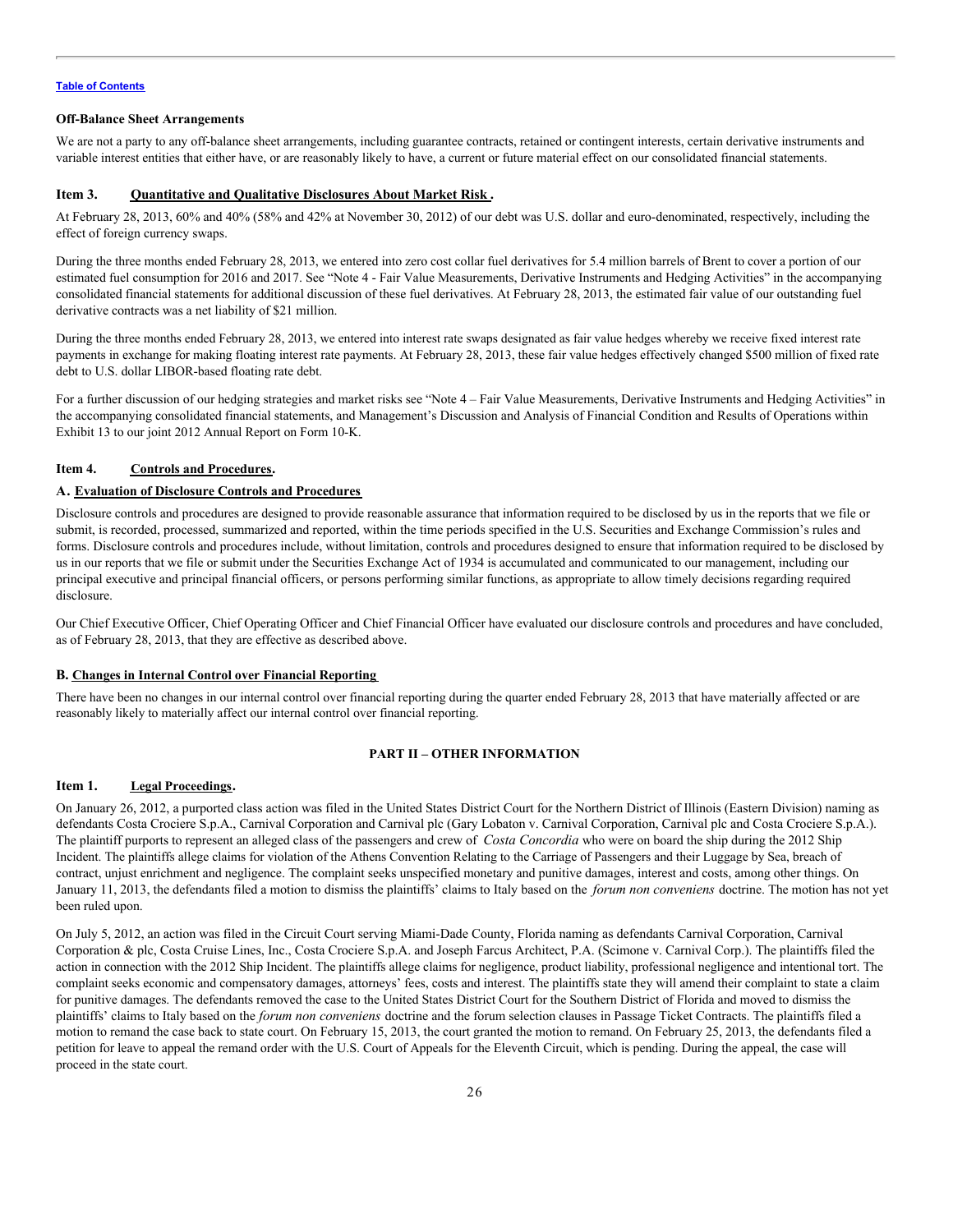On July 5, 2012, an action was filed in the Circuit Court serving Miami-Dade County, Florida naming as defendants Carnival Corporation, Carnival Corporation & plc, Costa Cruise Lines, Inc., Costa Crociere S.p.A. and Joseph Farcus Architect, P.A. (Abeid-Saba v. Carnival Corp.). The plaintiffs filed the action in connection with the 2012 Ship Incident. The plaintiffs allege claims for maritime negligence, gross negligence, negligence-product defect as to Carnival Corporation, professional negligence in ship design, intentional failure to warn, intentional failure to abandon ship, intentional failure to notify authorities, corporate policies and practice, intentional infliction of emotional distress, negligent retention, fraudulent misrepresentation and fraud in the inducement. The complaint seeks economic and compensatory damages, attorneys' fees, costs and interest. The plaintiffs state they will amend their complaint to state a claim for punitive damages. The defendants removed the case to the United States District Court for the Southern District of Florida and moved to dismiss to Italy based on the *forum non conveniens* doctrine and the forum selection clauses in Passage Ticket Contracts. The plaintiffs filed a motion to remand the case back to state court. On February 15, 2013, the court granted the motion to remand. On February 25, 2013, the defendants filed a petition for leave to appeal the remand order with the U.S. Court of Appeals for the Eleventh Circuit, which is pending. During the appeal, the case will proceed in the state court.

On July 13, 2012, an action was filed in the United States District Court for the Southern District of Florida naming as defendants Carnival Corporation, Carnival Corporation & plc, Costa Cruise Lines, Inc., and Costa Crociere S.p.A (Warrick v. Carnival Corp.). The plaintiffs, consisting of five U.S. citizens, filed the action in connection with the 2012 Ship Incident. Three of the plaintiffs were passengers on the ship. The plaintiffs assert claims for fraudulent misrepresentation, maritime negligence, gross negligence, intentional infliction of emotional distress, negligent hiring, fraudulent inducement and deceptive trade practices arising out of the incident, as well as vicarious liability and actual and apparent agency. The remaining two plaintiffs did not sail because one did not have the required visa and the other opted to also stay behind. These two plaintiffs assert claims for breach of contract, fraudulent misrepresentation and unjust enrichment. The complaint seeks economic and compensatory damages, punitive damages, attorneys' fees, costs and interest. The defendants moved to dismiss the plaintiffs' claims to Italy based on the *forum non conveniens* doctrine and the forum selection clauses in the plaintiffs' Passage Ticket Contracts. On February 4, 2013, the court dismissed all claims to Italy based on the *forum non conveniens* doctrine. The court closed the case on February 6, 2013.

On September 4, 2012, an action was filed in the United States District Court for the Southern District of Florida naming as defendants Carnival Corporation, Costa Cruise Lines Inc., and Costa Crociere S.p.A. (Perez v. Carnival Corp.). The plaintiffs, consisting of 154 individuals, filed the action in connection with the 2012 Ship Incident. The plaintiffs allege claims for negligence, negligent retention, and negligent training (against Carnival only). The defendants moved to dismiss the plaintiffs' claims to Italy based on the *forum non conveniens* doctrine and the forum selection clauses in Passage Ticket Contracts. On February 22, 2013, the court dismissed all claims to Italy based on the *forum non conveniens* doctrine. The court closed the case on February 25, 2013.

On January 9, 2013, an action was filed in the Circuit Court serving Miami-Dade County naming as defendants Carnival Corporation, Carnival plc, Costa Crociere S.p.A. and Costa Cruise Lines, Inc. (Gual v. Carnival Corp.). The defendants have not yet been served with the action. The plaintiffs, consisting of ten Spanish citizens, filed the action in connection with the 2012 Ship Incident. The plaintiffs' allege claims for maritime negligence, negligent hiring, supervision and retention, negligent training, gross negligence, intentional tortious conduct, intentional infliction of emotional distress, wrongful death under Florida law and breach of contract.

On January 11, 2013, an action was filed in the United States District Court for the Southern District of Florida naming as defendants Carnival Corporation, Carnival Corporation & plc, Costa Cruise Lines, Inc., and Costa Crociere S.p.A. (Ankhimova v. Carnival Corp.). The defendants have not yet been served with the action. The action was filed by two plaintiffs in connection with the 2012 Ship Incident. The plaintiffs allege claims for negligence, negligent retention, negligent training, gross negligence, maritime negligence, intentional infliction of emotional distress, negligent infliction of emotional distress, and loss of services. The court of its own accord issued an order stating that in light of the dismissals granted in the Giglio Sub and Warrick cases, the case should be administratively closed without prejudice to the plaintiffs to re-file should the dismissals be overturned on appeal.

On January 11, 2013, an action was filed in the United States District Court for the Eastern District of California naming as defendants Carnival Corporation, Carnival plc, Costa Crociere S.p.A. and Costa Cruise Lines, Inc. (Lynch v. Carnival Corp.). The defendants have not yet been served with the action. The action was filed by two plaintiffs in connection with the 2012 Ship Incident. The plaintiffs allege claims for maritime tort, deceptive trade practice under California Civil Code, intentional tort, fraud in the inducement and punitive conduct, breach of contract, gross negligence and false advertising and deceptive trade practices under California's Business and Professions Code.

On January 14, 2013, an action was filed in the United States District Court for the Southern District of Florida naming as defendants Carnival Corporation, Carnival plc, Costa Crociere S.p.A. and John Does 1-10 (King v. Carnival Corp.). The defendants have not yet been served with the action. The action was filed by two plaintiffs in connection with the 2012 Ship Incident. The plaintiffs allege claims for violation of the Athens Convention Relating to the Carriage of Passengers and their Luggage by Sea, breach of contract, negligence, unjust enrichment, punitive damages, negligent infliction of emotional distress, negligent supervision and gross negligence.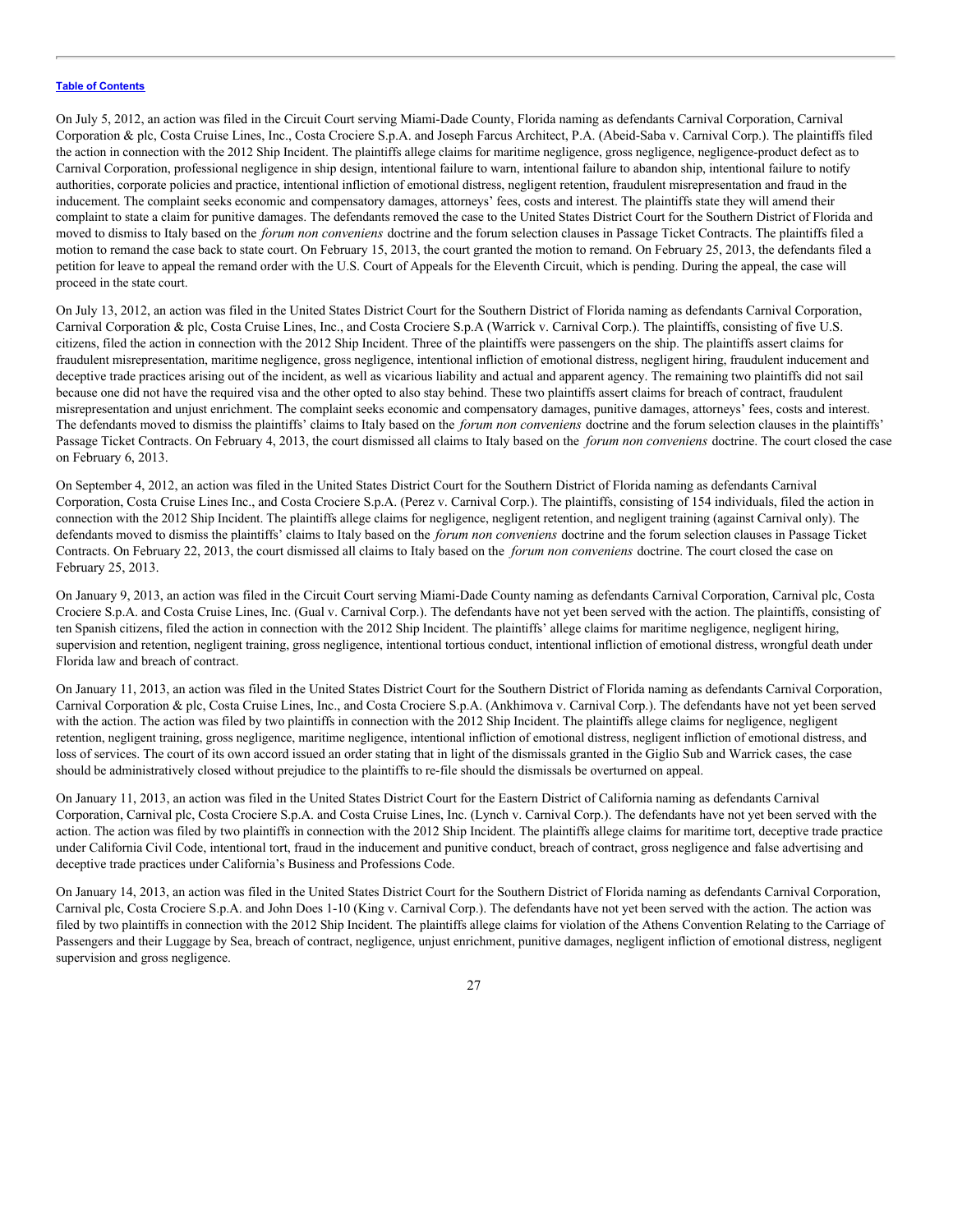<span id="page-28-0"></span>On January 24, 2013, Costa was notified by the Chief Prosecutor of Grosseto, Italy of his intention to seek to charge Costa pursuant to Section 25 of Legislative Decree No. 231/2001 ("Law 231") for acts committed by its employees in connection with the 2012 Ship Incident. If the prosecutor proceeds, he will be required to present his evidence against Costa to a court in a preliminary hearing to be held in the spring of 2013. If the court finds sufficient evidence to support a claim against Costa, the court will order a formal trial that would be expected to commence in the fall of 2013. We believe Costa has meritorious defenses to the claims under Law 231 and that any liability that may arise as a result of these proceedings will not have a material adverse effect on our financial results.

### **Item 1A. Risk Factors.**

The risk factors that affect our business and financial results are discussed in "Item 1A. Risk Factors," included in the 2012 Form 10-K, and there has been no material change to these risk factors since the 2012 Form 10-K filing. We wish to caution the reader that the risk factors discussed in "Item 1A. Risk Factors," included in the 2012 Form 10-K, and those described elsewhere in this report or other Securities and Exchange Commission filings, could cause future results to differ materially from those stated in any forward-looking statements. Additional risks and uncertainties not currently known to us or that we currently deem to be immaterial also may materially adversely affect our business, financial condition or future results.

#### **Item 2. Unregistered Sales of Equity Securities and Use of Proceeds.**

#### **A. Repurchase Authorizations**

In September 2007, the Boards of Directors authorized, subject to certain restrictions, the repurchase of up to an aggregate of \$1 billion of Carnival Corporation common stock and/or Carnival plc ordinary shares under the Repurchase Program. In January 2013, the Boards of Directors increased the remaining \$165 million under the Repurchase Program back to \$1 billion. The Repurchase Program does not have an expiration date and may be discontinued by our Boards of Directors at any time.

During the three months ended February 28, 2013, purchases of Carnival Corporation common stock pursuant to the Repurchase Program were as follows:

| Period                                     | <b>Total Number of</b><br>shares of Carnival<br>Corporation<br><b>Common Stock</b><br>Purchased (a) |    | <b>Average Price Paid</b><br>per Share of<br>Carnival<br>Corporation<br>Common Stock |   | <b>Maximum Dollar Value of</b><br><b>Shares That May Yet Be</b><br><b>Purchased Under the</b><br>Repurchase Program (b)<br>(in millions) |
|--------------------------------------------|-----------------------------------------------------------------------------------------------------|----|--------------------------------------------------------------------------------------|---|------------------------------------------------------------------------------------------------------------------------------------------|
| December 1, 2012 through December 31, 2012 | 1.250.000                                                                                           |    | 37.84                                                                                |   | 196                                                                                                                                      |
| January 1, 2013 through January 31, 2013   | 845,330                                                                                             | \$ | 36.86                                                                                | S | 1,000                                                                                                                                    |
| February 1, 2013 through February 28, 2013 | 25,000                                                                                              | ъ  | 35.06                                                                                | S | 999                                                                                                                                      |
| Total                                      | 2.120.330                                                                                           | S  | 37.42                                                                                |   |                                                                                                                                          |

(a) No shares of Carnival Corporation common stock were purchased outside of publicly announced plans or programs.

(b) During the three months ended February 28, 2013, there were no repurchases of Carnival plc ordinary shares under the Repurchase Program.

From December 1, 2012 through March 21, 2013, we repurchased 2.3 million shares of Carnival Corporation common stock for \$87 million under the Repurchase Program. At March 21, 2013, the remaining availability under the Repurchase Program was \$991 million. In addition to the Repurchase Program, the Boards of Directors have authorized the repurchase of up to 19.2 million Carnival plc ordinary shares and up to 32.8 million shares of Carnival Corporation common stock under the Stock Swap programs described below. At March 21, 2013, the remaining availability, under the Stock Swap programs, was 18.1 million Carnival plc ordinary shares and 31.1 million shares of Carnival Corporation common stock.

Carnival plc ordinary share repurchases under both the Repurchase Program and the Stock Swap programs require annual shareholder approval. The existing shareholder approval is limited to repurchasing a maximum of 21.5 million ordinary shares and is valid until the earlier of the conclusion of the Carnival plc 2013 annual general meeting, or October 10, 2013. Depending on market conditions and other factors, we may purchase shares of Carnival Corporation common stock and Carnival plc ordinary shares under the Repurchase Program and the Stock Swap programs concurrently.

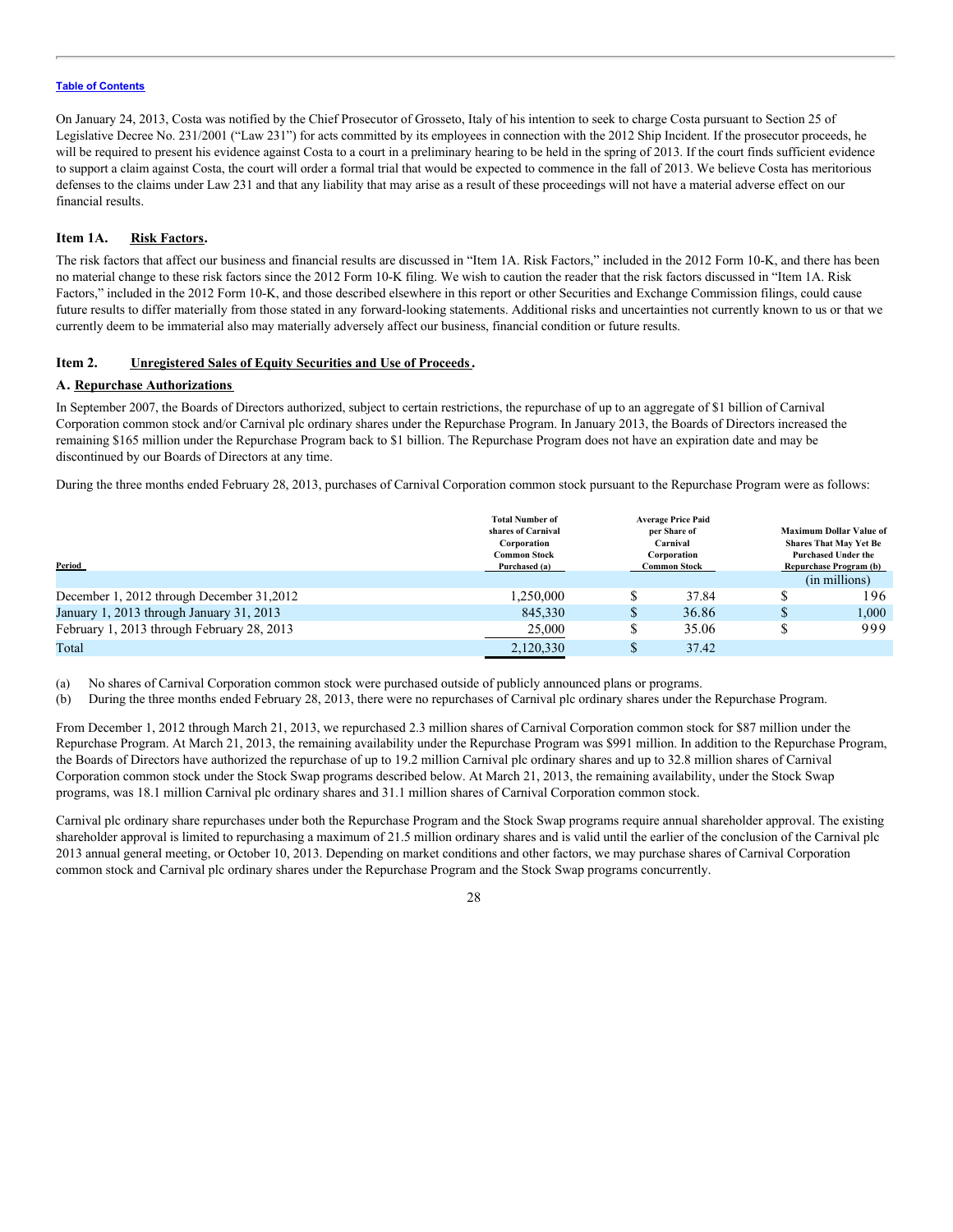### **B. Stock Swap Programs**

We use the Stock Swap programs in situations where we can obtain an economic benefit because either Carnival Corporation common stock or Carnival plc ordinary shares are trading at a price that is at a premium or discount to the price of Carnival plc ordinary shares or Carnival Corporation common stock, as the case may be. This economic benefit is used for general corporate purposes, which could include repurchasing additional stock under the Repurchase Program.

In the event Carnival Corporation common stock trades at a premium to Carnival plc ordinary shares, we may elect to issue and sell shares of Carnival Corporation common stock through a sales agent, from time to time at prevailing market prices in ordinary brokers' transactions, and use the sale proceeds to repurchase Carnival plc ordinary shares in the UK market on at least an equivalent basis. Based on an authorization provided by the Board of Directors in October 2008, Carnival Corporation was authorized to issue and sell up to 19.2 million shares of its common stock in the U.S. market and has 18.1 million shares remaining at March 21, 2013. Any sales of Carnival Corporation shares have been or will be registered under the Securities Act.

In the event Carnival Corporation common stock trades at a discount to Carnival plc ordinary shares, we may elect to sell existing ordinary shares of Carnival plc, with such sales made by Carnival Corporation or Carnival Investments Limited through a sales agent, from time to time at prevailing market prices in ordinary brokers' transactions, and use the sale proceeds to repurchase shares of Carnival Corporation common stock in the U.S. market on at least an equivalent basis. Based on an authorization provided by the Board of Directors in January 2013, Carnival Corporation or Carnival Investments Limited was authorized to sell up to 32.8 million Carnival plc ordinary shares in the UK market and has 31.1 million shares remaining at March 21, 2013. Any sales of Carnival plc shares have been or will be registered under the Securities Act.

From December 1, 2012 through February 28, 2013, Carnival Investments Limited sold 865 thousand ordinary shares of Carnival plc through its sales agent, Goldman Sachs International ("Goldman"), for gross proceeds of \$35 million and paid commission fees to Goldman of \$246 thousand and other governmental and regulatory transaction fees resulting in total net proceeds of \$35 million. Substantially all of the net proceeds of these sales were used to purchase 865 thousand shares of Carnival Corporation common stock as further described below.

During the three months ended February 28, 2013, purchases of Carnival Corporation common stock pursuant to the Stock Swap program were as follows:

| Period                                     | <b>Total Number of</b><br>shares of Carnival<br>Corporation<br><b>Common Stock</b><br>Purchased (a) |   | <b>Average Price Paid</b><br>per Share of<br>Carnival<br>Corporation<br><b>Common Stock</b> | <b>Maximum Number of</b><br><b>Carnival Corporation</b><br><b>Common Stock That May</b><br>Yet<br>Be Purchased Under the<br><b>Carnival Corporation</b><br>Stock<br><b>Swap Programs</b><br>(in millions) |
|--------------------------------------------|-----------------------------------------------------------------------------------------------------|---|---------------------------------------------------------------------------------------------|-----------------------------------------------------------------------------------------------------------------------------------------------------------------------------------------------------------|
| December 1, 2012 through December 31, 2012 |                                                                                                     |   | $\overline{\phantom{a}}$                                                                    |                                                                                                                                                                                                           |
| January 1, 2013 through January 31, 2013   | $\overline{\phantom{a}}$                                                                            | S | $\sim$                                                                                      |                                                                                                                                                                                                           |
| February 1, 2013 through February 28, 2013 | 865,100                                                                                             | S | 39.03                                                                                       | 31.1                                                                                                                                                                                                      |
| Total                                      | 865,100                                                                                             |   | 39.03                                                                                       |                                                                                                                                                                                                           |

(a) No shares of Carnival Corporation common stock were purchased outside of publicly announced plans or programs.

During the three months ended February 28, 2013, no Carnival Corporation common stock was sold and no Carnival plc ordinary shares were repurchased under the Stock Swap program.

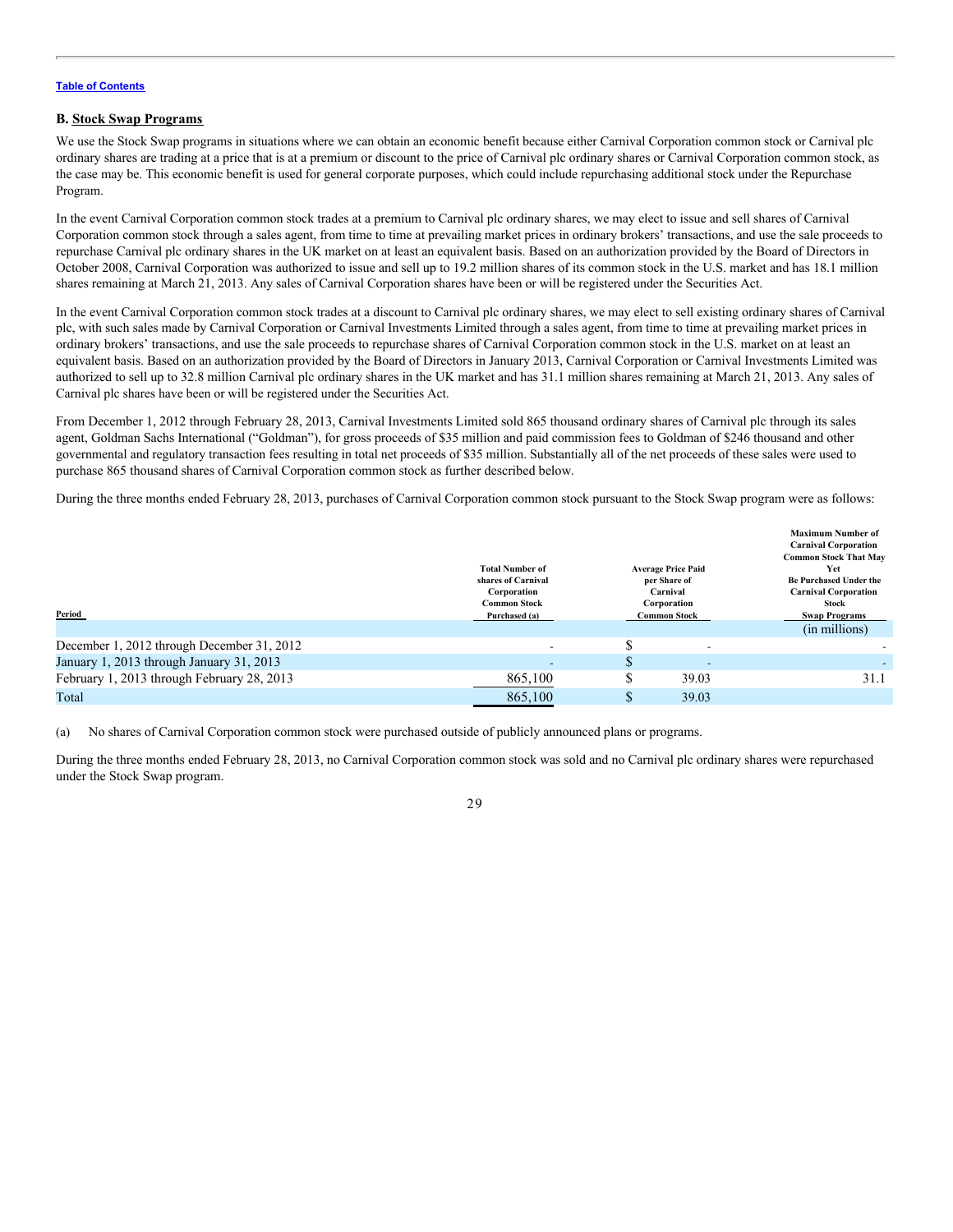### <span id="page-30-0"></span>**Item 6. Exhibits.**

### **INDEX TO EXHIBITS**

|                   |                                                                                                                                                                                                    | <b>Incorporated by Reference</b> | Filed/  |                |                              |
|-------------------|----------------------------------------------------------------------------------------------------------------------------------------------------------------------------------------------------|----------------------------------|---------|----------------|------------------------------|
| Exhibit<br>Number | <b>Exhibit Description</b>                                                                                                                                                                         | Form                             | Exhibit | Filing<br>Date | <b>Furnished</b><br>Herewith |
|                   | Articles of incorporation and by-laws                                                                                                                                                              |                                  |         |                |                              |
| 3.1               | Third Amended and Restated Articles of Incorporation of Carnival Corporation.                                                                                                                      | $8-K$                            | 3.1     | 4/17/03        |                              |
| 3.2               | Third Amended and Restated By-Laws of Carnival Corporation.                                                                                                                                        | $8-K$                            | 3.1     | 4/20/09        |                              |
| 3.3               | Articles of Association of Carnival plc.                                                                                                                                                           | $8-K$                            | 3.3     | 4/20/09        |                              |
| 3.4               | Memorandum of Association of Carnival plc.                                                                                                                                                         | $8-K$                            | 3.2     | 4/20/09        |                              |
|                   | <b>Statement regarding computations of ratios</b>                                                                                                                                                  |                                  |         |                |                              |
| 12                | Ratio of Earnings to Fixed Charges.                                                                                                                                                                |                                  |         |                | X                            |
|                   | Rule $13a-14(a)/15d-14(a)$ Certifications                                                                                                                                                          |                                  |         |                |                              |
| 31.1              | Certification of Chief Executive Officer of Carnival Corporation pursuant to Rule 13a-<br>14(a), as adopted pursuant to Section 302 of the Sarbanes-Oxley Act of 2002.                             |                                  |         |                | X                            |
| 31.2              | Certification of Chief Operating Officer of Carnival Corporation pursuant to Rule 13a-<br>14(a), as adopted pursuant to Section 302 of the Sarbanes-Oxley Act of 2002.                             |                                  |         |                | X                            |
| 31.3              | Certification of Senior Vice President and Chief Financial Officer of Carnival<br>Corporation pursuant to Rule 13a-14(a), as adopted pursuant to Section 302 of the<br>Sarbanes-Oxley Act of 2002. |                                  |         |                | X                            |
| 31.4              | Certification of Chief Executive Officer of Carnival plc pursuant to Rule 13a-14(a), as<br>adopted pursuant to Section 302 of the Sarbanes-Oxley Act of 2002.                                      |                                  |         |                | X                            |
| 31.5              | Certification of Chief Operating Officer of Carnival plc pursuant to Rule 13a-14(a), as<br>adopted pursuant to Section 302 of the Sarbanes-Oxley Act of 2002.                                      |                                  |         |                | X                            |
| 31.6              | Certification of Senior Vice President and Chief Financial Officer of Carnival plc<br>pursuant to Rule 13a-14(a), as adopted pursuant to Section 302 of the Sarbanes-Oxley<br>Act of 2002.         |                                  |         |                | X                            |
|                   | <b>Section 1350 Certifications</b>                                                                                                                                                                 |                                  |         |                |                              |
| $32.1*$           | Certification of Chief Executive Officer of Carnival Corporation pursuant to 18 U.S.C.<br>Section 1350, as adopted pursuant to Section 906 of the Sarbanes-Oxley Act of 2002.                      |                                  |         |                | X                            |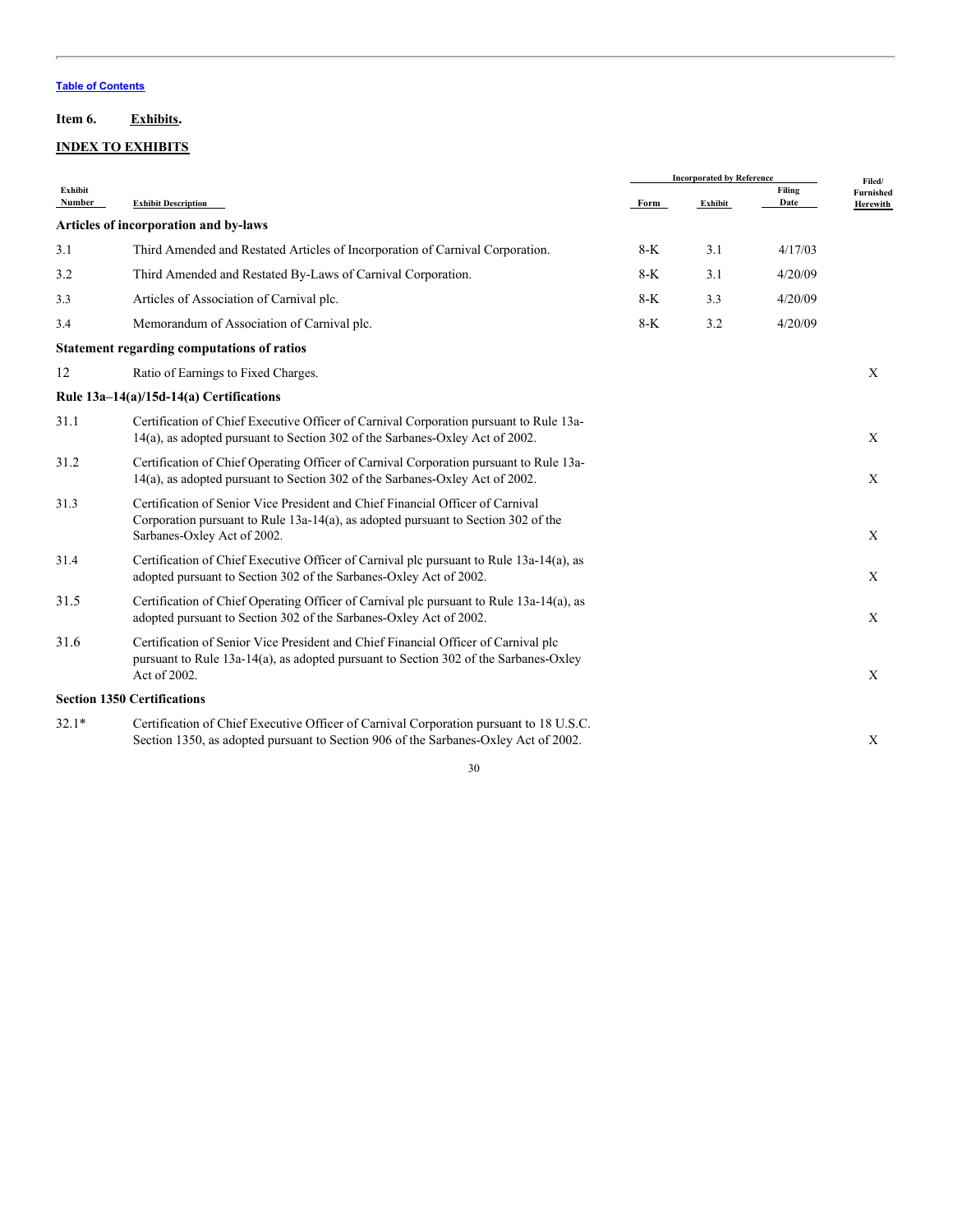### **INDEX TO EXHIBITS**

|                   |                                                                                                                                                                                                                            |  | <b>Incorporated by Reference</b> |                | Filed/                |
|-------------------|----------------------------------------------------------------------------------------------------------------------------------------------------------------------------------------------------------------------------|--|----------------------------------|----------------|-----------------------|
| Exhibit<br>Number | <b>Exhibit Description</b>                                                                                                                                                                                                 |  | Exhibit                          | Filing<br>Date | Furnished<br>Herewith |
| $32.2*$           | Certification of Chief Operating Officer of Carnival Corporation pursuant to 18<br>U.S.C. Section 1350, as adopted pursuant to Section 906 of the Sarbanes-<br>Oxley Act of 2002.                                          |  |                                  |                | X                     |
| $32.3*$           | Certification of Senior Vice President and Chief Financial Officer of Carnival<br>Corporation pursuant to 18 U.S.C. Section 1350, as adopted pursuant to<br>Section 906 of the Sarbanes-Oxley Act of 2002.                 |  |                                  |                | X                     |
| $32.4*$           | Certification of Chief Executive Officer of Carnival plc pursuant to 18 U.S.C.<br>Section 1350, as adopted pursuant to Section 906 of the Sarbanes-Oxley Act of<br>2002.                                                   |  |                                  |                | X                     |
| $32.5*$           | Certification of Chief Operating Officer of Carnival plc pursuant to 18 U.S.C.<br>Section 1350, as adopted pursuant to Section 906 of the Sarbanes-Oxley Act of<br>2002.                                                   |  |                                  |                | X                     |
| $32.6*$           | Certification of Senior Vice President and Chief Financial Officer of Carnival<br>plc pursuant to 18 U.S.C. Section 1350, as adopted pursuant to Section 906 of<br>the Sarbanes-Oxley Act of 2002.                         |  |                                  |                | X                     |
|                   | <b>Interactive Data File</b>                                                                                                                                                                                               |  |                                  |                |                       |
| 101               | The financial statements from Carnival Corporation $\&$ plc's joint Quarterly<br>Report on Form 10-Q for the quarter ended February 28, 2013, as filed with the<br>SEC on April 3, 2013 formatted in XBRL, are as follows: |  |                                  |                |                       |
|                   | (i) the Consolidated Statements of Operations for the three months ended<br>February 28/29, 2013 and 2012;                                                                                                                 |  |                                  |                |                       |
|                   | (ii) the Consolidated Statements of Comprehensive (Loss) Income for the three<br>months ended February 28/29, 2013 and 2012;                                                                                               |  |                                  |                | X                     |
|                   | (iii) the Consolidated Balance Sheets at February 28, 2013 and November 30,<br>2012;                                                                                                                                       |  |                                  |                | X                     |
|                   | (iv) the Consolidated Statements of Cash Flows for the three months ended<br>February 28/29, 2013 and 2012; and                                                                                                            |  |                                  |                | X                     |
|                   | (v) the notes to the consolidated financial statements, tagged in summary and<br>detail.                                                                                                                                   |  |                                  |                | X                     |
|                   |                                                                                                                                                                                                                            |  |                                  |                |                       |

\* These items are furnished and not filed.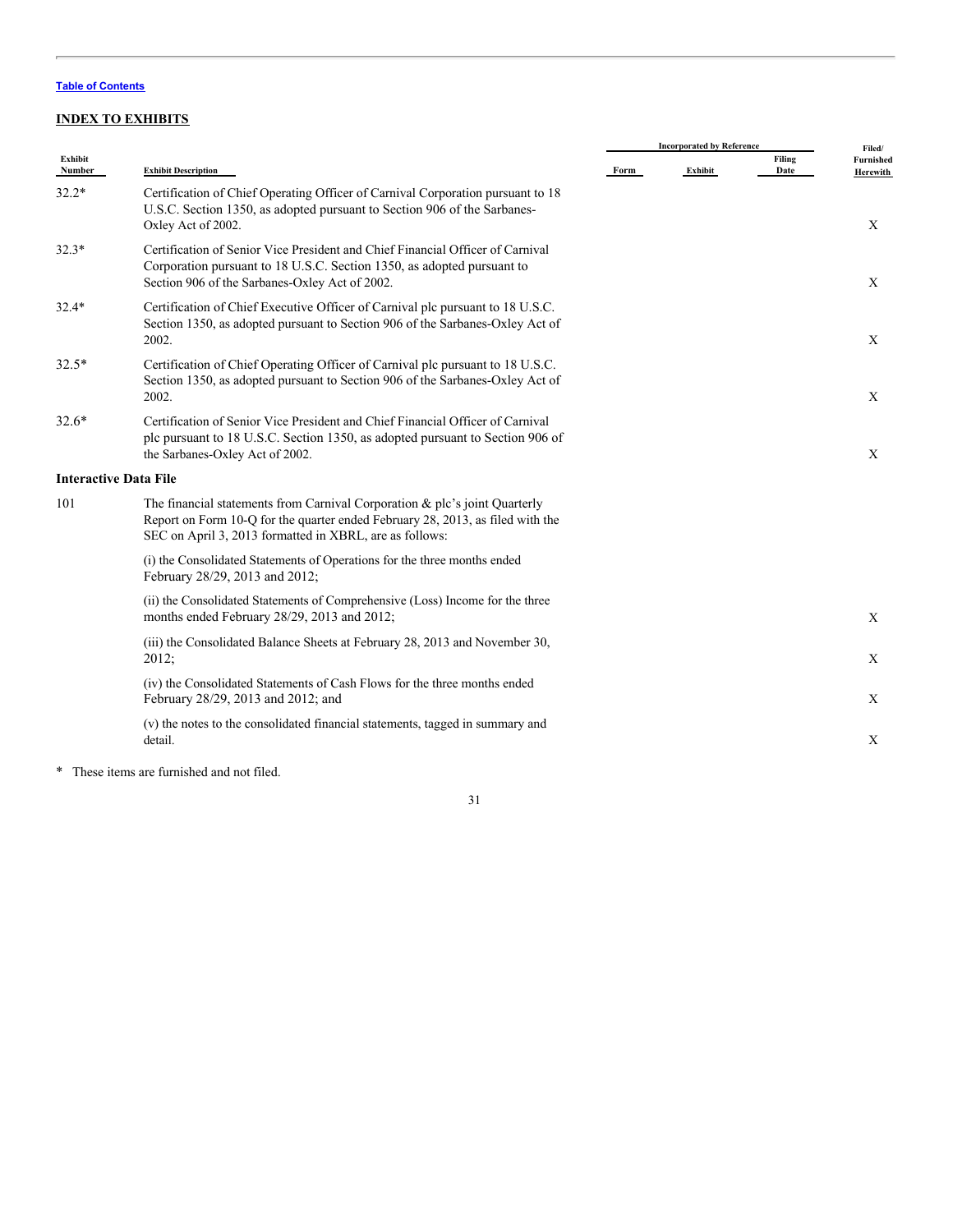### **SIGNATURES**

<span id="page-32-0"></span>Pursuant to the requirements of the Securities Exchange Act of 1934, each of the registrants has duly caused this report to be signed on its behalf by the undersigned thereunto duly authorized.

### **CARNIVAL CORPORATION CARNIVAL PLC**

By:/s/ Micky Arison By:/s/ Micky Arison Micky Arison Micky Arison

By:/s/ Howard S. Frank By:/s/ Howard S. Frank By:/s/ Howard S. Frank By:/s/ Howard S. Frank By:/s/ Howard S. Frank Vice Chairman of the Board of<br>Directors and Chief Operating Officer

By:/s/ David Bernstein By:/s/ David Bernstein David Bernstein David Bernstein Senior Vice President and Senior Vice President and Senior Vice President and Senior Vice President and Senior Vice President and Senior Vice President and Senior Vice President and Senior Vice President and Senior Vice Pr Chief Financial Officer Chief Financial Officer

Date: April 3, 2013 Date: April 3, 2013

Chairman of the Board of Directors<br>
and Chief Executive Officer<br>
State of Directors<br>
Chairman of the Board of Directors<br>
and Chief Executive Officer<br>
Chairman of the Board of Directors and Chief Executive Officer

> Howard S. Frank<br>Vice Chairman of the Board of Directors and Chief Operating Officer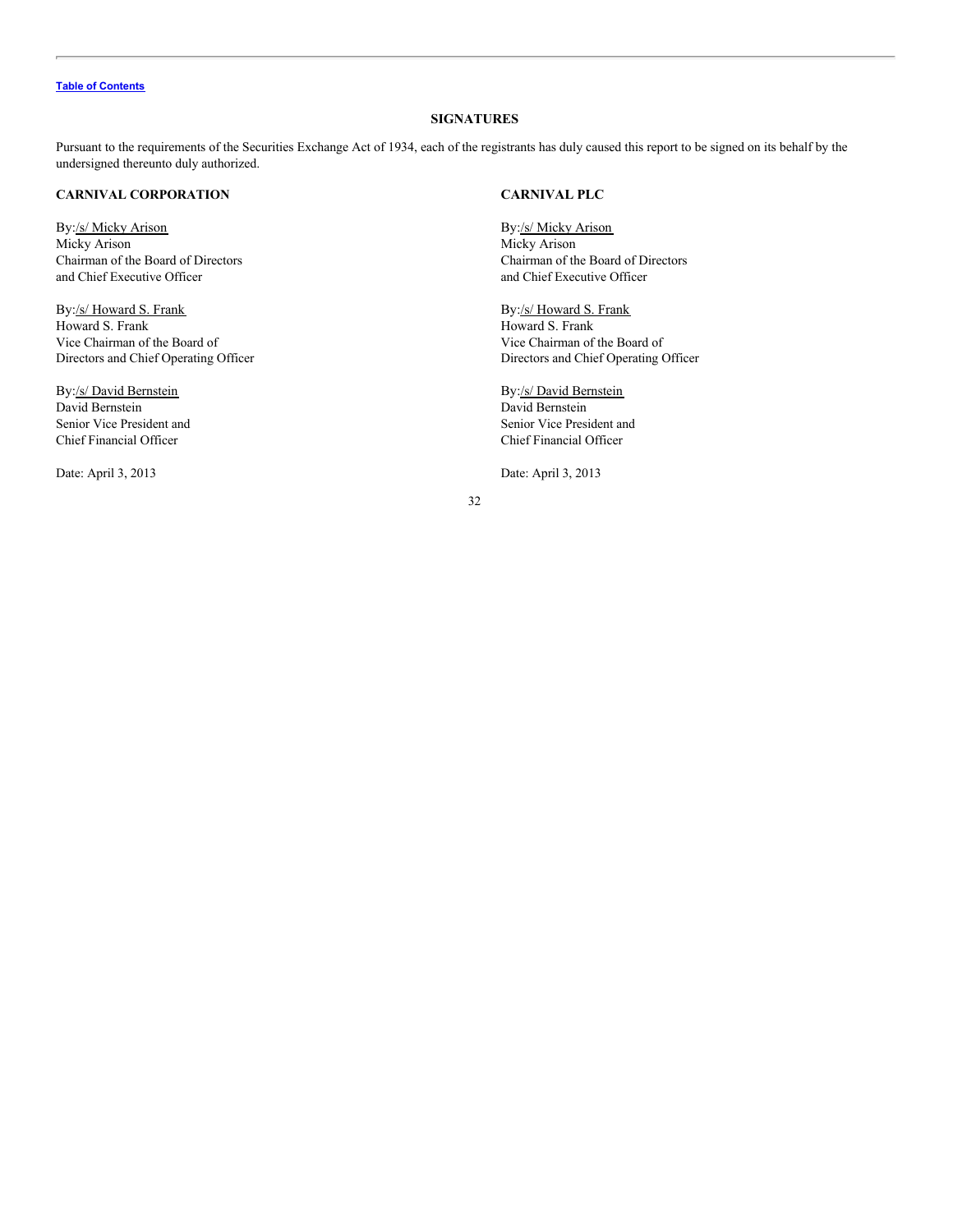### **CARNIVAL CORPORATION & PLC Ratio of Earnings to Fixed Charges** (in millions, except ratios)

|                                             |                 | <b>Three Months Ended</b><br>February 28/29, |
|---------------------------------------------|-----------------|----------------------------------------------|
|                                             | 2013            | 2012                                         |
| Net income (loss)                           | \$37            | \$ (139)                                     |
| Income tax expense (benefit), net           |                 | (2)                                          |
| Income (loss) before income taxes           | 39 <sup>7</sup> | (141)                                        |
| Fixed charges                               |                 |                                              |
| Interest expense, net                       | 83              | 88                                           |
| Interest portion of rent expense (a)        | 4               |                                              |
| Capitalized interest                        | 4               |                                              |
| Total fixed charges                         | 91              | 98                                           |
| Fixed charges not affecting earnings (loss) |                 |                                              |
| Capitalized interest                        | (4)             | (5)                                          |
| Earnings (loss) before fixed charges        | \$126           | (48)                                         |
| Ratio of earnings to fixed charges          | 1.4             |                                              |
| Coverage deficiency                         |                 | 146                                          |
|                                             |                 |                                              |

(a) Represents one-third of rent expense, which we believe to be representative of the interest portion of rent expense.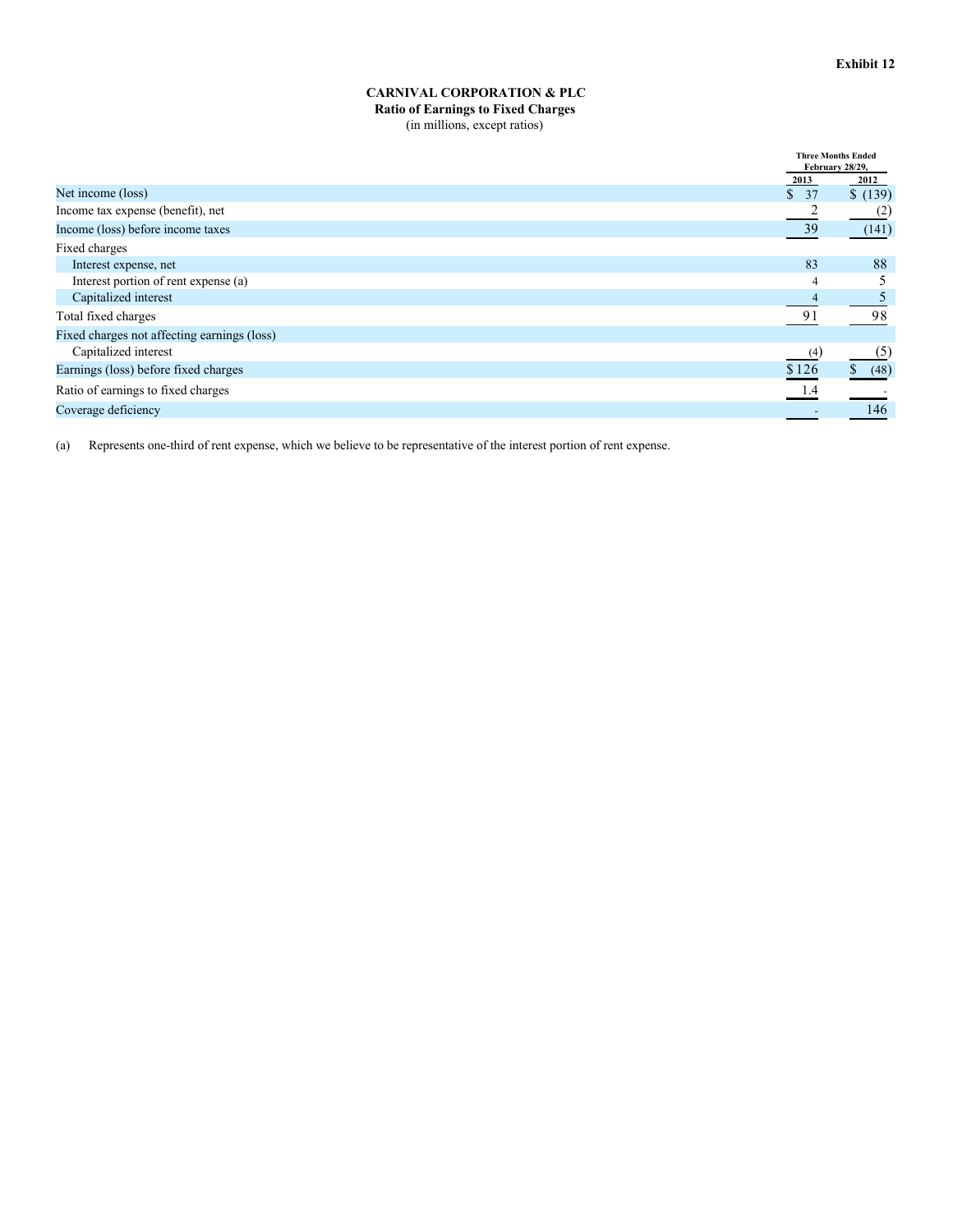I, Micky Arison, certify that:

1. I have reviewed this quarterly report on Form 10-Q of Carnival Corporation;

2. Based on my knowledge, this report does not contain any untrue statement of a material fact or omit to state a material fact necessary to make the statements made, in light of the circumstances under which such statements were made, not misleading with respect to the period covered by this report;

3. Based on my knowledge, the financial statements, and other financial information included in this report, fairly present in all material respects the financial condition, results of operations and cash flows of the registrant as of, and for, the periods presented in this report;

4. The registrant's other certifying officers and I are responsible for establishing and maintaining disclosure controls and procedures (as defined in Exchange Act Rules 13a-15(e) and 15d-15(e)) and internal control over financial reporting (as defined in Exchange Act Rules 13a-15(f) and 15d-15(f)) for the registrant and have:

(a) Designed such disclosure controls and procedures, or caused such disclosure controls and procedures to be designed under our supervision, to ensure that material information relating to the registrant, including its consolidated subsidiaries, is made known to us by others within those entities, particularly during the period in which this report is being prepared;

(b) Designed such internal control over financial reporting, or caused such internal control over financial reporting to be designed under our supervision, to provide reasonable assurance regarding the reliability of financial reporting and the preparation of financial statements for external purposes in accordance with generally accepted accounting principles;

(c) Evaluated the effectiveness of the registrant's disclosure controls and procedures and presented in this report our conclusions about the effectiveness of the disclosure controls and procedures, as of the end of the period covered by this report based on such evaluation; and

(d) Disclosed in this report any change in the registrant's internal control over financial reporting that occurred during the registrant's most recent fiscal quarter that has materially affected, or is reasonably likely to materially affect, the registrant's internal control over financial reporting; and

5. The registrant's other certifying officers and I have disclosed, based on our most recent evaluation of internal control over financial reporting, to the registrant's auditors and the audit committee of the registrant's board of directors:

(a) All significant deficiencies and material weaknesses in the design or operation of internal control over financial reporting which are reasonably likely to adversely affect the registrant's ability to record, process, summarize and report financial information; and

(b) Any fraud, whether or not material, that involves management or other employees who have a significant role in the registrant's internal control over financial reporting.

Date: April 3, 2013

By: /s/ Micky Arison Micky Arison Chairman of the Board of Directors and Chief Executive Officer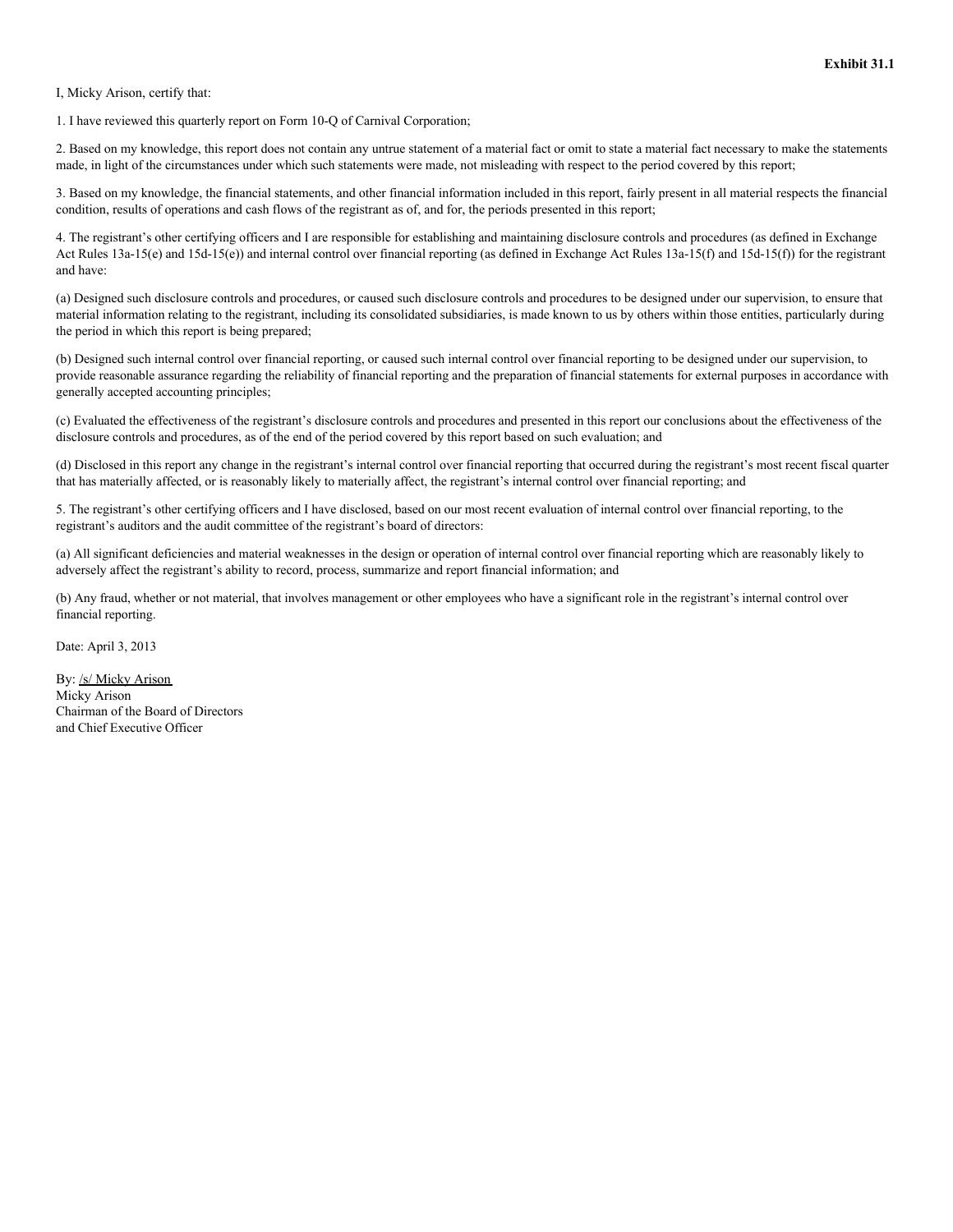I, Howard S. Frank, certify that:

1. I have reviewed this quarterly report on Form 10-Q of Carnival Corporation;

2. Based on my knowledge, this report does not contain any untrue statement of a material fact or omit to state a material fact necessary to make the statements made, in light of the circumstances under which such statements were made, not misleading with respect to the period covered by this report;

3. Based on my knowledge, the financial statements, and other financial information included in this report, fairly present in all material respects the financial condition, results of operations and cash flows of the registrant as of, and for, the periods presented in this report;

4. The registrant's other certifying officers and I are responsible for establishing and maintaining disclosure controls and procedures (as defined in Exchange Act Rules 13a-15(e) and 15d-15(e)) and internal control over financial reporting (as defined in Exchange Act Rules 13a-15(f) and 15d-15(f)) for the registrant and have:

(a) Designed such disclosure controls and procedures, or caused such disclosure controls and procedures to be designed under our supervision, to ensure that material information relating to the registrant, including its consolidated subsidiaries, is made known to us by others within those entities, particularly during the period in which this report is being prepared;

(b) Designed such internal control over financial reporting, or caused such internal control over financial reporting to be designed under our supervision, to provide reasonable assurance regarding the reliability of financial reporting and the preparation of financial statements for external purposes in accordance with generally accepted accounting principles;

(c) Evaluated the effectiveness of the registrant's disclosure controls and procedures and presented in this report our conclusions about the effectiveness of the disclosure controls and procedures, as of the end of the period covered by this report based on such evaluation; and

(d) Disclosed in this report any change in the registrant's internal control over financial reporting that occurred during the registrant's most recent fiscal quarter that has materially affected, or is reasonably likely to materially affect, the registrant's internal control over financial reporting; and

5. The registrant's other certifying officers and I have disclosed, based on our most recent evaluation of internal control over financial reporting, to the registrant's auditors and the audit committee of the registrant's board of directors:

(a) All significant deficiencies and material weaknesses in the design or operation of internal control over financial reporting which are reasonably likely to adversely affect the registrant's ability to record, process, summarize and report financial information; and

(b) Any fraud, whether or not material, that involves management or other employees who have a significant role in the registrant's internal control over financial reporting.

Date: April 3, 2013

By: /s/ Howard S. Frank Howard S. Frank Vice Chairman of the Board of Directors and Chief Operating Officer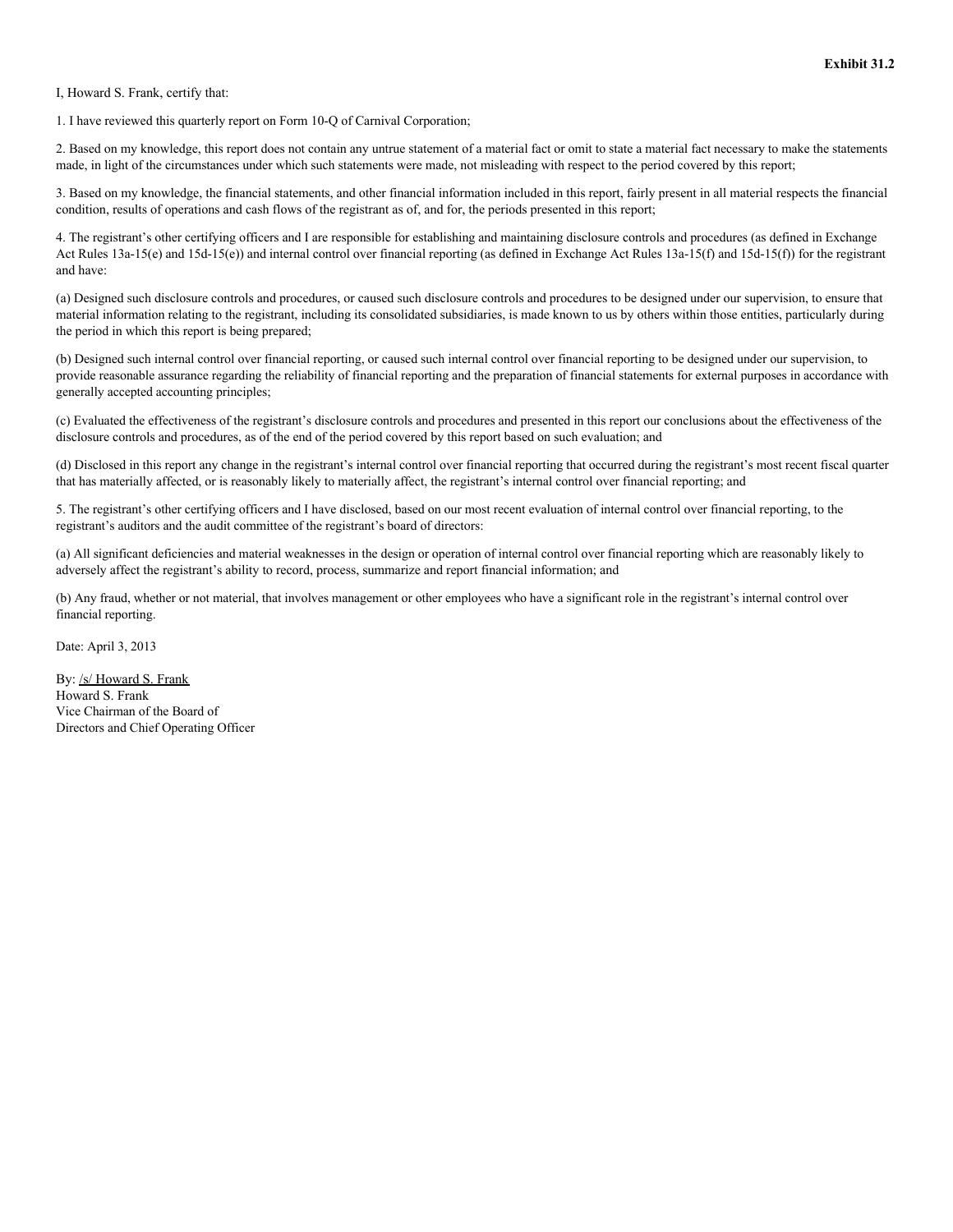I, David Bernstein, certify that:

1. I have reviewed this quarterly report on Form 10-Q of Carnival Corporation;

2. Based on my knowledge, this report does not contain any untrue statement of a material fact or omit to state a material fact necessary to make the statements made, in light of the circumstances under which such statements were made, not misleading with respect to the period covered by this report;

3. Based on my knowledge, the financial statements, and other financial information included in this report, fairly present in all material respects the financial condition, results of operations and cash flows of the registrant as of, and for, the periods presented in this report;

4. The registrant's other certifying officers and I are responsible for establishing and maintaining disclosure controls and procedures (as defined in Exchange Act Rules 13a-15(e) and 15d-15(e)) and internal control over financial reporting (as defined in Exchange Act Rules 13a-15(f) and 15d-15(f)) for the registrant and have:

(a) Designed such disclosure controls and procedures, or caused such disclosure controls and procedures to be designed under our supervision, to ensure that material information relating to the registrant, including its consolidated subsidiaries, is made known to us by others within those entities, particularly during the period in which this report is being prepared;

(b) Designed such internal control over financial reporting, or caused such internal control over financial reporting to be designed under our supervision, to provide reasonable assurance regarding the reliability of financial reporting and the preparation of financial statements for external purposes in accordance with generally accepted accounting principles;

(c) Evaluated the effectiveness of the registrant's disclosure controls and procedures and presented in this report our conclusions about the effectiveness of the disclosure controls and procedures, as of the end of the period covered by this report based on such evaluation; and

(d) Disclosed in this report any change in the registrant's internal control over financial reporting that occurred during the registrant's most recent fiscal quarter that has materially affected, or is reasonably likely to materially affect, the registrant's internal control over financial reporting; and

5. The registrant's other certifying officers and I have disclosed, based on our most recent evaluation of internal control over financial reporting, to the registrant's auditors and the audit committee of the registrant's board of directors:

(a) All significant deficiencies and material weaknesses in the design or operation of internal control over financial reporting which are reasonably likely to adversely affect the registrant's ability to record, process, summarize and report financial information; and

(b) Any fraud, whether or not material, that involves management or other employees who have a significant role in the registrant's internal control over financial reporting.

Date: April 3, 2013

By: /s/ David Bernstein David Bernstein Senior Vice President and Chief Financial Officer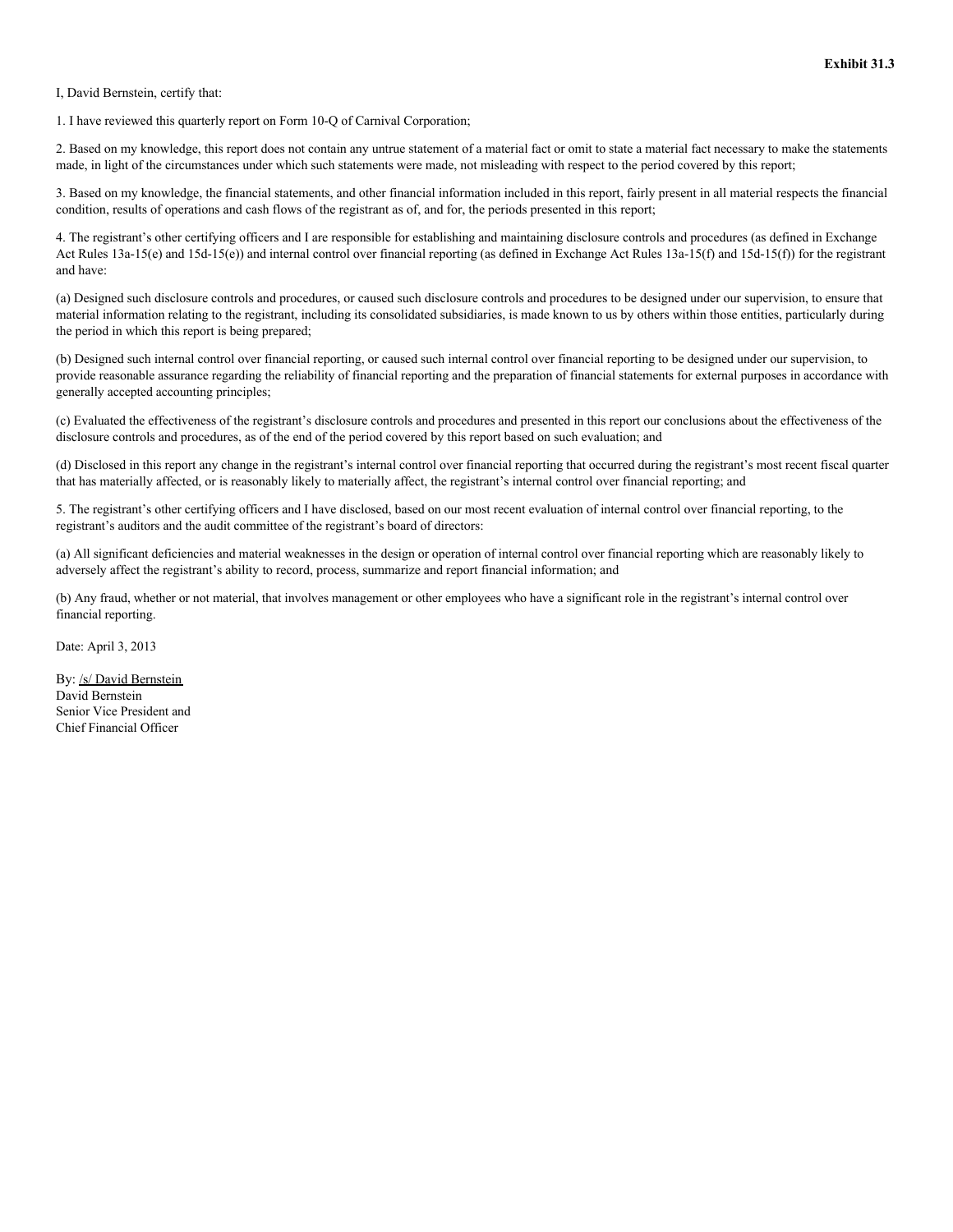I, Micky Arison, certify that:

1. I have reviewed this quarterly report on Form 10-Q of Carnival plc;

2. Based on my knowledge, this report does not contain any untrue statement of a material fact or omit to state a material fact necessary to make the statements made, in light of the circumstances under which such statements were made, not misleading with respect to the period covered by this report;

3. Based on my knowledge, the financial statements, and other financial information included in this report, fairly present in all material respects the financial condition, results of operations and cash flows of the registrant as of, and for, the periods presented in this report;

4. The registrant's other certifying officers and I are responsible for establishing and maintaining disclosure controls and procedures (as defined in Exchange Act Rules 13a-15(e) and 15d-15(e)) and internal control over financial reporting (as defined in Exchange Act Rules 13a-15(f) and 15d-15(f)) for the registrant and have:

(a) Designed such disclosure controls and procedures, or caused such disclosure controls and procedures to be designed under our supervision, to ensure that material information relating to the registrant, including its consolidated subsidiaries, is made known to us by others within those entities, particularly during the period in which this report is being prepared;

(b) Designed such internal control over financial reporting, or caused such internal control over financial reporting to be designed under our supervision, to provide reasonable assurance regarding the reliability of financial reporting and the preparation of financial statements for external purposes in accordance with generally accepted accounting principles;

(c) Evaluated the effectiveness of the registrant's disclosure controls and procedures and presented in this report our conclusions about the effectiveness of the disclosure controls and procedures, as of the end of the period covered by this report based on such evaluation; and

(d) Disclosed in this report any change in the registrant's internal control over financial reporting that occurred during the registrant's most recent fiscal quarter that has materially affected, or is reasonably likely to materially affect, the registrant's internal control over financial reporting; and

5. The registrant's other certifying officers and I have disclosed, based on our most recent evaluation of internal control over financial reporting, to the registrant's auditors and the audit committee of the registrant's board of directors:

(a) All significant deficiencies and material weaknesses in the design or operation of internal control over financial reporting which are reasonably likely to adversely affect the registrant's ability to record, process, summarize and report financial information; and

(b) Any fraud, whether or not material, that involves management or other employees who have a significant role in the registrant's internal control over financial reporting.

Date: April 3, 2013

By: /s/ Micky Arison Micky Arison Chairman of the Board of Directors and Chief Executive Officer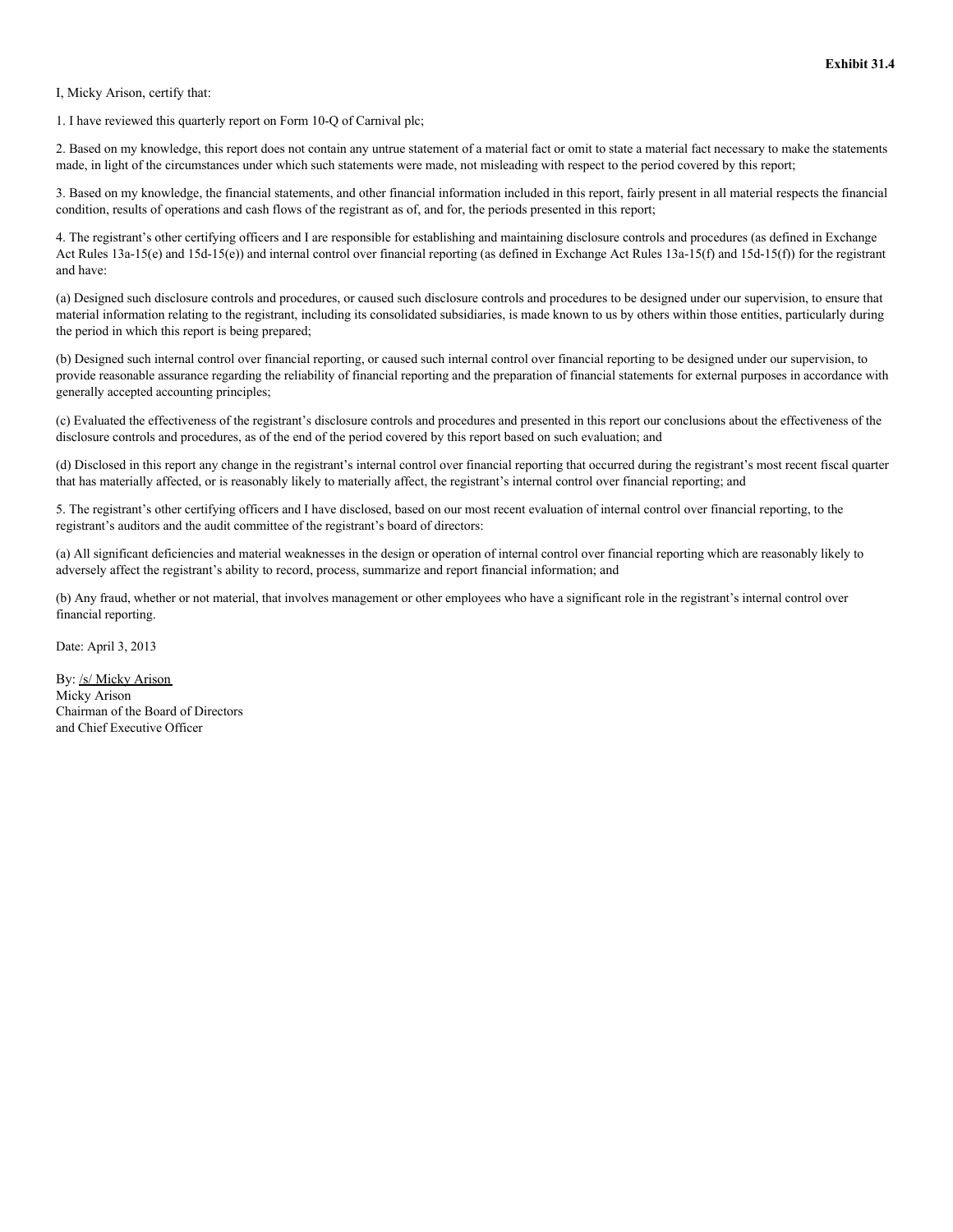I, Howard S. Frank, certify that:

1. I have reviewed this quarterly report on Form 10-Q of Carnival plc;

2. Based on my knowledge, this report does not contain any untrue statement of a material fact or omit to state a material fact necessary to make the statements made, in light of the circumstances under which such statements were made, not misleading with respect to the period covered by this report;

3. Based on my knowledge, the financial statements, and other financial information included in this report, fairly present in all material respects the financial condition, results of operations and cash flows of the registrant as of, and for, the periods presented in this report;

4. The registrant's other certifying officers and I are responsible for establishing and maintaining disclosure controls and procedures (as defined in Exchange Act Rules 13a-15(e) and 15d-15(e)) and internal control over financial reporting (as defined in Exchange Act Rules 13a-15(f) and 15d-15(f)) for the registrant and have:

(a) Designed such disclosure controls and procedures, or caused such disclosure controls and procedures to be designed under our supervision, to ensure that material information relating to the registrant, including its consolidated subsidiaries, is made known to us by others within those entities, particularly during the period in which this report is being prepared;

(b) Designed such internal control over financial reporting, or caused such internal control over financial reporting to be designed under our supervision, to provide reasonable assurance regarding the reliability of financial reporting and the preparation of financial statements for external purposes in accordance with generally accepted accounting principles;

(c) Evaluated the effectiveness of the registrant's disclosure controls and procedures and presented in this report our conclusions about the effectiveness of the disclosure controls and procedures, as of the end of the period covered by this report based on such evaluation; and

(d) Disclosed in this report any change in the registrant's internal control over financial reporting that occurred during the registrant's most recent fiscal quarter that has materially affected, or is reasonably likely to materially affect, the registrant's internal control over financial reporting; and

5. The registrant's other certifying officers and I have disclosed, based on our most recent evaluation of internal control over financial reporting, to the registrant's auditors and the audit committee of the registrant's board of directors:

(a) All significant deficiencies and material weaknesses in the design or operation of internal control over financial reporting which are reasonably likely to adversely affect the registrant's ability to record, process, summarize and report financial information; and

(b) Any fraud, whether or not material, that involves management or other employees who have a significant role in the registrant's internal control over financial reporting.

Date: April 3, 2013

By: /s/ Howard S. Frank Howard S. Frank Vice Chairman of the Board of Directors and Chief Operating Officer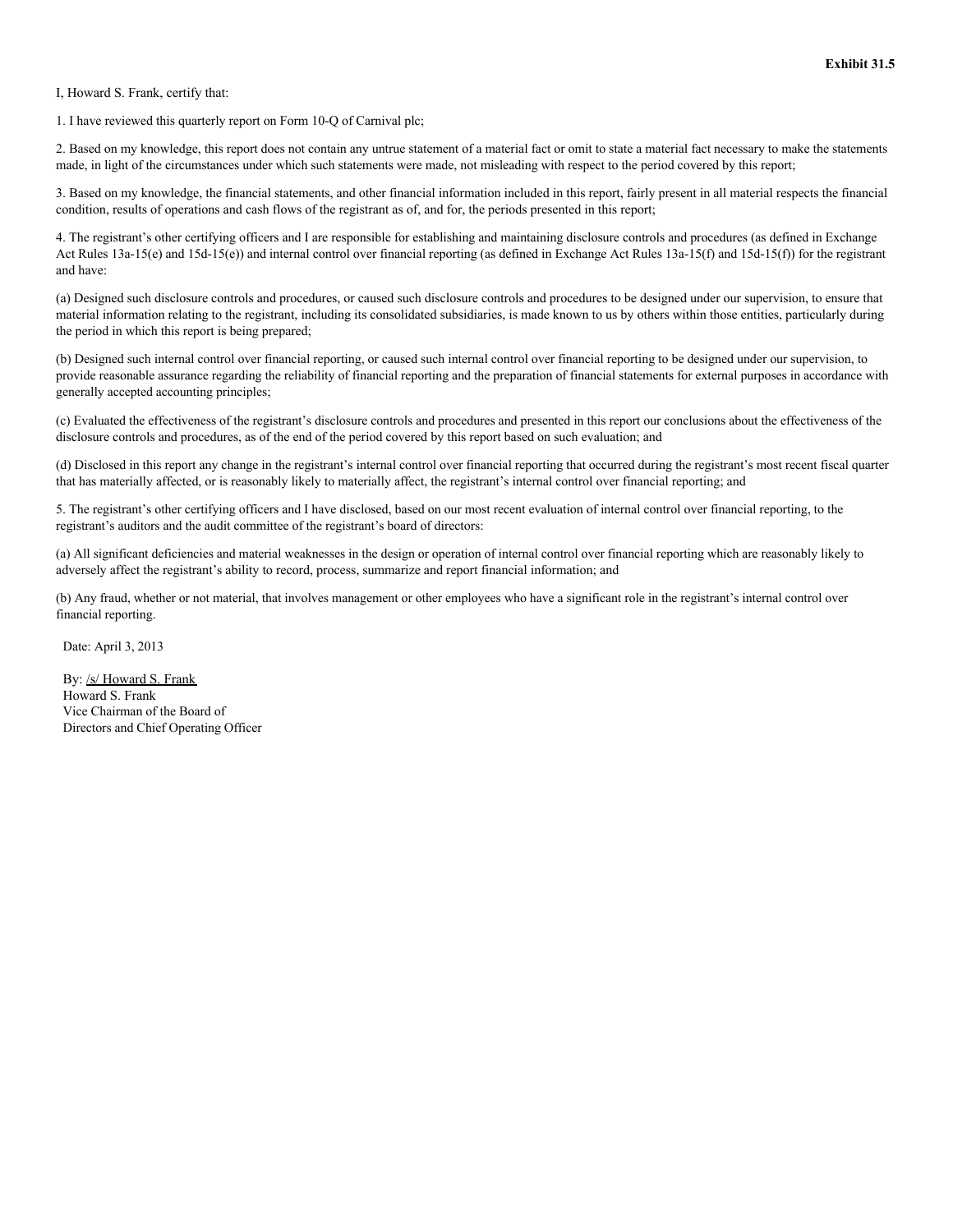I, David Bernstein, certify that:

1. I have reviewed this quarterly report on Form 10-Q of Carnival plc;

2. Based on my knowledge, this report does not contain any untrue statement of a material fact or omit to state a material fact necessary to make the statements made, in light of the circumstances under which such statements were made, not misleading with respect to the period covered by this report;

3. Based on my knowledge, the financial statements, and other financial information included in this report, fairly present in all material respects the financial condition, results of operations and cash flows of the registrant as of, and for, the periods presented in this report;

4. The registrant's other certifying officers and I are responsible for establishing and maintaining disclosure controls and procedures (as defined in Exchange Act Rules 13a-15(e) and 15d-15(e)) and internal control over financial reporting (as defined in Exchange Act Rules 13a-15(f) and 15d-15(f)) for the registrant and have:

(a) Designed such disclosure controls and procedures, or caused such disclosure controls and procedures to be designed under our supervision, to ensure that material information relating to the registrant, including its consolidated subsidiaries, is made known to us by others within those entities, particularly during the period in which this report is being prepared;

(b) Designed such internal control over financial reporting, or caused such internal control over financial reporting to be designed under our supervision, to provide reasonable assurance regarding the reliability of financial reporting and the preparation of financial statements for external purposes in accordance with generally accepted accounting principles;

(c) Evaluated the effectiveness of the registrant's disclosure controls and procedures and presented in this report our conclusions about the effectiveness of the disclosure controls and procedures, as of the end of the period covered by this report based on such evaluation; and

(d) Disclosed in this report any change in the registrant's internal control over financial reporting that occurred during the registrant's most recent fiscal quarter that has materially affected, or is reasonably likely to materially affect, the registrant's internal control over financial reporting; and

5. The registrant's other certifying officers and I have disclosed, based on our most recent evaluation of internal control over financial reporting, to the registrant's auditors and the audit committee of the registrant's board of directors:

(a) All significant deficiencies and material weaknesses in the design or operation of internal control over financial reporting which are reasonably likely to adversely affect the registrant's ability to record, process, summarize and report financial information; and

(b) Any fraud, whether or not material, that involves management or other employees who have a significant role in the registrant's internal control over financial reporting.

Date: April 3, 2013

By: /s/ David Bernstein David Bernstein Senior Vice President and Chief Financial Officer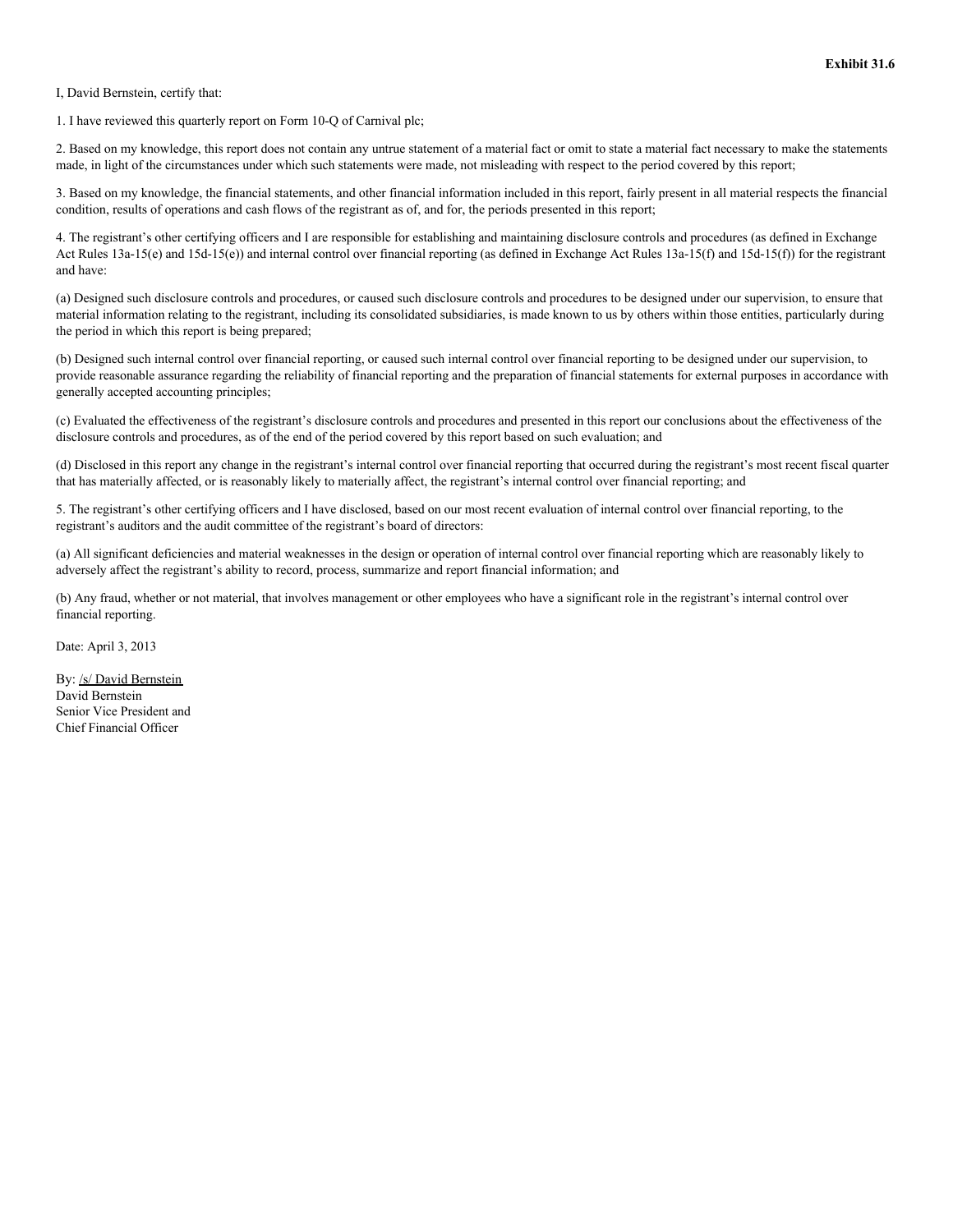In connection with the Quarterly Report on Form 10-Q for the quarter ended February 28, 2013 as filed by Carnival Corporation with the Securities and Exchange Commission on the date hereof (the "Report"), I certify pursuant to 18 U.S.C. Section 1350, as adopted pursuant to Section 906 of the Sarbanes-Oxley Act of 2002, that:

- (1) The Report fully complies with the requirements of Section 13(a) or 15(d) of the Securities Exchange Act of 1934; and
- (2) The information contained in the Report fairly presents, in all material respects, the financial condition and results of operations of Carnival Corporation.

Date: April 3, 2013

By: /s/ Micky Arison Micky Arison Chairman of the Board of Directors and Chief Executive Officer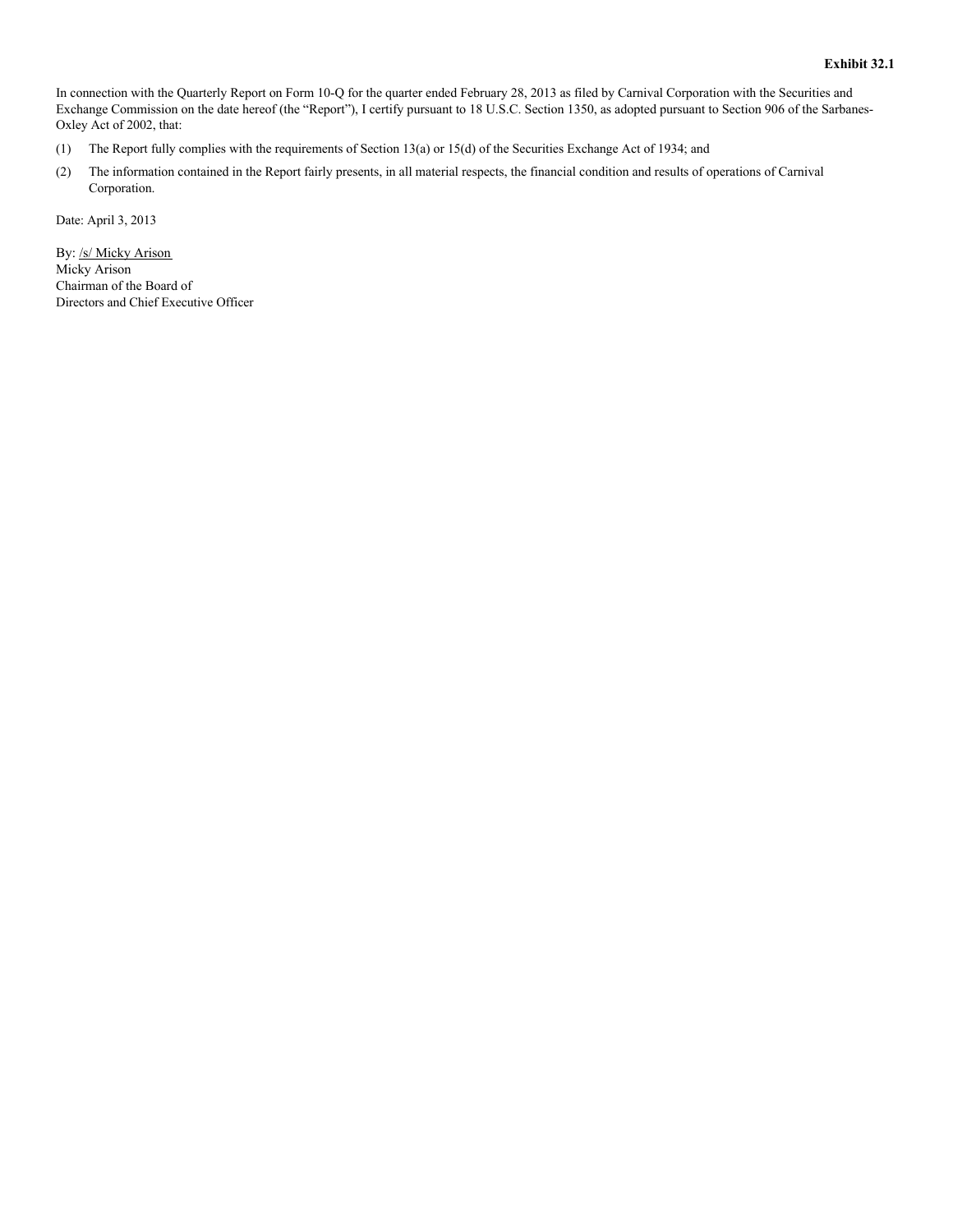In connection with the Quarterly Report on Form 10-Q for the quarter ended February 28, 2013 as filed by Carnival Corporation with the Securities and Exchange Commission on the date hereof (the "Report"), I certify pursuant to 18 U.S.C. Section 1350, as adopted pursuant to Section 906 of the Sarbanes-Oxley Act of 2002, that:

- (1) The Report fully complies with the requirements of Section 13(a) or 15(d) of the Securities Exchange Act of 1934; and
- (2) The information contained in the Report fairly presents, in all material respects, the financial condition and results of operations of Carnival Corporation.

Date: April 3, 2013

By: /s/ Howard S. Frank Howard S. Frank Vice Chairman of the Board of Directors and Chief Operating Officer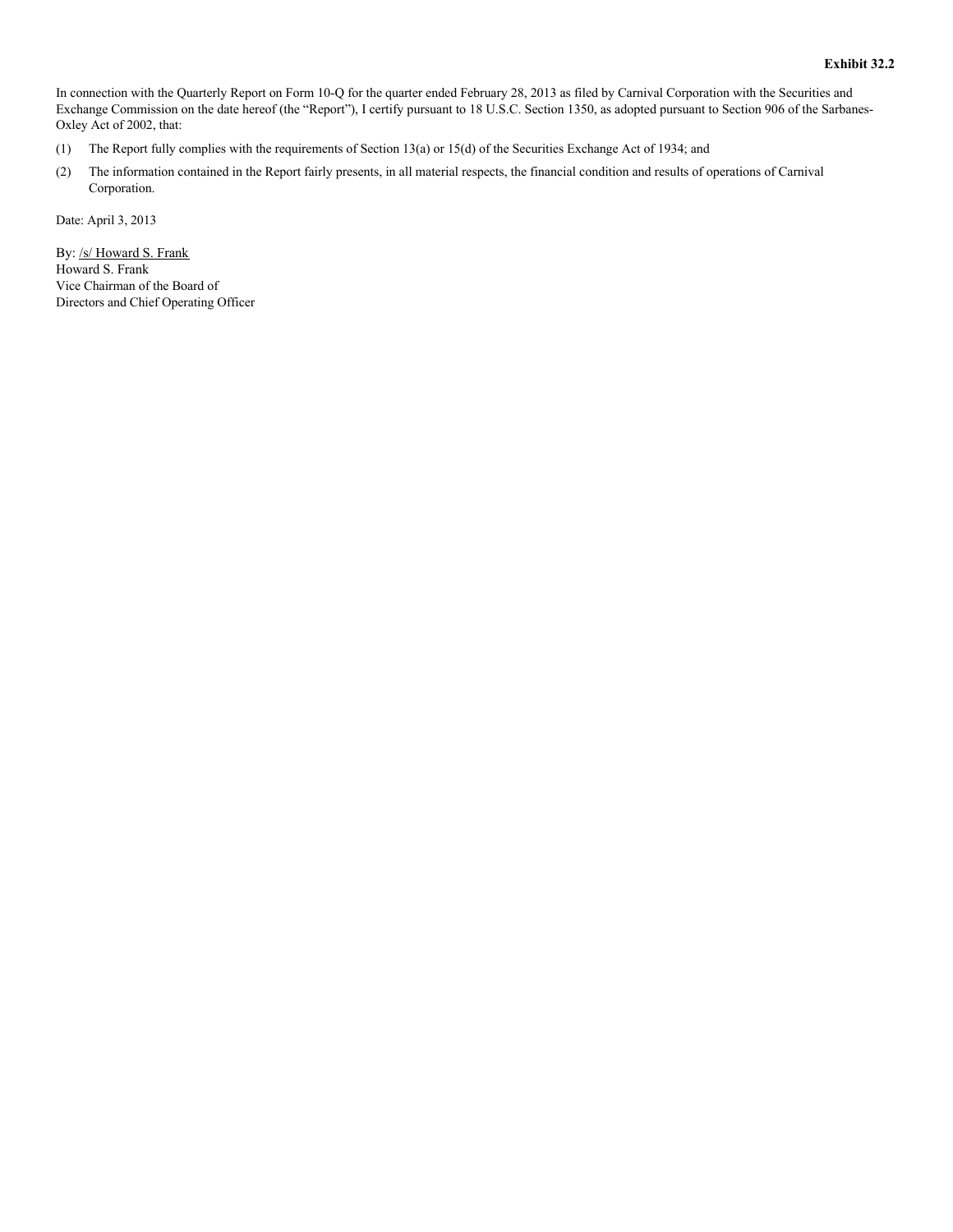In connection with the Quarterly Report on Form 10-Q for the quarter ended February 28, 2013 as filed by Carnival Corporation with the Securities and Exchange Commission on the date hereof (the "Report"), I certify pursuant to 18 U.S.C. Section 1350, as adopted pursuant to Section 906 of the Sarbanes-Oxley Act of 2002, that:

- (1) The Report fully complies with the requirements of Section 13(a) or 15(d) of the Securities Exchange Act of 1934; and
- (2) The information contained in the Report fairly presents, in all material respects, the financial condition and results of operations of Carnival Corporation.

Date: April 3, 2013

By: /s/ David Bernstein David Bernstein Senior Vice President and Chief Financial Officer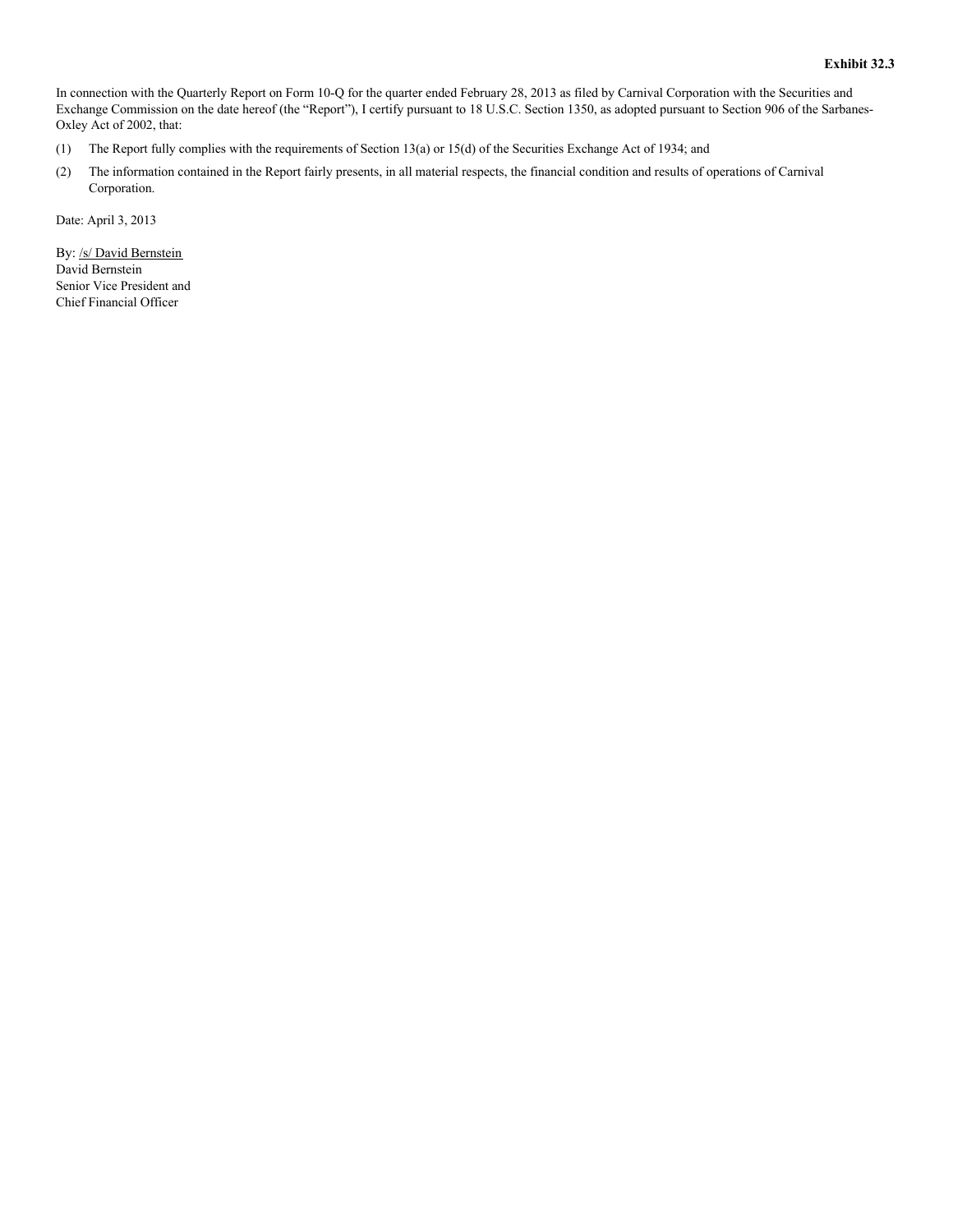In connection with the Quarterly Report on Form 10-Q for the quarter ended February 28, 2013 as filed by Carnival plc with the Securities and Exchange Commission on the date hereof (the "Report"), I certify pursuant to 18 U.S.C. Section 1350, as adopted pursuant to Section 906 of the Sarbanes-Oxley Act of 2002, that:

(1) The Report fully complies with the requirements of Section 13(a) or 15(d) of the Securities Exchange Act of 1934; and

(2) The information contained in the Report fairly presents, in all material respects, the financial condition and results of operations of Carnival plc.

Date: April 3, 2013

By: /s/ Micky Arison Micky Arison Chairman of the Board of Directors and Chief Executive Officer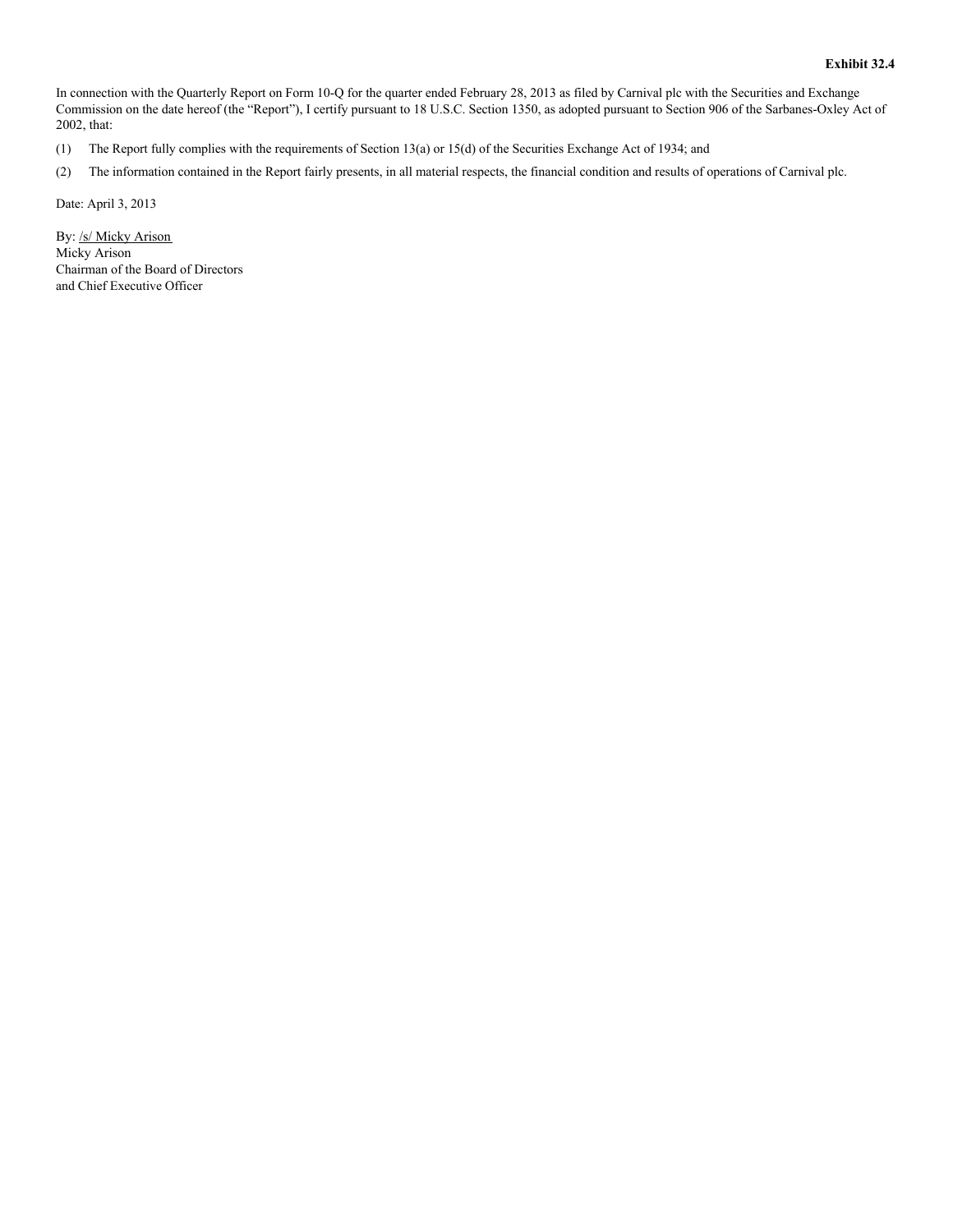In connection with the Quarterly Report on Form 10-Q for the quarter ended February 28, 2013 as filed by Carnival plc with the Securities and Exchange Commission on the date hereof (the "Report"), I certify pursuant to 18 U.S.C. Section 1350, as adopted pursuant to Section 906 of the Sarbanes-Oxley Act of 2002, that:

(1) The Report fully complies with the requirements of Section 13(a) or 15(d) of the Securities Exchange Act of 1934; and

(2) The information contained in the Report fairly presents, in all material respects, the financial condition and results of operations of Carnival plc.

Date: April 3, 2013

By: /s/ Howard S. Frank Howard S. Frank Vice Chairman of the Board of Directors and Chief Operating Officer